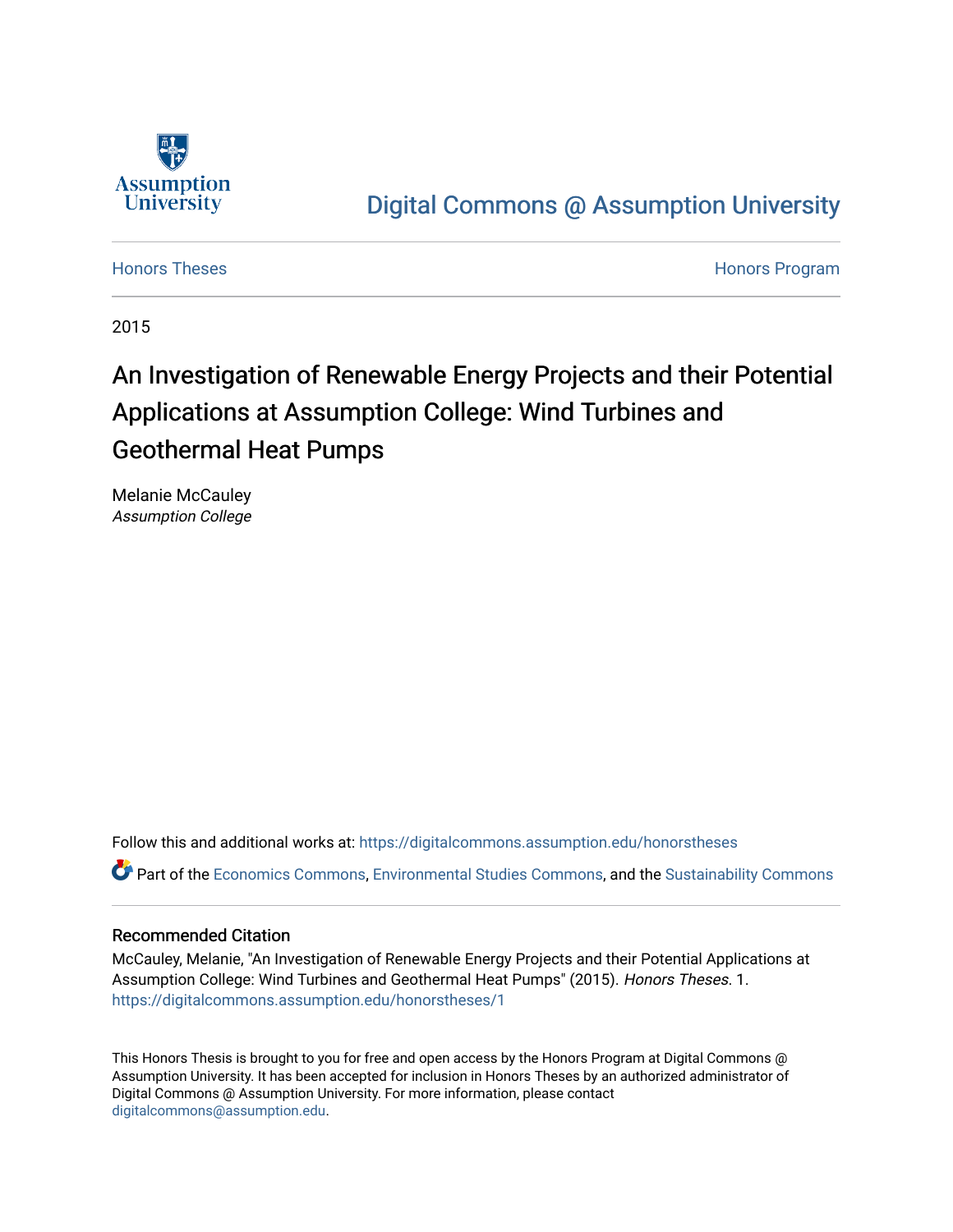# An Investigation of Renewable Energy Projects and their Potential Applications at Assumption College: Wind Turbines and Geothermal Heat Pumps

Faculty Supervisor: Professor Kevin Hickey

Economics and Global Studies Department

A Thesis Submitted to Fulfill the Requirements of the Honors Program at Assumption College

Spring 2015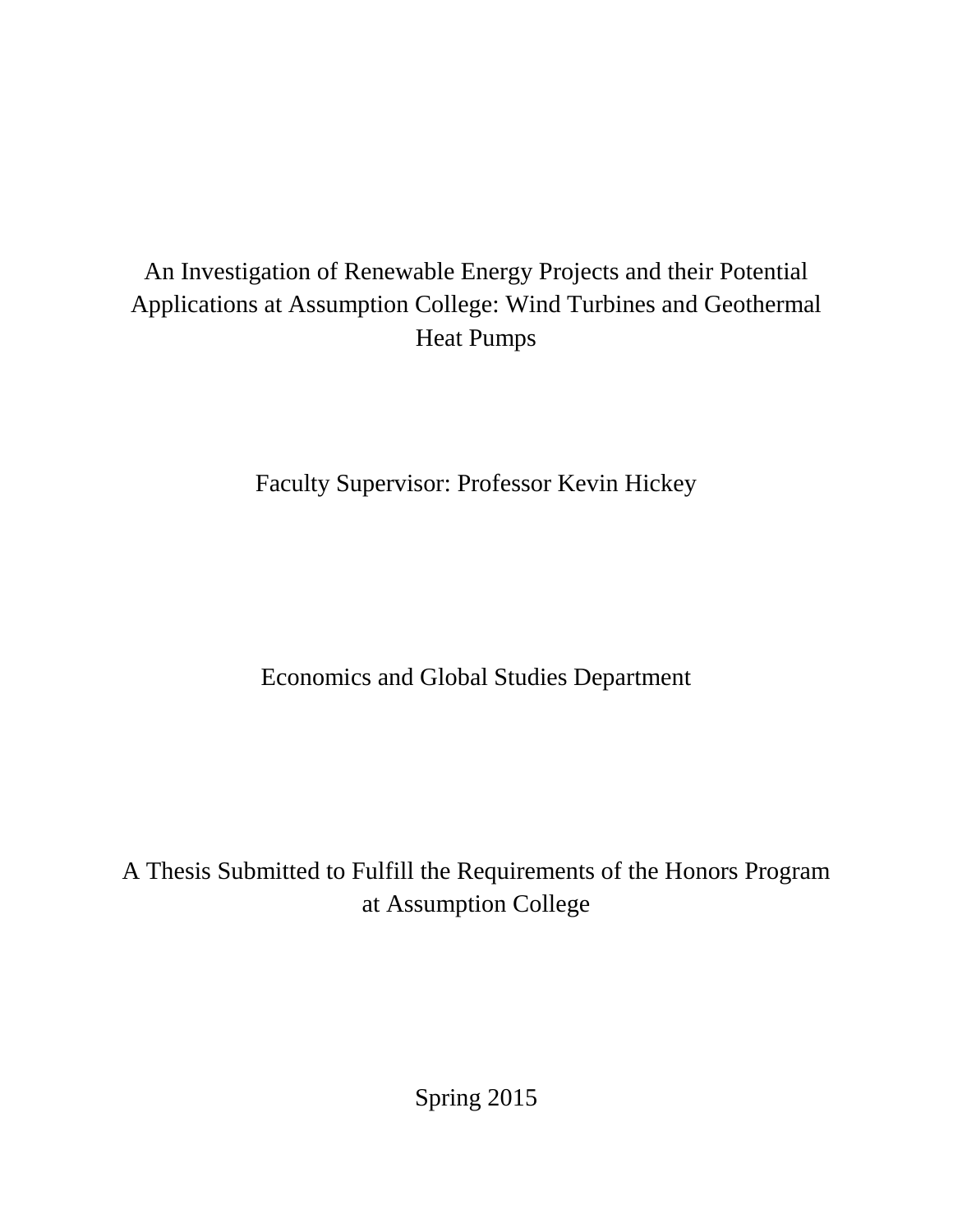#### INTRODUCTION:

Created in 1970 by President Reagan, The National Oceanic and Atmospheric Administration records global precipitation amounts, temperatures, and weather trends. NOAA has compiled temperature records – as many as 1,000 of these records are from the  $19<sup>th</sup>$  century – from over 7,000 stations around the world to create the Global Historical Climatology Network. Two widely recognized research programs have used the available instrumental data to reconstruct global surface air temperature trends from the late 1800's through today (Instrumental). Using these trends, NOAA released a report stating that globally, Earth had its warmest year across both global land and ocean surfaces on record. "Including 2014, 9 of the 10 warmest years in the 135-year period of record have occurred in the 21st century" (Global Analysis). It is evident that ecosystems are already experiencing the effects of climate change, but a new study revealed probable dates in which the temperatures will regularly increase. A map shows cities across the world and where the temperature is expected to always be hotter than the previous year. The temperature increases are correlated with the increased burning of non-renewable fossil fuels (oil, gas, and coal) over the past few centuries. When burned, fossil fuels emit greenhouse gases such as carbon dioxide, methane, nitrous oxide, and fluorinated gases which trap heat in the atmosphere (Global). Unless emissions are stabilized immediately, the entire world is expected to experience these effects by 2047; even with immediate unanticipated reductions in the burning of fossil fuels, these temperature increases are expected to occur by 2069 (Borenstein). Chris Field, a climate scientist from Carnegie Institution states, "One can think of this year (2069) as a kind of threshold into a hot new world from which one never goes back."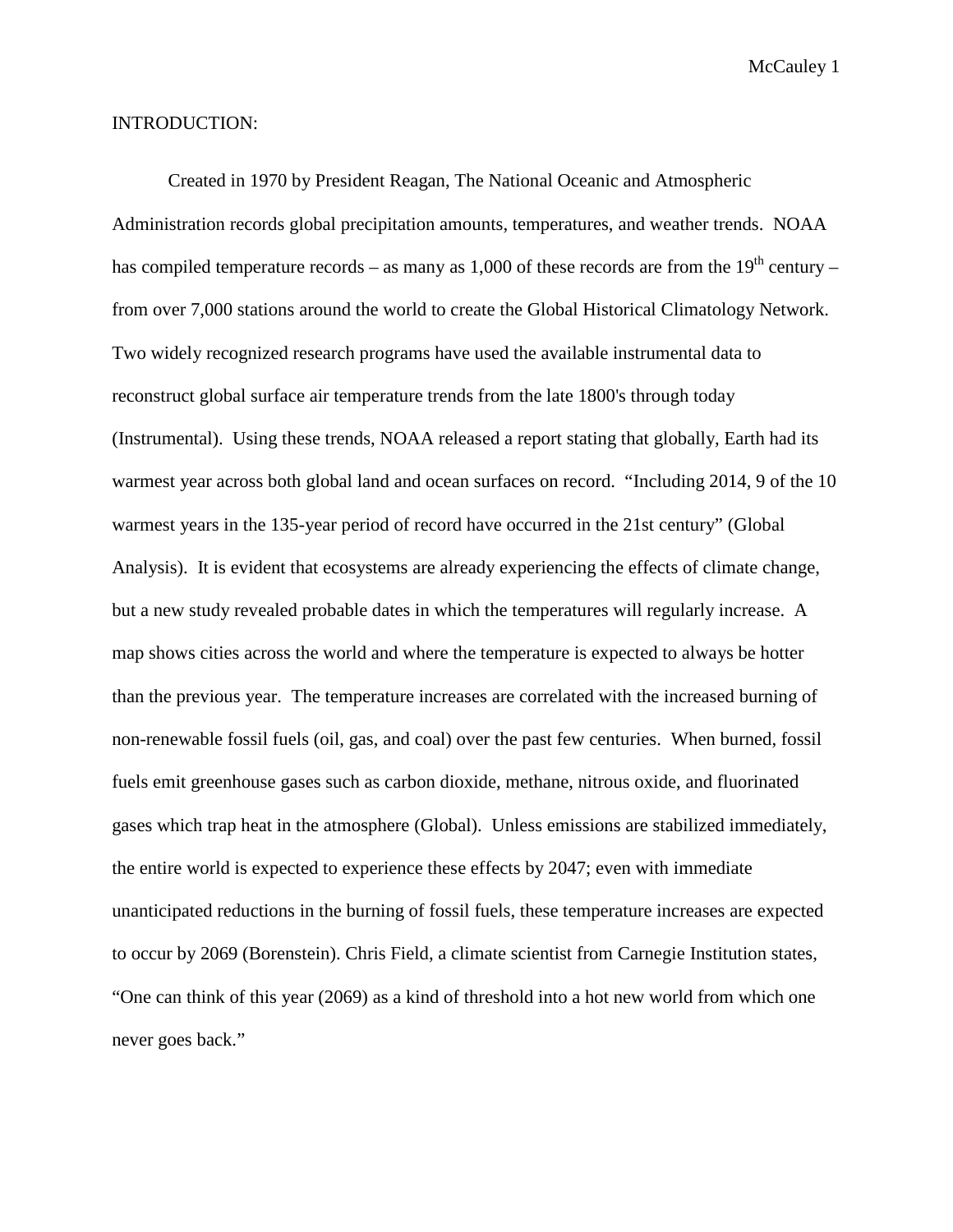The issue of the global warming is a problem that affects every life because even small alterations in the Earth's climate can have devastating effects. Here we may have begun to see many of these effects such as a rise in sea levels, coral bleaching, droughts, glacial melting, and other phenomena. The Earth is heating up largely due to the carbon emissions that we have introduced into the atmosphere through the burning and usage of coal, oil, and gas. Fossil fuels are non-renewable energy resources that formed when prehistoric plants and animals died and were gradually buried by layers of sediment. As mentioned earlier, when fossil fuels are burned, they emit greenhouse gases which contribute to climate change (Fossil). These issues are not going to disappear, and the sooner people become more environmentally aware, the better our future can be. However, without a serious change in society and our willingness to explore alternate energy sources, climate change will only intensify.

There is another problem looming in our future besides the harmful impacts of carbon based sources of energy on the environment: what do we do when non-renewable natural resources run out? These resources cannot be replenished and once depleted, we will have no other recourse than to invest in renewable energy forms. If we can lessen our dependence on fossil fuels now, we can avoid an energy crisis in the future. This is an opportunity for Assumption College to be a leader in the community and encourage "green energy" over typical carbon based energy.

Assumption College's mission states their goal to teach their students "thoughtful citizenship," and can do so through the use of renewable energy. The school has already begun to explore renewable energies through the use of solar panels atop the Emmanuel d'Alzon Library and the Assumption College solar energy system. ConEdison Solutions (CES) agreed to own the solar assets and equipment, and covered the cost of designing, and installing the 18 acre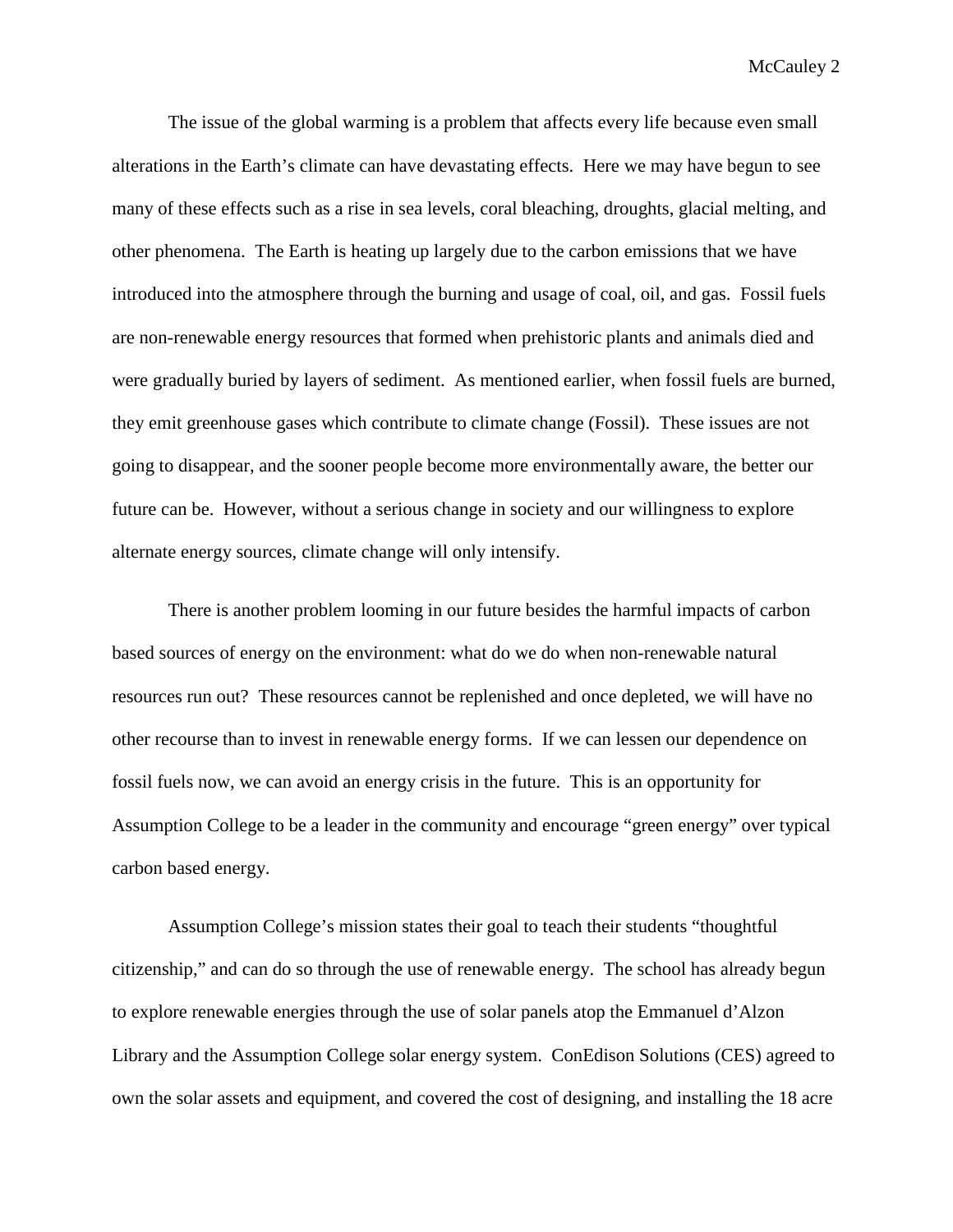solar photovoltaic farm in Spencer, MA. In return for this, Assumption College has a contract to purchase the energy credits produced by the system for the next 20 years. "The energy produced by the solar array, enters the National Grid utility grid and is counted towards National Grid's renewable portfolio. The energy is then applied, in the form of a credit, to the Assumption college utility meter, reducing operating costs. This ability to produce power in one location and apply credits to a meter in another location, but still within the same utility load zone, is called virtual net metering" (Borrego). As Assumption College has already invested in solar energy applications both on and off campus, there is little need to evaluate their further potential at Assumption. However, this paper will discuss two other alternatives not yet used by the college.

This paper discusses large-scale renewable energy projects for the campus, rather than additional conservation efforts that the campus could invoke. The term large-scale in this paper refers to projects that consist of some form of construction on the campus, either by building a plant or installing the technologies. Small scale conservation projects are not going to be evaluated because they depend strictly upon the behaviors and habits of the residents of the college. The next logical question is, which renewable energy project would benefit the campus the most?

This paper will analyze the possibility of wind and geothermal energies on campus by taking into account the costs of installation and maintenance, the expected payback, funding that may be available, and any other potential community harm or benefit that coincide with these projects. I conducted interviews with institutions in Massachusetts that have undertaken these projects to determine the process that they followed, the companies that they used for installation and maintenance, and any problems that they have encountered. I then interviewed the installation and maintenance companies of these technologies to discover the best models for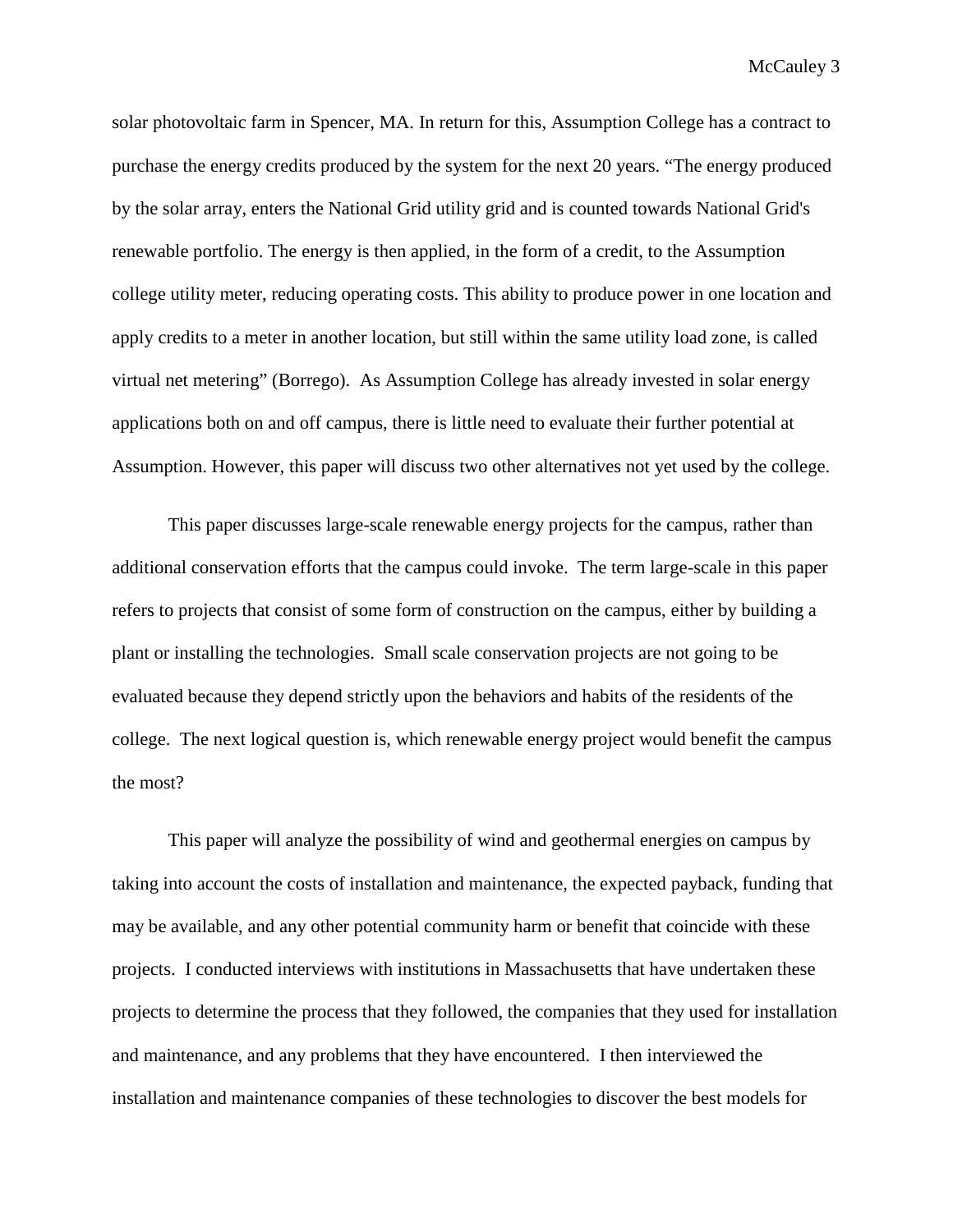Assumption based on our energy use, expected energy production, and the costs associated with the project. Their advice provided me the information to conduct a cost-benefit analysis of a wind turbine and a cost comparison analysis between a geothermal heat pump system and a conventional gas heating system.

### NEW ALTERNATIVES:

Wind energy is produced when wind flows over the blades of wind turbines and creates lift, which causes them to turn. Induction generators produce current by first creating an electric field by passing alternating current through a coil. The blades are connected to a drive shaft that turns a rotor. Surrounding the rotor is a stationary series of coils, a stator. When the electric fields on the rotor pass coils on the stator, the field induces a current in the stator coils which is conducted away as output. Induction generators require an external power supply to produce a magnetic flux or field. However, there are also permanent magnet generators, which do not require an external power supply because they create a magnetic field generated by magnets mounted on a rotor. Seen on the next page, Figure 1 is a diagram of the inside components of a typical horizontal wind turbine design. The implementation of wind energy depends on whether a site receives enough wind for consistent energy. A question to be considered is do municipal ordinances and zoning laws allow the construction of a wind turbine on campus? Others might include, how long would the payback period be and how does this technology compare with the costs of projected energy usage?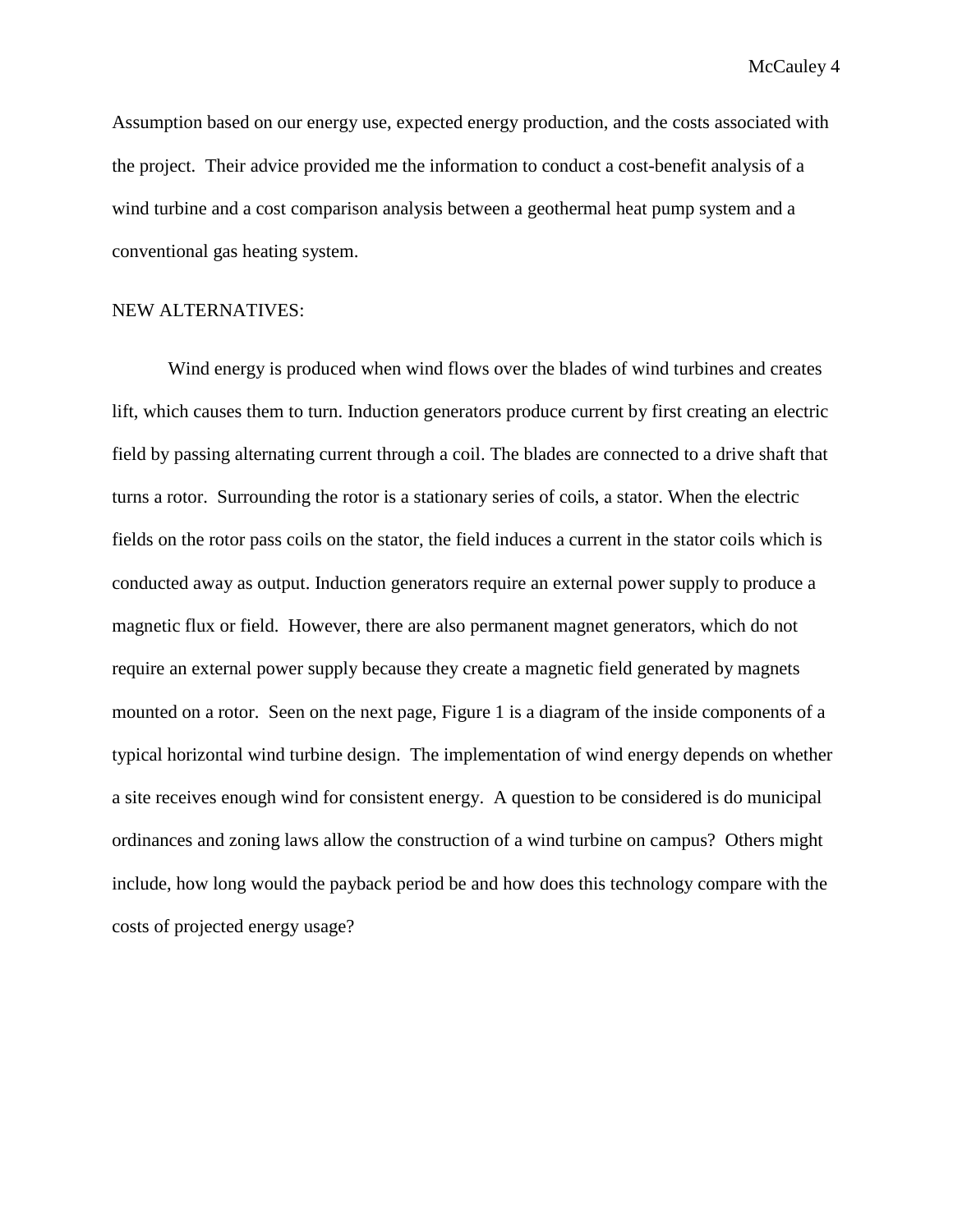

Figure 1: Components of a Horizontal Axis Wind Turbine

Another option would be geothermal power; most people would not expect this as an option in the Northeast because they misunderstand the basis of this energy. There are several different types of geothermal energy, but all are based upon the concept of using the heat within the Earth. Geothermal heat pumps depend only on the temperature underground. As the seasons change, temperatures across the globe vary dramatically, but the temperature below the earth's surface remains at a relatively constant temperature. Ground temperatures range from 45°F to 75°F, depending on latitude. These temperatures are helpful because one can use them to heat and cool air and water for buildings. A ground heat exchanger sends air or water down through pipes and either warms (in the winter) or cools (in the summer) the air or water to the constant temperature before returning it to the surface. A geothermal heat pump at Assumption would depend primarily on the costs and benefit period. Initial costs include the extensive construction, which may not be possible for Assumption to currently fund. Financial aid from the government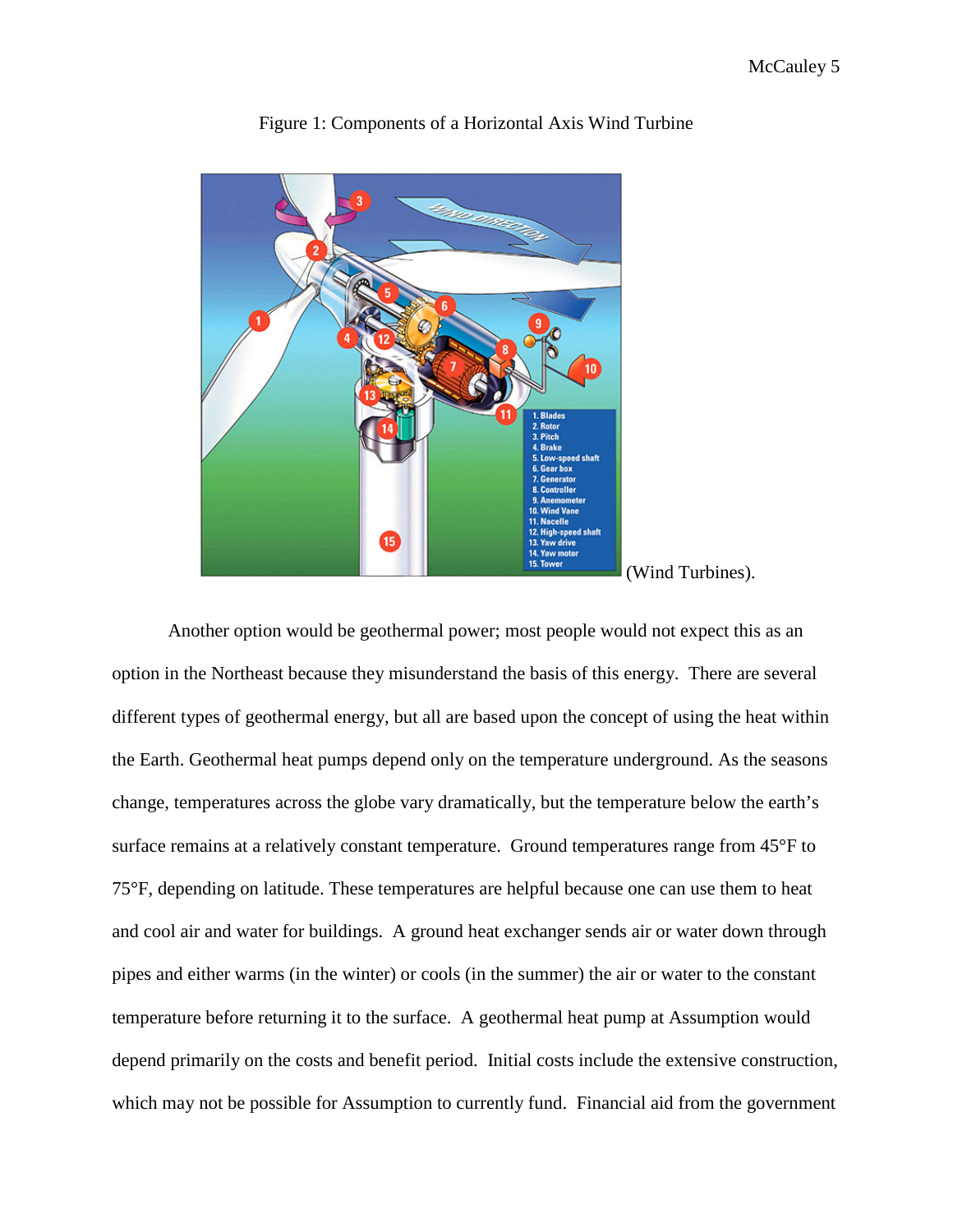and the overall costs and benefits will be the deciding factors to the feasibility of a geothermal heat pump system at Assumption College. As Assumption is currently in the planning phase to construct a new office building, it is a perfect opportunity to consider a geothermal heat pump. It is easier to incorporate this technology in the design plans of a new development than in an already existing building. Thus, the cost-benefit analysis will be a comparison between the new building's proposed heating and cooling system and the geothermal heat pump system.

Originally, biomass energy units were going to be considered in this paper, but after interviews with Anna Maria College and Mount Wachusett Community College, this project was deemed not practical because of lack of fuel available. Biomass energies involve the production of electricity, heat, or compost from organic waste materials. There is stored energy from photosynthesis in vegetation, and any scraps (such as branches and unused parts of crops) that would be thrown away can be converted into energy. Nearby towns collect waste wood, tree branches and other scraps from factories and farms and ship it to a biomass power plant. The waste materials are then burned in a furnace, creating heat which boils water.

Both colleges that were interviewed use a wood pellet boiler system, which requires small wood pellets as fuel. Anna Maria orders their fuel through a company called Sandri which offers energy related products and services throughout the Northeast. However, the actual wood pellets are created by a company called New England Wood Pellet, which supplies most of the pellets in all of New England. Mount Wachusett Community College received their pellets from a saw mill in Connecticut. This is counterproductive at reducing carbon emissions because of the emissions produced by the trucks that transport the wood pellets to the school. It reduces emissions of the school, but increases the car emissions. Additionally, this type of fuel is becoming increasingly popular and as the demand for this fuel increases, this will limit the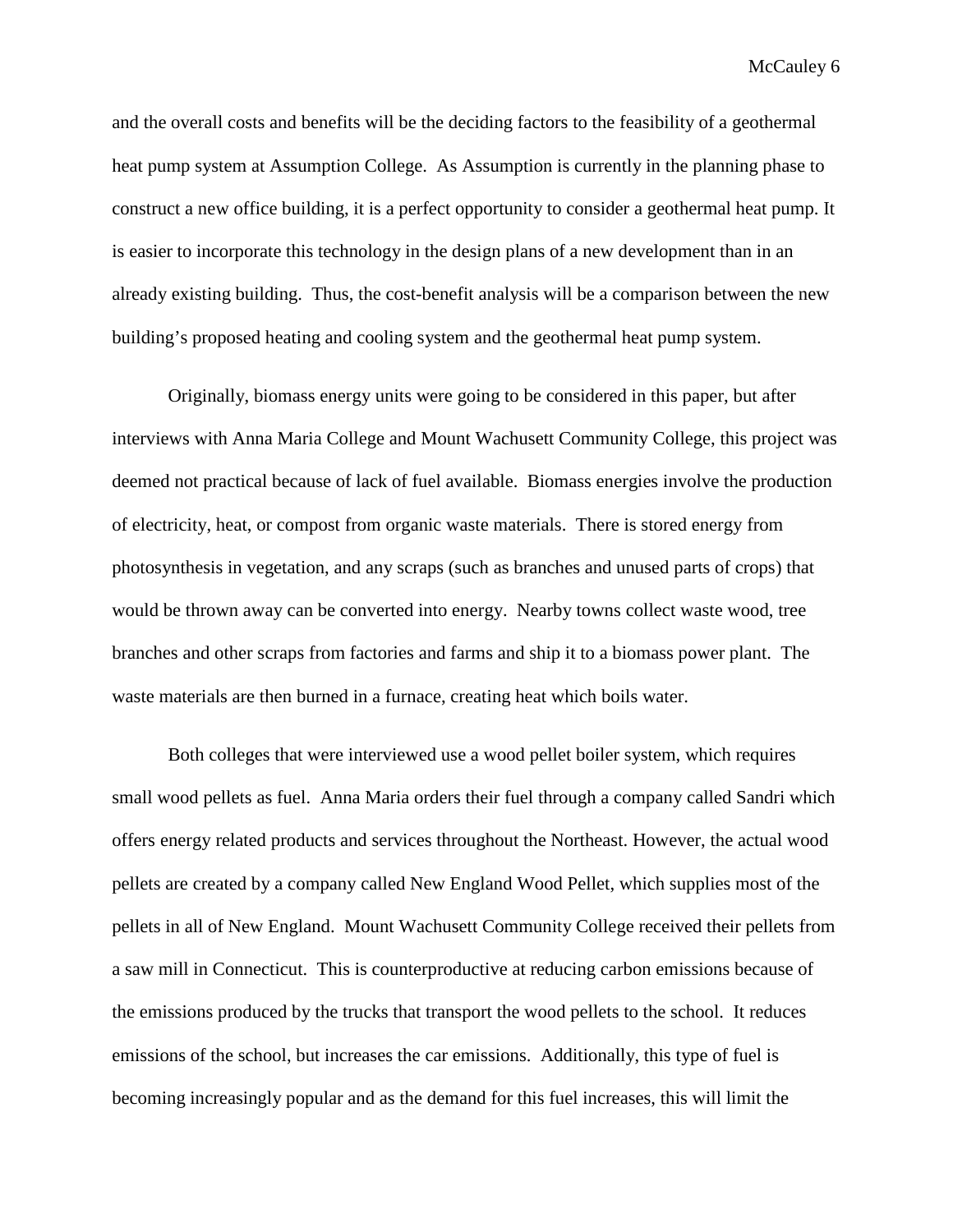supply and cause the prices of wood pellets to increase. The supply problem is not the only one, as many studies are now finding that biomass energy units may not recycle the same amount of  $CO<sub>2</sub>$ . The forests that are cut down for fuel are sometimes not replanted. Even if they are replanted, the regrowth does not intake the same amount of  $CO<sub>2</sub>$  as the output by the burning of a full grown tree. The choice between carbon sequestration (preserving the forest) and harvesting the forest is dependent upon its energy conversion efficiency and yield (Johnson 166). Once these problems were established, it was decided that installation and a cost-benefit analysis would not be considered. Though an interesting concept, a biomass energy unit would not be practical economically due to the supply issue and would emit  $CO<sub>2</sub>$  into the atmosphere which defeats the theory of the thesis.

#### INTERVIEWS: WIND TURBINES

#### HOLY NAME JUNIOR SENIOR HIGH SCHOOL:

Holy Name Junior Senior High School is a private Catholic school with a student population of 570 and located at 144 Granite Street in Worcester, MA. Just five miles away from Assumption College, atop one of the many hills of Worcester, the school undertook a wind turbine project in 2001. I interviewed Mr. Edward Reynolds, the current Headmaster at Holy Name about the process of deciding on a turbine and its functionality over the past several years. Built in 1967, the school's heat is electric, but this creates high energy costs, particularly in the wintertime when the temperature can often dip into the negatives. Although they did not have gas or oil bills, the monthly electric bills in January and February ranged between \$30,000 and \$40,000 and the yearly electric bill could run as high as \$180,000. They realized that their placement at the second highest point in the city would be ideal for a wind turbine due to the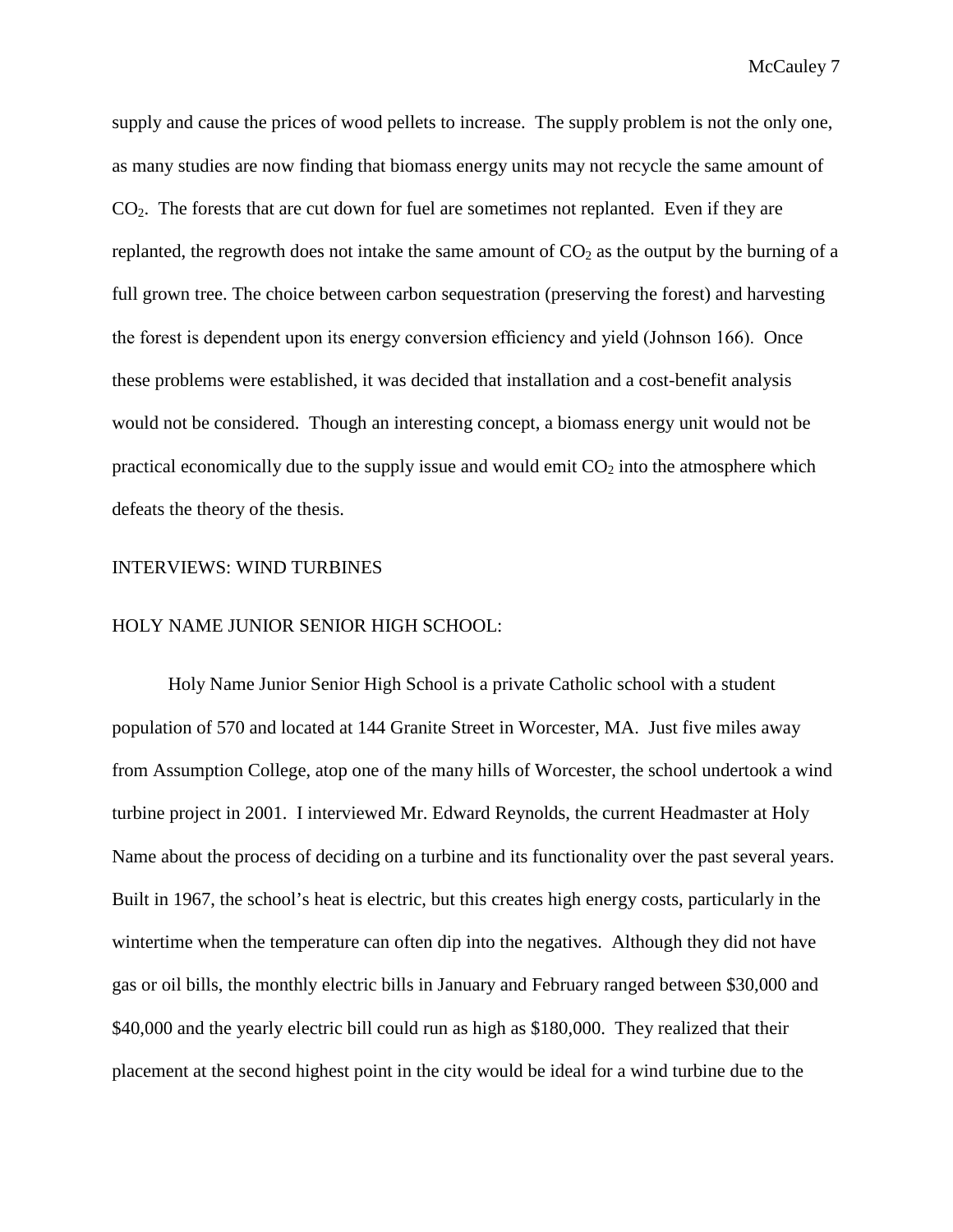high wind speeds throughout the year. A nearby college, Worcester Polytechnic Institute requires their students to undertake a Major Qualifying Project in order to graduate. Four juniors took it upon themselves to conduct a wind study at Holy Name High School. They built an anemometer on the roof and gathered the wind measurements for a full year and compiled the data together, determining that the area's wind speeds were consistent and high enough for a wind turbine. Next, the school asked their founding sisters, the Sisters of Saint Anne, for a grant of \$50,000 to pursue a wind turbine project. The \$50,000 was used to conduct a more formal wind study by a company out of Ontario, New York called Sustainable Energy Developments. They too, determined that the wind speeds sufficient to produce a substantial amount of energy.

The school began fundraising for the project, receiving a \$575,000 grant from Massachusetts Technology Collaborative, along with some Alumni donations, and funds and foundations throughout Central Massachusetts. The federal funding came through the Massachusetts Technology Collaborative, which is a public agency that works to develop partnerships and collaborations across industry, academia and government for economic opportunities within the state's technology sector. Massachusetts Congressman Jim McGovern helped to procure donations and funding for the project. Beyond that, the Diocesan loan, alumni donations, and also some funds and foundations around the city of Worcester helped fund the wind turbine. Once they raised approximately 1 million dollars, the Diocese agreed to loan the other million dollars necessary for the project. Construction and installation cost a total of two million dollars and the project, which began in 2001 with the wind studies, was finally completed in October of 2008.

This process took several years because of the studies, fundraising, and the zoning regulation approval process in the city of Worcester. In order to build anything on the property,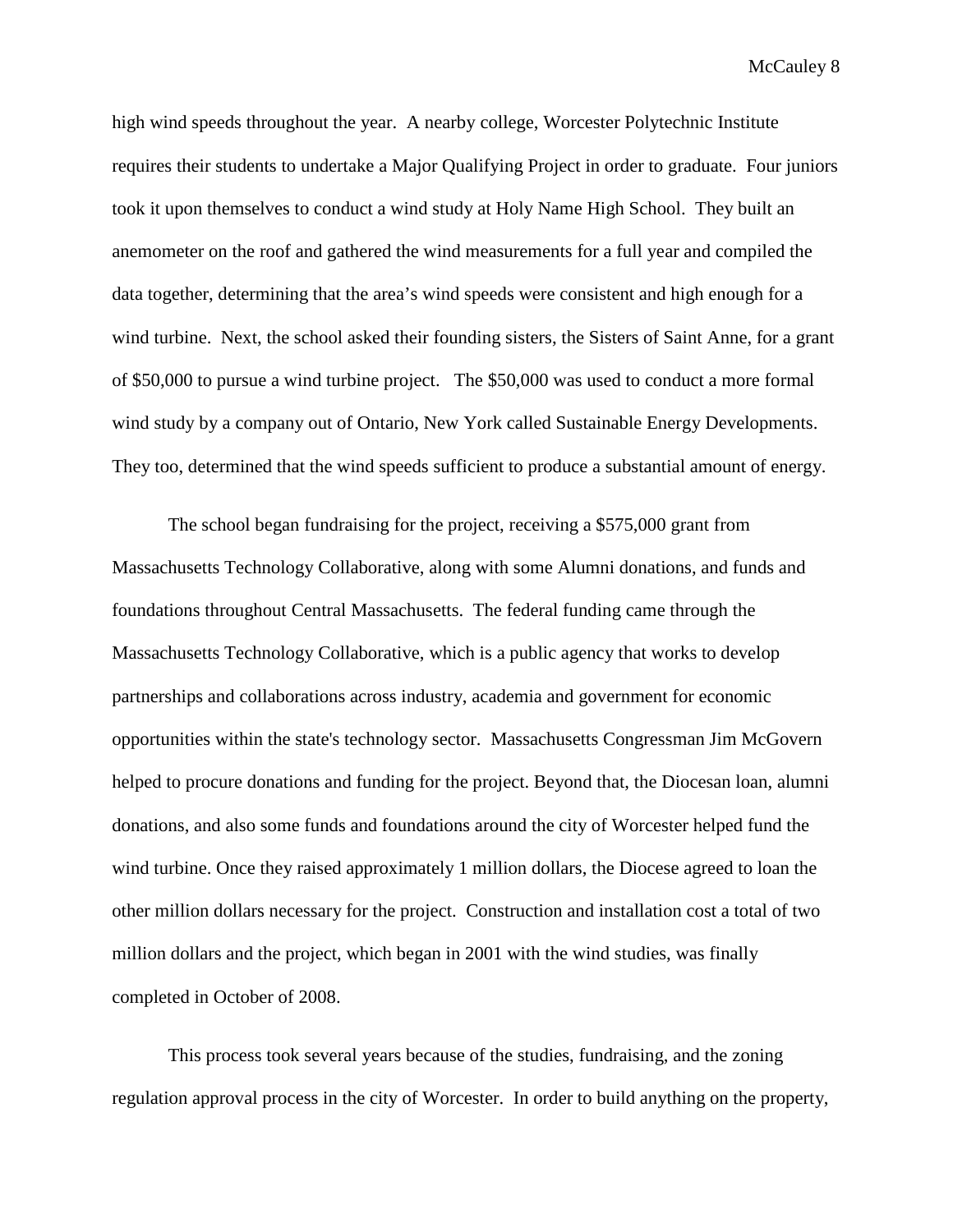the school had to have the project approved by the city of Worcester's Zoning Board, which had not previously considered a wind turbine proposal. One regulation stated that the airport must be over five miles away from the site, and Holy Name was lucky enough to be just beyond that distance. Another concern with the construction of the turbine that the zoning board took into account is the flicker created by the turbine. The flicker shadow is the shadow made by the spinning blades, and due to their ability to rotate 360 degrees on top of the tower, this can fall at different angles and distances depending on the height and angle of the sun. Luckily again, Holy Name was fortunate enough that shadows produced by the blades, in any situation and any time of day, fall on the school's property. In terms of noise, it is indecipherable outside of their property as well.

Another possible concern was the noise of the turbine, but once again, the school has not had a problem with complaints from neighbors and it has not interrupted their classrooms. The noise of the turbine depends on the direction the blades are pointed towards and the distance to it. It is audible only if the sound waves are coming in your direction and will be louder with decreasing distance. The neighbors to the north are residential, but are a far enough distance away that if the blades do point in their direction, it does not hinder their daily lives. The neighbors to the south are mostly business such as Linder's Auto and Standard Auto, which appear unaffected by the turbine's existence.

Not only did they not receive complaints or concerns from the neighbors, many were curious about the project and offered their support. Before construction, all nearby residents and businesses were notified and two public meetings were held in at Holy Name High School to address any concerns from neighbors. There were representatives from the school as well as one from Sustainable Energy Developments and one from the city of Worcester to answer questions.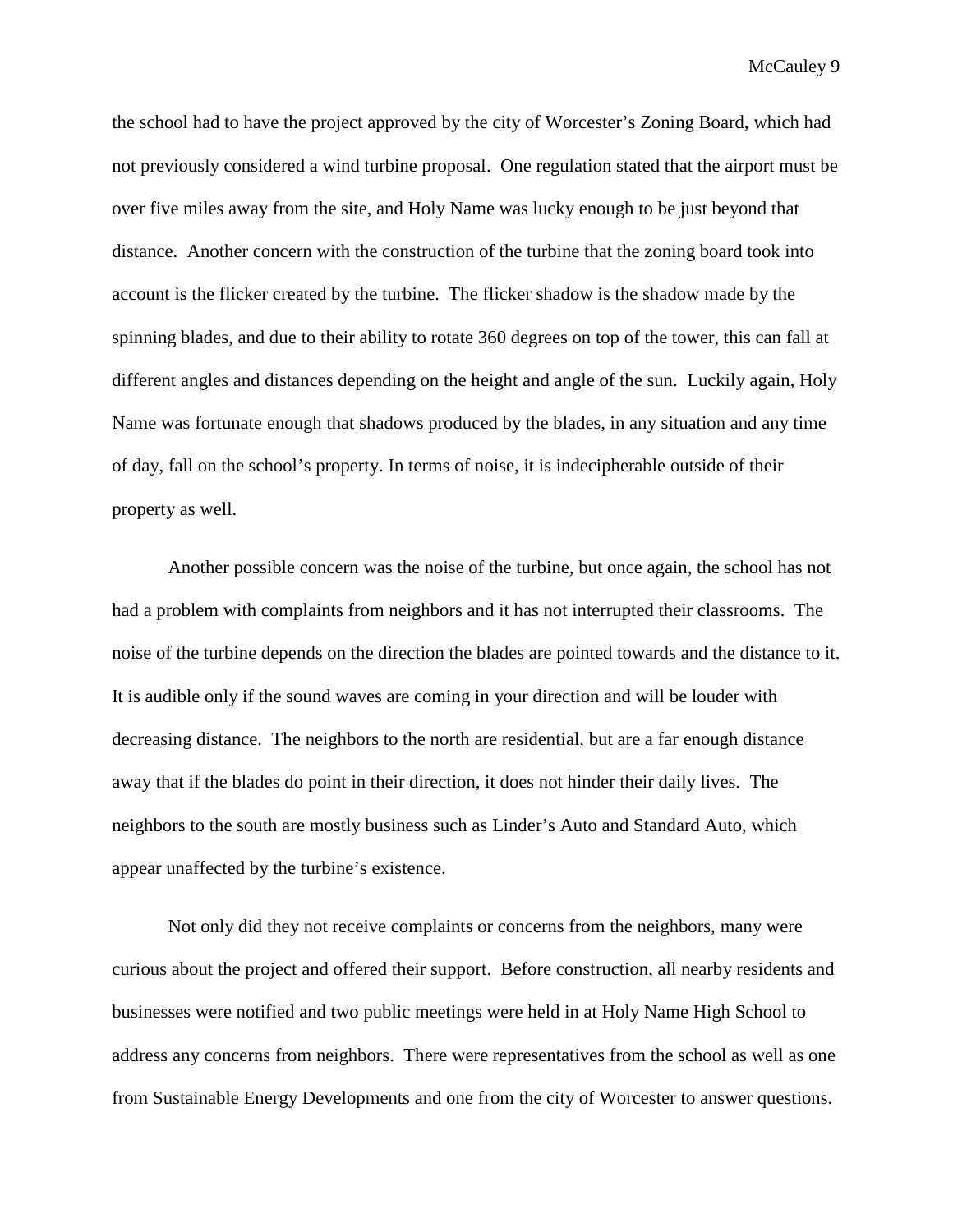No more than ten people attended and they came because they were interested in the project, not to raise concerns. Nearby, the largest urban wildlife sanctuary in New England, Audubon's Broad Meadow Brook Conservation Center and Wildlife Sanctuary, sent letters that actively supported the project. Many members of the neighborhood even travelled up to Holy Name's campus to watch the construction of the turbine. Mr. Reynolds stated, "I think that the neighbors are very proud of having this in their neighborhood. In fact, were very supportive of it from start to finish and continue to be." Luckily again for Holy Name, there were no obstacles to address with neighbors as far as noise or flicker complaints due to their campus's location.

The wind turbine that Holy Name purchased and SED installed is a 600kW Vestas RRB. It is a horizontal axis wind turbine, which means it spins around a horizontal axis rather than a vertical one. When asked if a vertical axis turbine was considered, Mr. Reynolds answered honestly that their knowledge of wind turbines at the beginning of the project was sparse and thus, they did not know this technology existed and did not investigate it. The wind turbine that was ordered had an interesting shipment method because the Vestas was actually built in India. It was shipped across the Pacific Ocean through the Panama Canal to the Port of Newark. Once in the United States, former Governor Deval Patrick allowed it to be delivered from New Jersey to Worcester, MA over the Memorial Day weekend. It was an extensive project just to receive the wind turbine. Once on the property, installation did not occur for another month. There was an unexpected cost of hiring security to monitor the turbine until construction began.

Once completed and operational, Sustainable Energy Development did maintenance on the turbine, but the distance between their company location and Holy Name High school was a problem. If the turbine shut down or experienced problems with its operation, it took SED many days to come to Worcester, diagnose the problem, and fix it. Thus, Holy Name hired a Spanish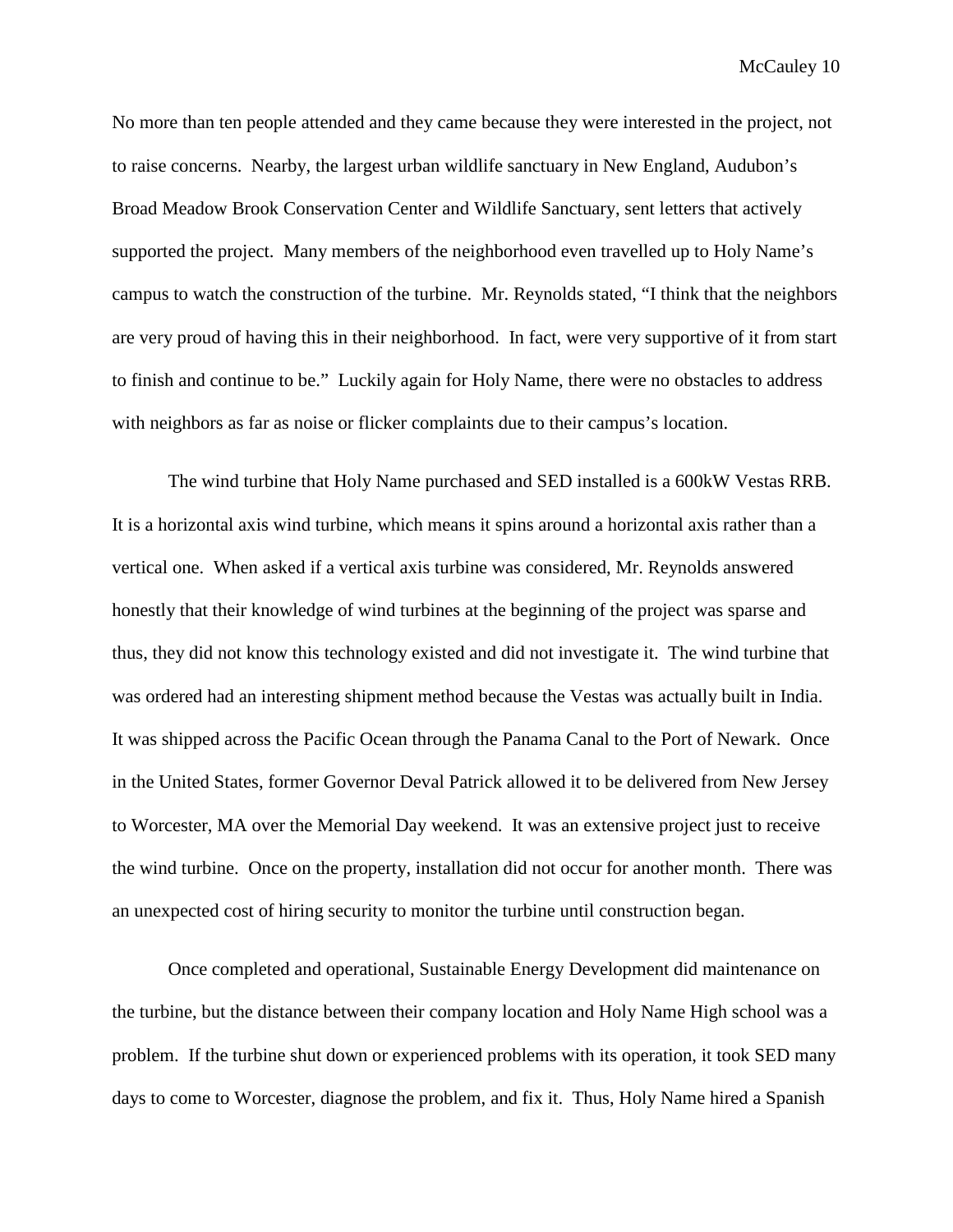manufacturing company called Gamesa Technology Corporation to maintain the turbine. They have an office in Feasterville-Trevose, Pennsylvania which handles the Holy Name turbine and maintenance costs are \$25,000 a year. When hired, the company came in and did an audit of the turbine's mechanics to ensure its health and status of its condition. Mr. Reynolds noted that Gamesa has been much faster in response time to problems associated with the turbine.

The turbine has provided the school with approximately 90% of its annual energy usage. With the electric heating system, the energy usages ranges anywhere between 800 and 900,000 kW hours per year. The turbine produces anywhere between 675 to 800,000 kW hours per year. As stated, their original energy bills cost as much as \$180,000 without the turbine. Their loan from the Diocese totaled at \$110,000, saving the school \$70,000 in expenses. They are repaying that loan, and once repaid, will allow the school to reap the total benefits of the wind turbine. Of course, as discussed, there are the yearly maintenance costs, but these are offset by the sale of renewable energy credits, which again run anywhere between \$15,000 and \$25,000 a year. However, the school does not run entirely on the turbine and requires the purchase of some electricity. Therefore, the school does not save the full \$70,000, but realizes anywhere between \$30 and \$60,000 in savings annually.

The renewable energy credits the school receives are through a process called net metering. The turbine does not provide enough energy to sell back to the grid, but in months where the energy production of the wind turbine exceeds the amount of energy the school requires, that energy for that month gets credited back to the school. Mr. Reynolds explained the process in the form of an example; "So if we send them let's say \$30,000 worth of kW hours, they will come up with a number, a dollar figure, that we have as a credit on our bill that can applied in the winter months, where we have to purchase electricity. Usually in the winter, no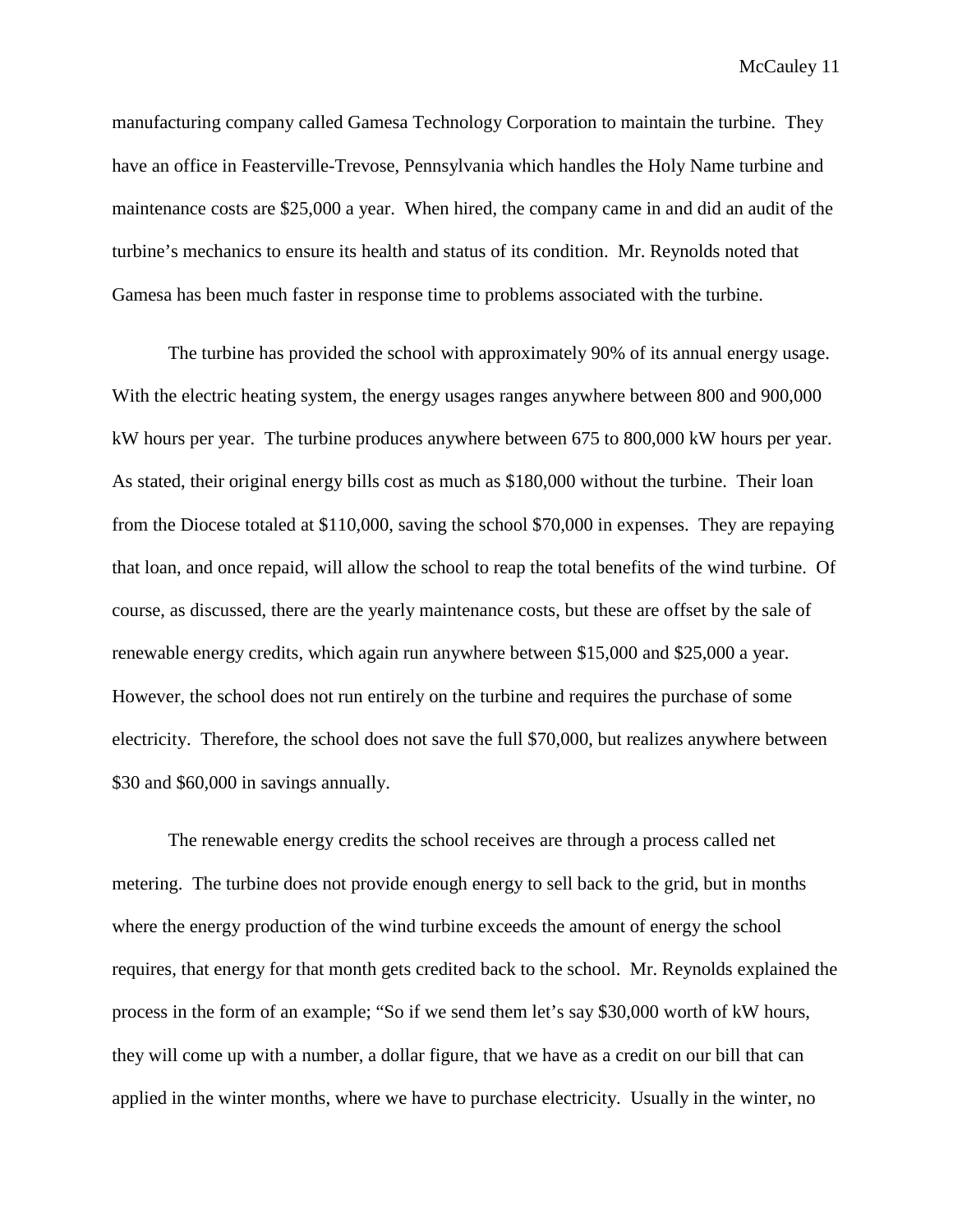matter how fast we are spinning, we still have to get energy from the grid." These renewable energy credits provide the school with additional funding to pay for the maintenance of the turbine.

Though Holy Name has not had any severe problems with the mechanical aspects of the turbine such as broken blades, the maintenance is difficult because many small electrical problems can cause the turbine to shut down. Holy Name's turbine has shut down due to several small things such as sensors and wiring issues. Mr. Reynolds explained the issues as part of the functions of the turbine, "…turbine's first function is not to produce energy, that's its second function. Its first function is to protect itself. So anytime there is an extremely high wind or a high wind gust, any type of small misread by the computer within the turbine, any little thing that goes wrong, its first response is to shut down." I have seen turbine shut down myself while driving on Route 146 N following the major winter storm, Juno in January of 2015 as the turbine's blades were not spinning. If the wind speeds exceed 30 to 40 miles per hour, the turbine shuts itself down, turns into the wind, rotates its blades in and stops spinning. However, these problems have never caused a large problem with energy production because of the maintenance company, Gamesa Technology Corporation, which quickly resolves any shut downs due to wiring, sensor problems, or storms.

An interesting point is the positive publicity that Holy Name has received as a result of their renewable energy project. As the first in the area, the wind turbine project was a pioneer and it helped the school to promote its values. The turbine does not provide only an economic benefit. There are educational values that accompany it. They realize that they are leaders in the community to encourage the protection of the Earth. As a Catholic institution, they believe that it is their call to be "stewards of God's gifts". The school teaches that mankind care for the earth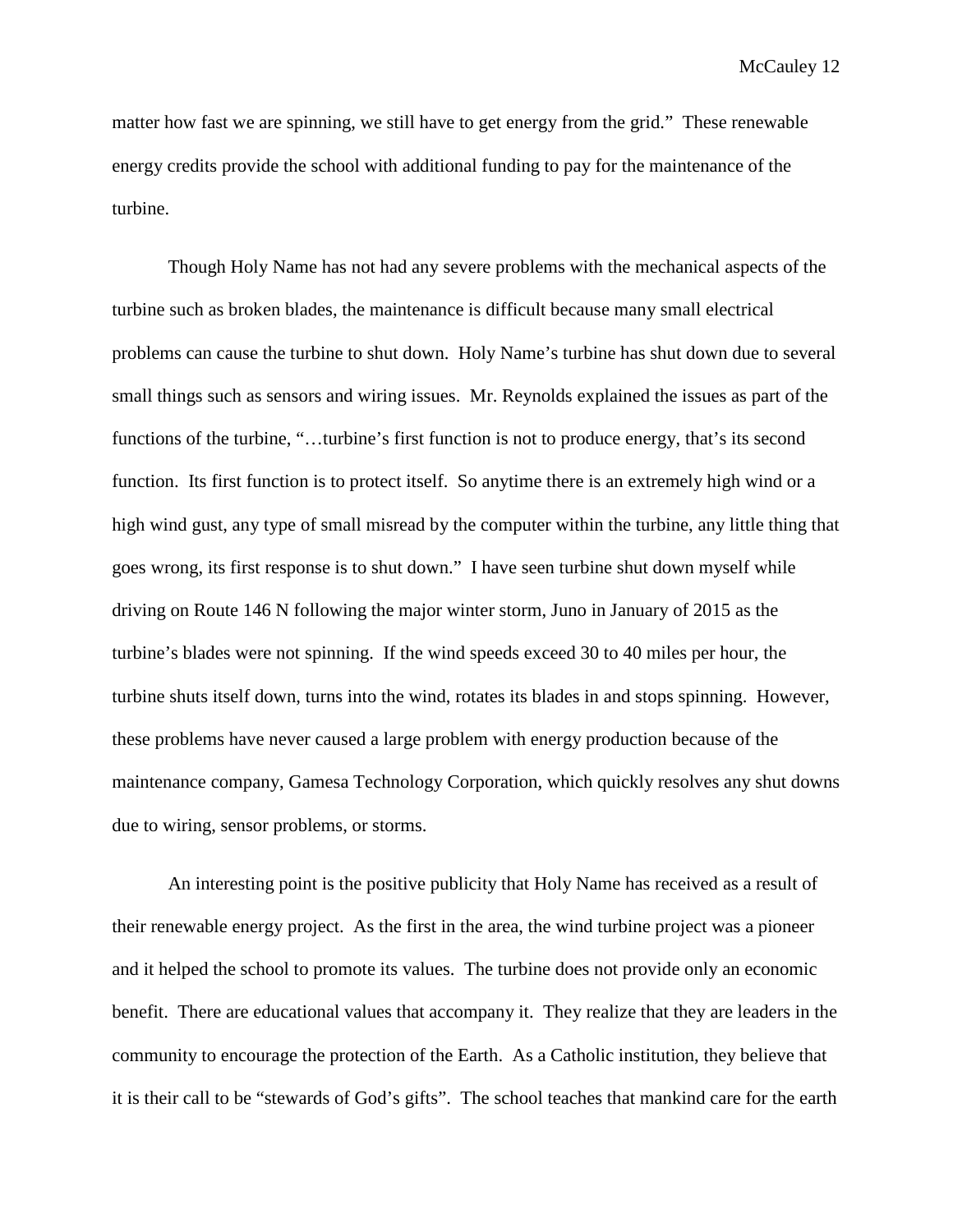as God gave it to His people. "The mission of Holy Name Central Catholic Junior Senior High School, as a part of the Roman Catholic Church in the Diocese of Worcester, Massachusetts, is to inspire our students to study and apply Gospel values and the moral principles of Jesus Christ to all of our academic, artistic, social and athletic programs. Students are provided a stimulating learning environment to encourage them to become life-long learners. Each student is empowered to master the high academic and ethical standards necessary to achieve success and to be a Catholic Christian witness in the world" (2011). Holy Name teaches their students the importance of following the Gospel's message to be stewards of the Earth.

Mr. Reynolds recalled a visit to Los Angeles where he stood atop the Trans American building and could not see past a quarter mile down the road because of the thick smog that coats the city. He stated, "We have to take better care of what God has provided. Our number one reason for this project was to be stewards of God's gift for us. I believe it was Pope Francis who came forward in terms of climate change and the importance of green energy and the Vatican has made this one of their strong talking points as to how they want to direct the world." There is a benefit to this technology because it sets an example for other institutions and companies to use renewable energy to try to protect the earth. It also sends a message to the growing belief that Catholic schools are a way of the past. Many Catholic schools have issues with enrollment due to the belief that Catholic schools' teachings are too traditional for today's society, but this wind turbine is a symbol of the future. "We promote ourselves as a Catholic institution and sometimes the church is seen as ultra-conservative and certainly, we abide by all church doctrine, but this is a symbol of who we are in terms of being progressive. We are open to creative and new solutions to old problems and this has a great appeal." The turbine is an indicator of the church's open-minded thinking to address today's issues. It shows that the church is forward-thinking and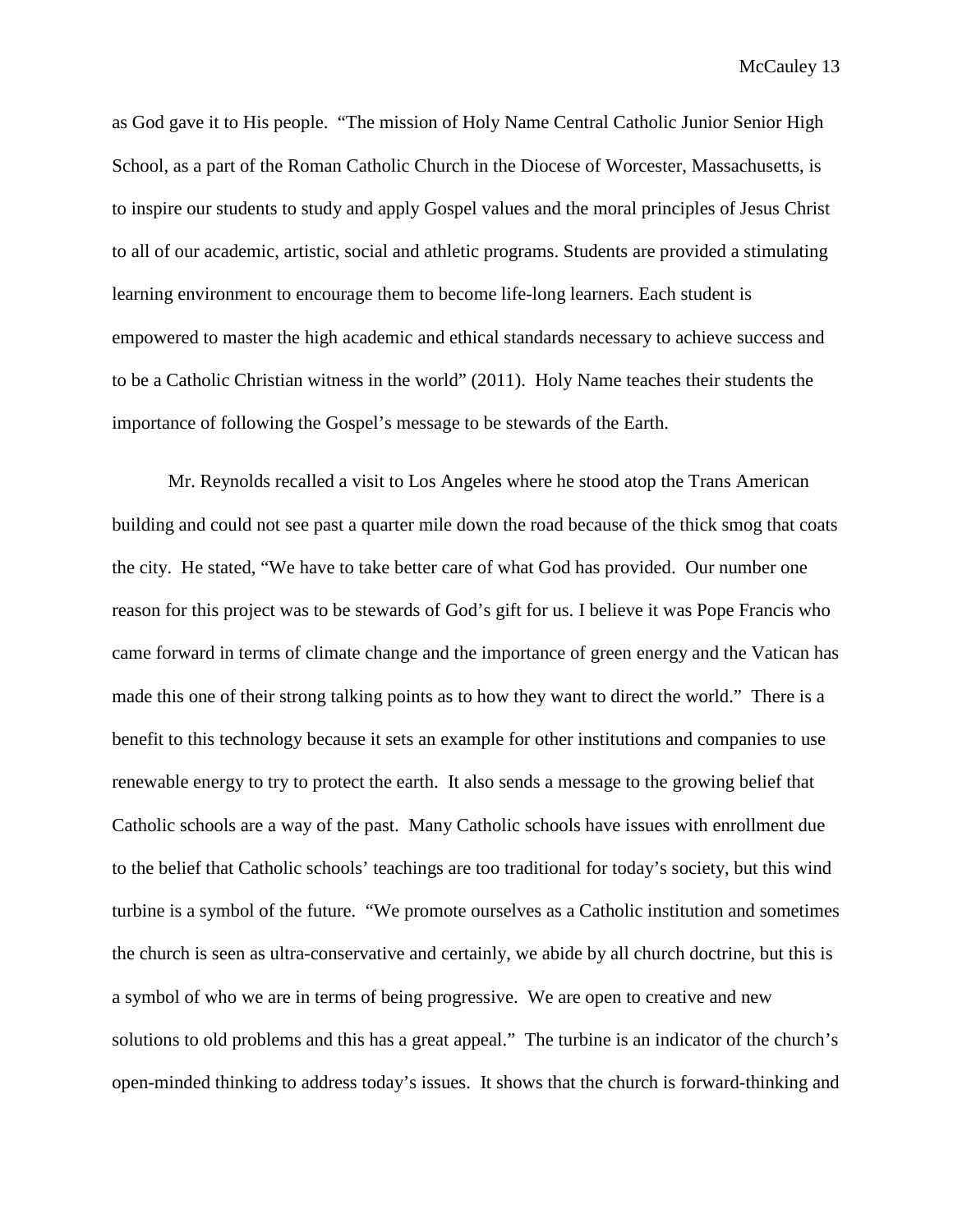can adapt to these problems and any future problems, teaching children to be leaders in this society.

The turbine not only endorses Catholic teachings, but also is incorporated into the students' education at the school and influences the community. This influences the children at the school because it teaches them about renewable energies and their potential in real-world applications. Many classes such as AP Physics, eighth grade science, and environmental science use the turbine in their studies. For example, in the environmental science course, the curriculum includes a unit specifically on wind energy. The school also takes opportunity to teach others about the project to encourage renewable energy. Mr. Reynolds stated, "With the community, I have done dozens of presentations to middle schools, high schools, colleges, women's groups. We've gone and done presentations at places like the Grafton Job Corp, just using this as a real world model to educate others on this type of technology. We are still sort of well ahead of the curve on things and we are seen as a laboratory for this type of technology and we embrace that as an educational institution." Holy Name's turbine demonstrates their leadership for new ideas, promotes the school and the Roman Catholic Church, and influences the lives of both their students and the entire community of Worcester.

As far as additional renewable energy projects, Holy Name High School is considering solar panels on the roof of the school. Their roof needs to be replaced, but nothing has been decided yet. However, many companies want to install their solar panels on their roof for a low cost, but then sell the energy back to the school instead of going through national grid. It would not be beneficial for the school because of the small amount of energy they need. They would be paying either national grid or the company, and they would not receive a profit for the additional energy created. Gamesa suggested the installation of another turbine, but it would not help the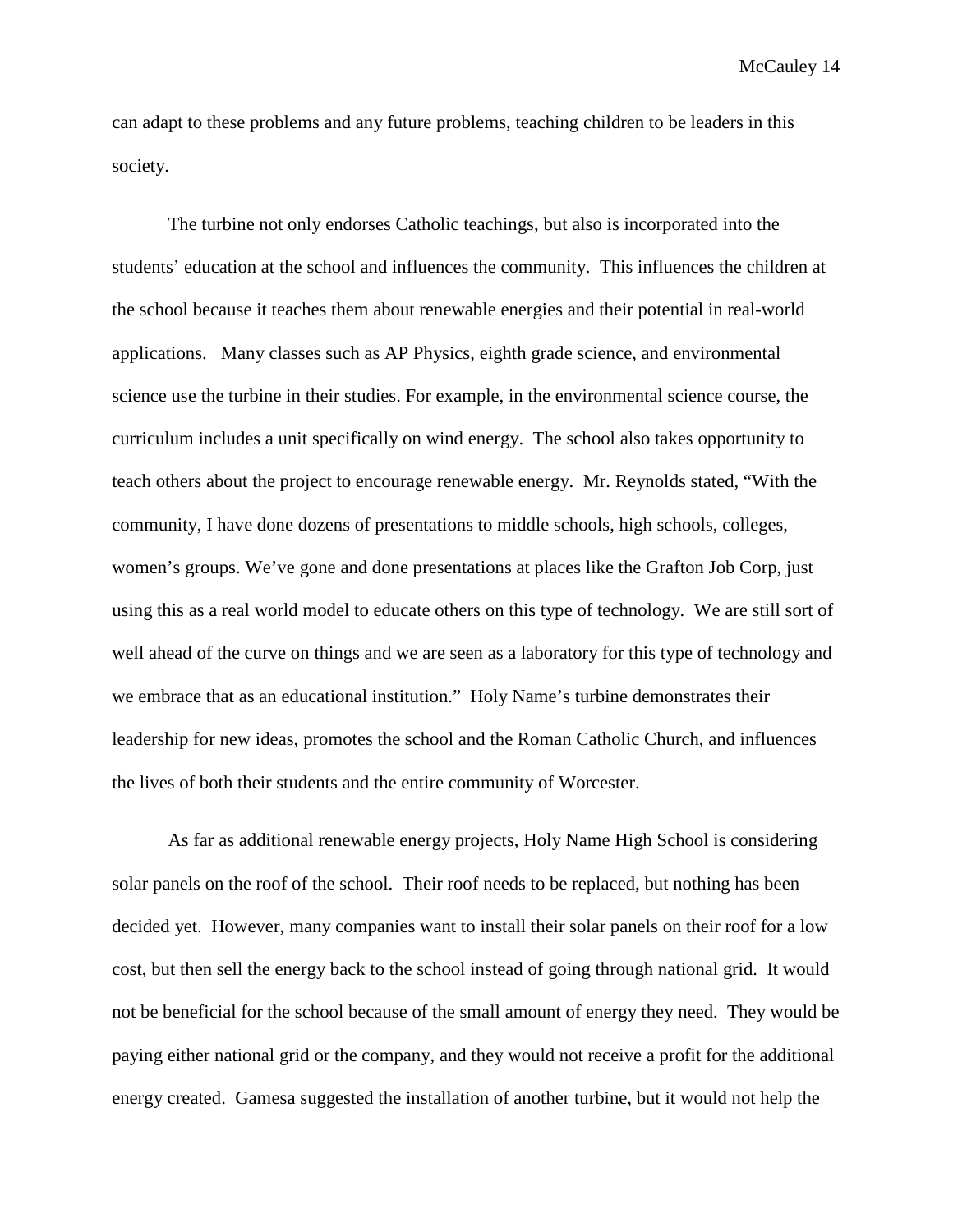school because they do not need that additional energy. Without a way to guarantee the sale of the credits at a stable price from National Grid, it is too risky for the school to undertake the project financially. They have not considered geothermal heat pumps either because the turbine provides nearly all the energy for electric heating systems. A geothermal heat pump would greatly reduce the electricity required to heat the school, and combined with the turbine's electricity, there would be no electricity required from national grid during the wintertime. However, the additional energy created by the turbine would no longer be net metered, and this additional energy could be sold off, but the rates would be uncertain. These could fluctuate and a hassle for the school to handle.

The information provided by Mr. Reynolds was enlightening because it proves the possibility of a wind turbine in Worcester, MA could be successful. The schools are similar not only in terms of distance, but in their Catholic roots. The turbine at Holy Name has given vitality to the school and demonstrated leadership that has helped with enrollment. A similar project at Assumption could show the progressive thinking available at a liberal arts college, mixed with the traditional roots of being stewards of God's Earth. However, Assumption College is different from Holy Name because its neighbors are much closer than Holy Name's and this would require the Zoning Board of Appeal to approve the project. The close proximity of the neighbors may also cause resistance to the project due to the fear of flicker shadow and noise. Holy Name was lucky enough to not encounter these issues, but Assumption College would possibly need to overcome these obstacles.

Following this interview, I contacted representatives at both Gamesa Technology Corporation and Sustainable Energy developments to try to determine a hypothetical wind turbine project for Assumption College. Based on our wind projections, Holy Name's wind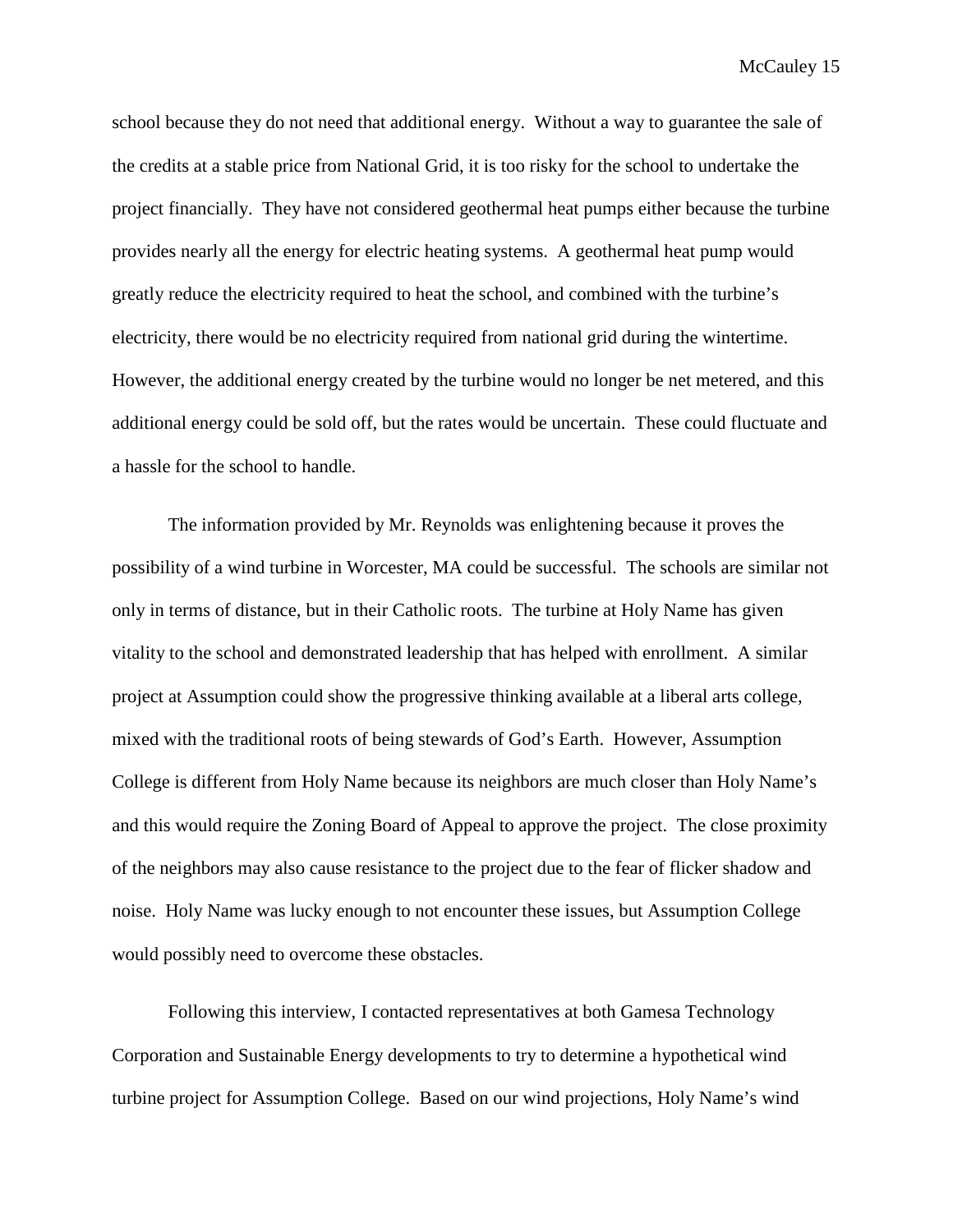turbine information, our energy usage, and our location in Worcester, they advised a certain size and model wind turbine. Once the engineers suggested the turbine type, I spoke with representatives to determine if they could provide me with an estimate of costs for installation and maintenance of the turbine, as well as the expected payback period based on expectations of energy production from the wind turbine. However, both were unable to provide even rough estimations because of the lack of information available. The initial studies are vital to determine the possible energy output. Thus, the cost-benefit section will be based primarily on Holy Name's prices and inflation rates. This information is available in the cost-benefit analysis section.

#### MOUNT WACHUSETT COMMUNITY COLLEGE:

Mount Wachusett Community College (MWCC) is located in Gardner, MA, 25 miles north of Worcester, MA. In March 2011, MWCC activated two new 1.65 MW Vestas V82 wind turbines, which now generate 100% of the college's annual electricity, as well as provide energy back to the grid. I met with the Director of Facilities Management, Mr. William Swift to discuss the two wind turbines that were constructed. The wind turbines are an invaluable asset to the both the school and the state because they demonstrate Massachusetts's dedication to renewable energy projects. "The wind energy project, a collaboration between the college and the Massachusetts Executive Office of Energy & Environmental Affairs, the Executive Office of Administration & Finance, the Division of Capital Asset Management, and the Department of Energy Resources, is an integral component in the Massachusetts Leading by Example – Clean Energy and Efficient Buildings executive order to achieve statewide goals." The former governor of Massachusetts, Deval Patrick's gave an Executive Order in April of 2007, demonstrating his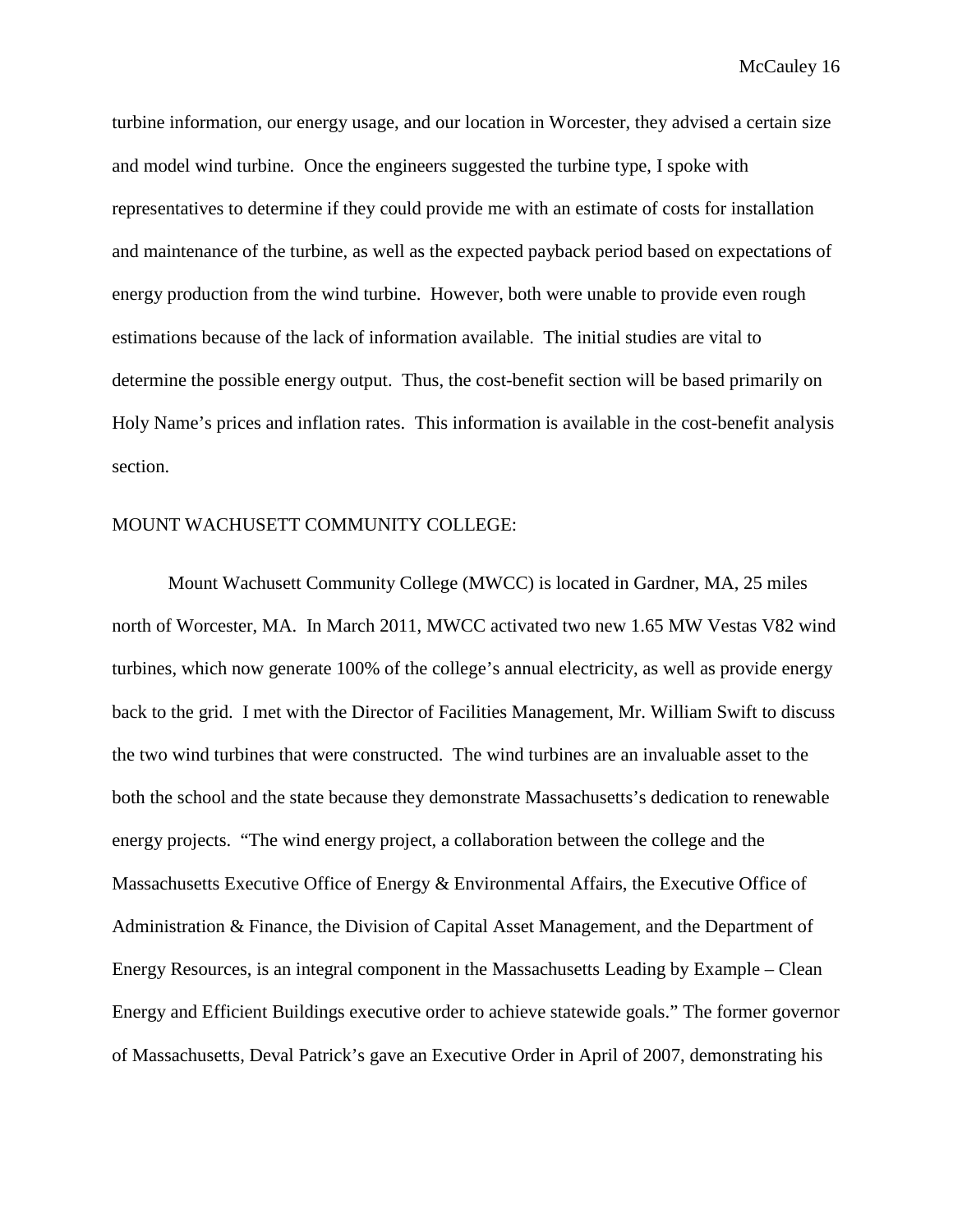support for the renewable energy developments. The \$9 million wind project was made possible by the help of the State in the form of funding and promotion.

The project was first proposed in 2008, and a wind study was conducted to determine the speeds over the course of two years. According to an engineer at Gamesa Corp., most wind studies are conducted between 1 and 2 years to ensure wind speeds are monitored through all seasons. A 50 foot meteorological tower was built to collect this data and it was determined that there was enough wind to sustain two winds turbines at this location. Once this was finished, a feasibility study was conducted to explore the economic possibilities of such a project. Mr. Swift stated, "With support from the Massachusetts Division of Capital Asset Management, a consulting team was hired to perform a feasibility study: Several different turbines and ownership/financing options were studied. Detailed financial pro-formas were completed using several financing scenarios. The consulting team completed a feasibility study concluding that a one or two turbine project was feasible." Again, the school only considered a horizontal axis wind turbine because they were unaware of vertical axis technologies. Other manufacturers were considered, and it was decided that the JK Scanlan Company, Inc. of Massachusetts would serve as general contractors.

Other studies undertaken included: "avian studies, bat studies, visual simulation study, sound impact study, shadow flicker impact study and EMI impact study. Since US Department of Energy funds are being used for the project, permitting requirements included assessments under the National Environmental Permitting Act." These studies were conducted by specialists, including the company Curry& Kerlinger, LLC, a wind power and bird consulting company. Northeast Ecological Services conducted the Bat Risk Assessment. The University of Massachusetts Wind Energy Center conducted the shadow flicker analysis as well as the turbine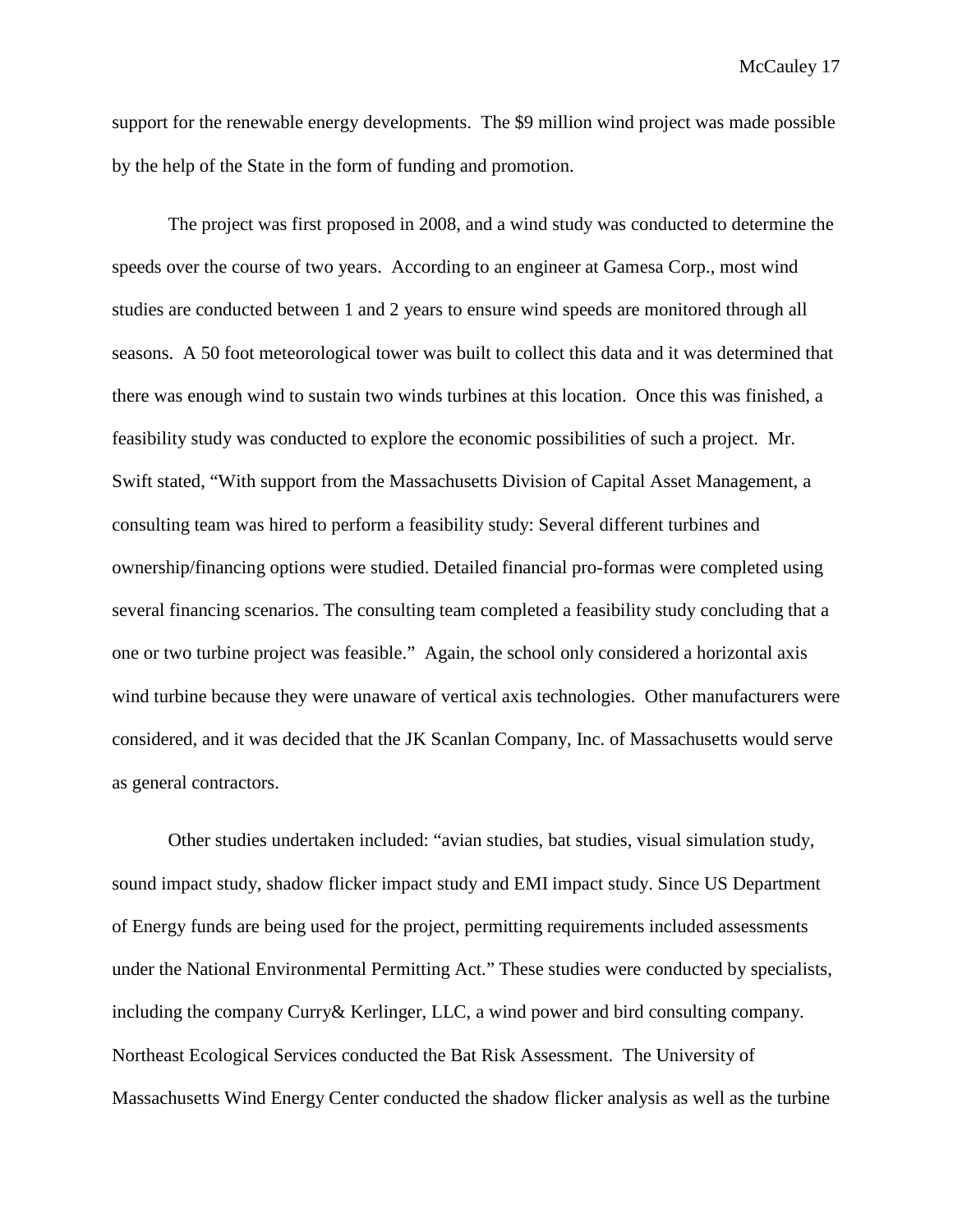sound analysis. The Division of Capital Asset Management (DCAM) hired an engineering company, Jacobs Edwards and Kelcey and a team of renewable energy consultants for feasibility and engineering studies for the project. The avian risk assessment studied the potential collision and displacement risk to birds due to the development of the wind turbines based upon a site visit, previous literature, and consultations with wildlife agencies. It was determined that few birds are killed by turbines, fewer than seven deaths occur annually in the United States and the site would not negatively impact any endangered wildlife. The assessment recommends certain actions to further protect birds and prevent collision with the equipment with suggestions such as underground wiring, or free-standing meteorological towers. A similar assessment was conducted for bats and it was determined that the turbines' location was acceptable because the bats indigenous to the area would not be harmed. Once the studies were finished, construction began and it lasted from October to March of 2011.

Founded in 1963, MWCC was originally run completely on electrical energy, similar to Holy Name High School. The average monthly energy bills were anywhere between \$60,000 and \$100,000 depending upon the season in the 2000's. Due to the high energy bills, the school began investing in renewable energy projects and conservation projects. First, as mentioned earlier, the school installed a biomass heating system, specifically a wood boiler unit. Following this project, they installed energy efficient chillers, solar panels, and conservation projects to bring down base load. The additional wind turbine provided enough energy not only for the school, but additional energy to provide to grid. MWCC also uses a net metering process as discussed earlier in the Holy Name wind turbine section. The winter months' energy costs are usually between \$10,000 and \$15,000 and the energy credits sold during other times of the year provide the money for the winter electric bills. The net metering depends on wind amounts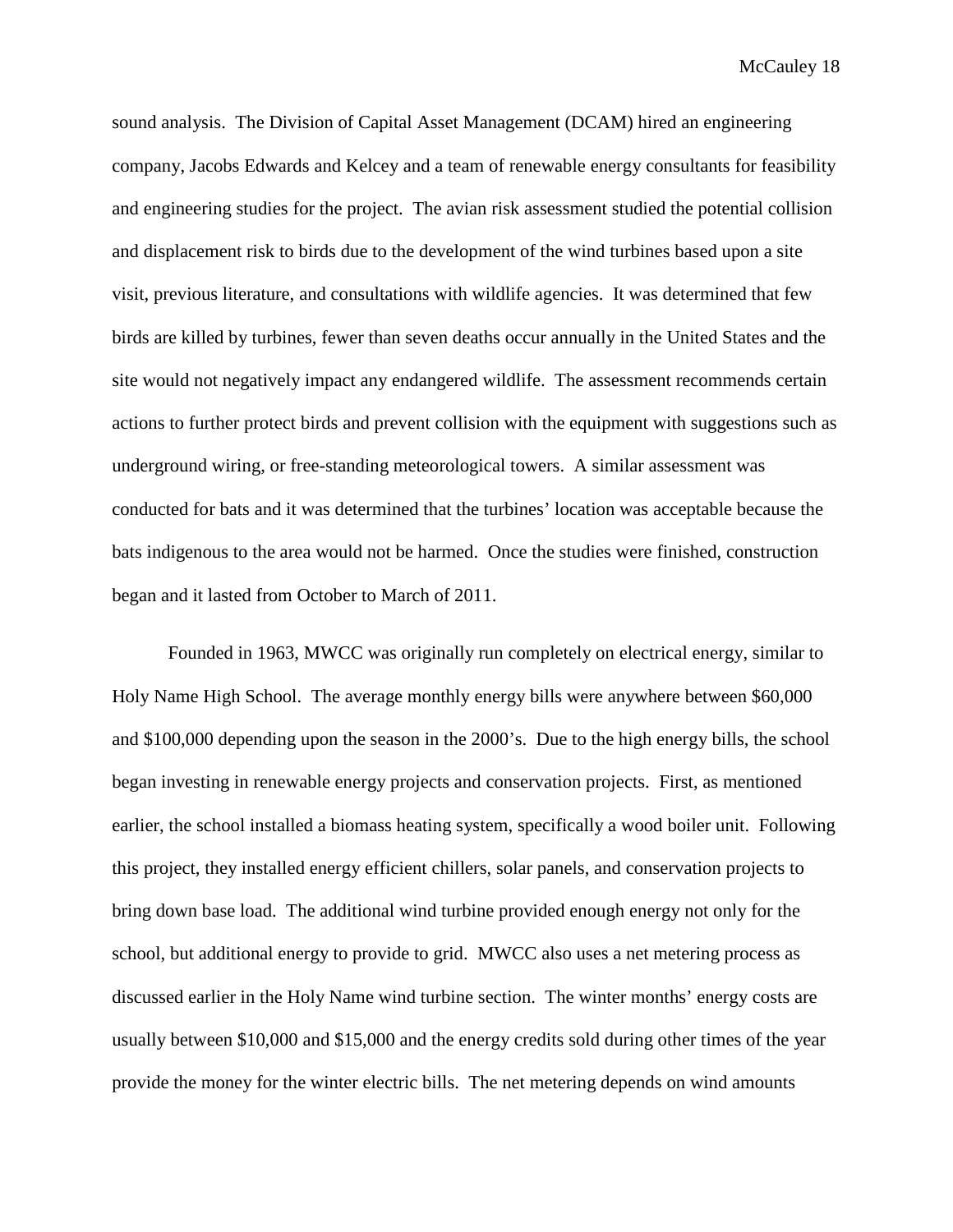produced, but traditionally more wind is produced during the spring and fall. The wind turbines have "have enabled the college to achieve the distinction of near carbon neutrality for campus operations" (Sustainability).

Generous grants and loans from multiple state and federal grants made the MCC wind project possible. MWCC received funding from multiple state and federal sources. The wind turbines were funded through \$3.2 million in U.S. Department of Energy grants, \$2.1 million from a low interest Clean Renewable Energy Bond, and \$3.7 million from Massachusetts Clean Energy Investment Bonds. The two 1.65 MW Vestas V82 turbines were activated on March 25, 2011, and in the first year alone, they not only provided 100% of the school's energy, but also an additional 5 million kilowatts, which is net metered to the grid. The turbines exceeded the 4.97 million kWh annual production that they were expected to produce. It exceeded expectations even though the wind turbines experienced a break-in period during the first month and were intermittently operational.

Mount Wachusett Community College has a five year maintenance contract with the Denmark company, Vestas, the same company that provided the turbine. The annual cost of maintenance is \$100,000. Similar to Holy Name wind turbine, there have not been any mechanical problems associated with the turbines, but there have been small maintenance troubles. These maintenance issues were usually due to sensor problems, such as sensors being out of calibration or failing. The wind turbines at MWCC shut down when wind gusts are over 50 miles per hour. Once the wind speeds reach this speed, the wind turbines turn into wind and the blades shut down. Though there have not been any technological issues with the turbines, there was one complaint even though the flicker and sound studies had determined that they would not affect local residents. A neighbor complained about flicker from the turbines and the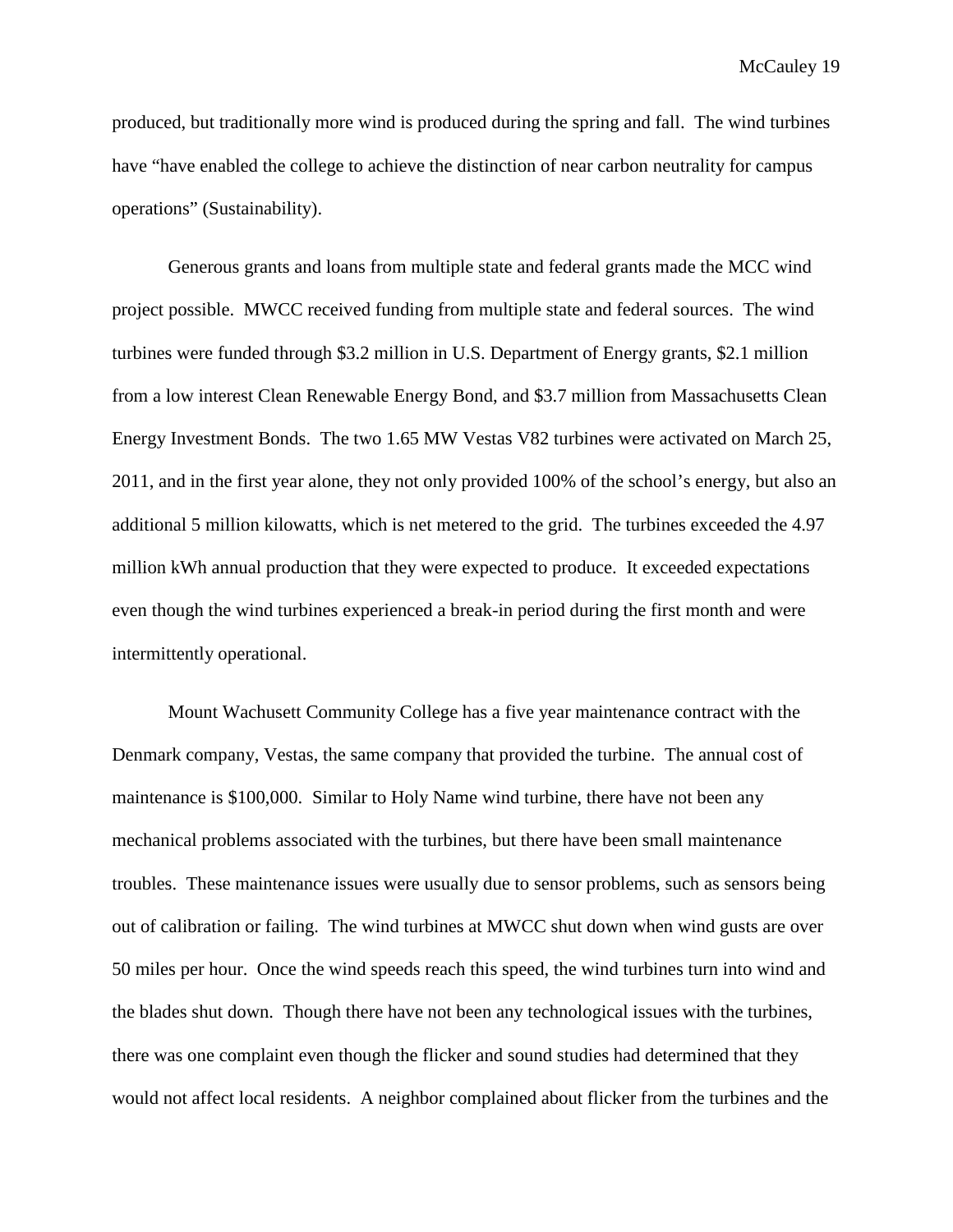state paid for motorized shades in upper windows to reduce the effects. Otherwise, there have not been any issues or complaints associated with the turbines. As a whole, the neighbors have been supportive of the renewable energy projects at MWCC.

The President of MCC, Daniel M. Asquino, stated, "The wind energy project is the crowning achievement in our portfolio of green energy projects. Combined, these renewable technologies provide an invaluable learning tool for the general public as well as students pursuing green careers in our Natural Resources and Energy Management programs. The turbines have become a source of pride and a symbol of progress for the college and for the local community." The Director of Maintenance and Mechanical Systems, Bill Swift stated that the community benefitted from the wind turbines because they educate the public on the real-world application of renewable energy technologies. The public can take tours of the turbines and wind turbine and solar kiosks available to show production of the projects to educate people on these renewable energy projects. It also is available for the education of MWCC's students; there is a renewable energy program which incorporates the turbines into their studies. Based on conversations with students in renewable energy programs, Mr. Swift agreed that these turbines are a big draw to students. He stated, "Students are interested and can see that these programs are an important part of the future." Not only are renewable energy projects such as the wind turbines educational, but they also provide jobs in the region. "Community projects like this one not only create jobs and local sources of energy but stabilize energy costs, which traditionally have relied on volatile fossil fuel markets," said Energy and Environmental Affairs Secretary Richard K. Sullivan Jr. "We're a proud partner in this project because it sets an example of clean energy leadership for the students, residents and businesses of this community" (Sustainability).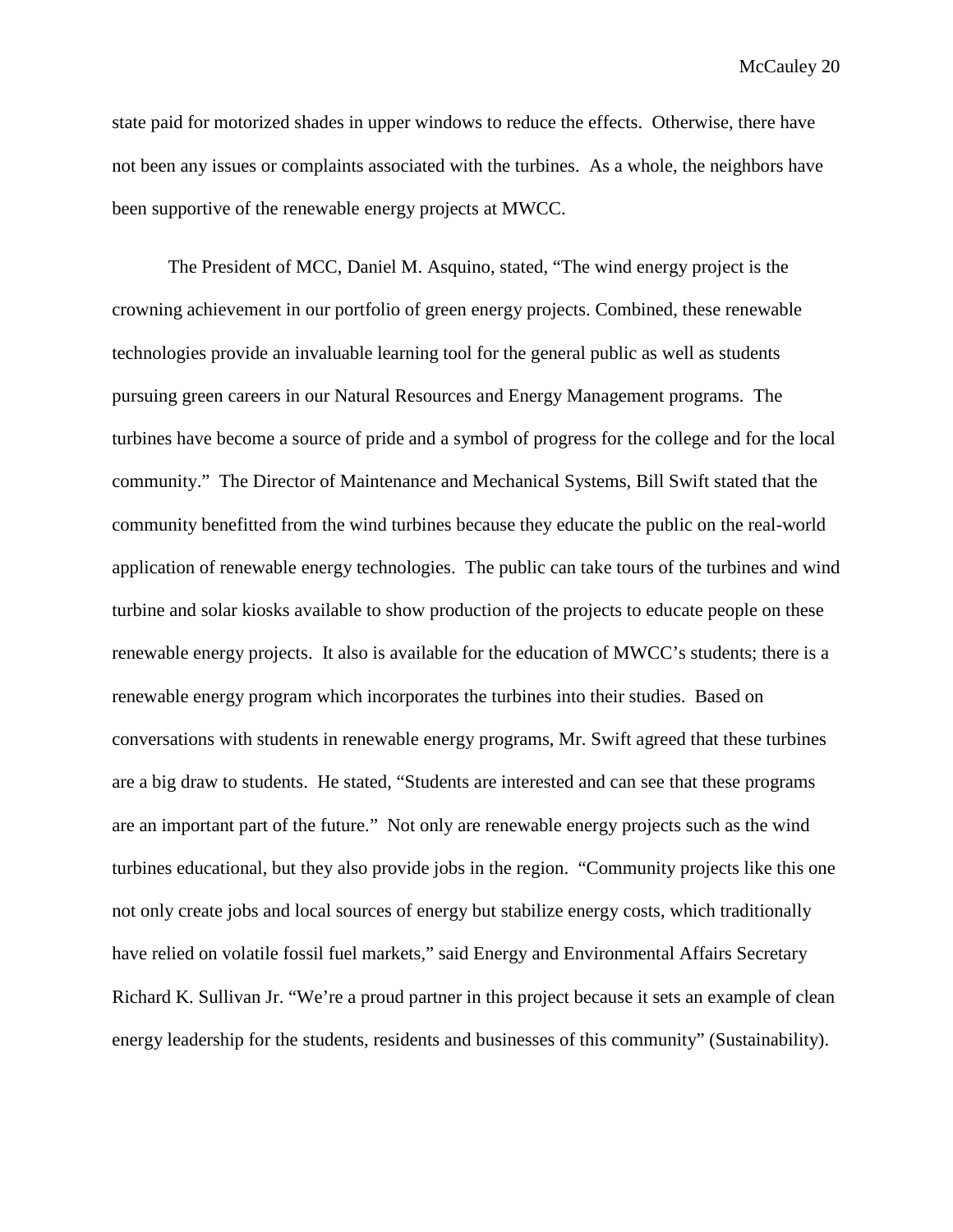MWCC have dedicated the turbines in honor of Congressman John Olver, for his aid and support for funding through the U.S. Department of Energy, and Edward R. Terceiro Jr., MWCC executive vice president emeritus and resident engineer, "for his leadership on the project and other campus energy initiatives, and to both for their renewable energy vision" (Sustainability). MWCC notes on their website that "A charter signatory of the American College and University Presidents' Climate Commitment, MWCC was recognized with environmental awards in 2011 from the U.S. Environmental Protection Agency, Second Nature/ACUPCC and the Commonwealth of Massachusetts for its success in renewable energy and conservation" (Sustainability). The turbines are a vital part of the MWCC's identity and have helped to promote the ideals and values of both the school and the state of Massachusetts. With the help of state and federal funding, Assumption College could undertake a similar project to continue to show the dedication of educational institutions to renewable energy. DCAM and other agencies would support the projects and offer assistance, at least with the design and preliminary studies.

The president of MWCC mentioned the expansion of environmental programs, giving students opportunities to explore "green careers." This could be a valuable program at Assumption College because some people are apprehensive of liberal arts colleges not creating enough job experiences. As a liberal arts college, the purpose of education is to provide students with more than skills for a career. It is intended to create well-rounded individuals. However, more hands-on application could show students that a well-rounded education can be combined with career skills and equally prepare students for the future. It was also mentioned that MWCC has signed the American College and University Presidents' Climate Commitment. Assumption College, unfortunately, has not (Signatory). However, a renewable energy project at the campus and a signature could demonstrate the college's dedication to ensuring a better, greener future.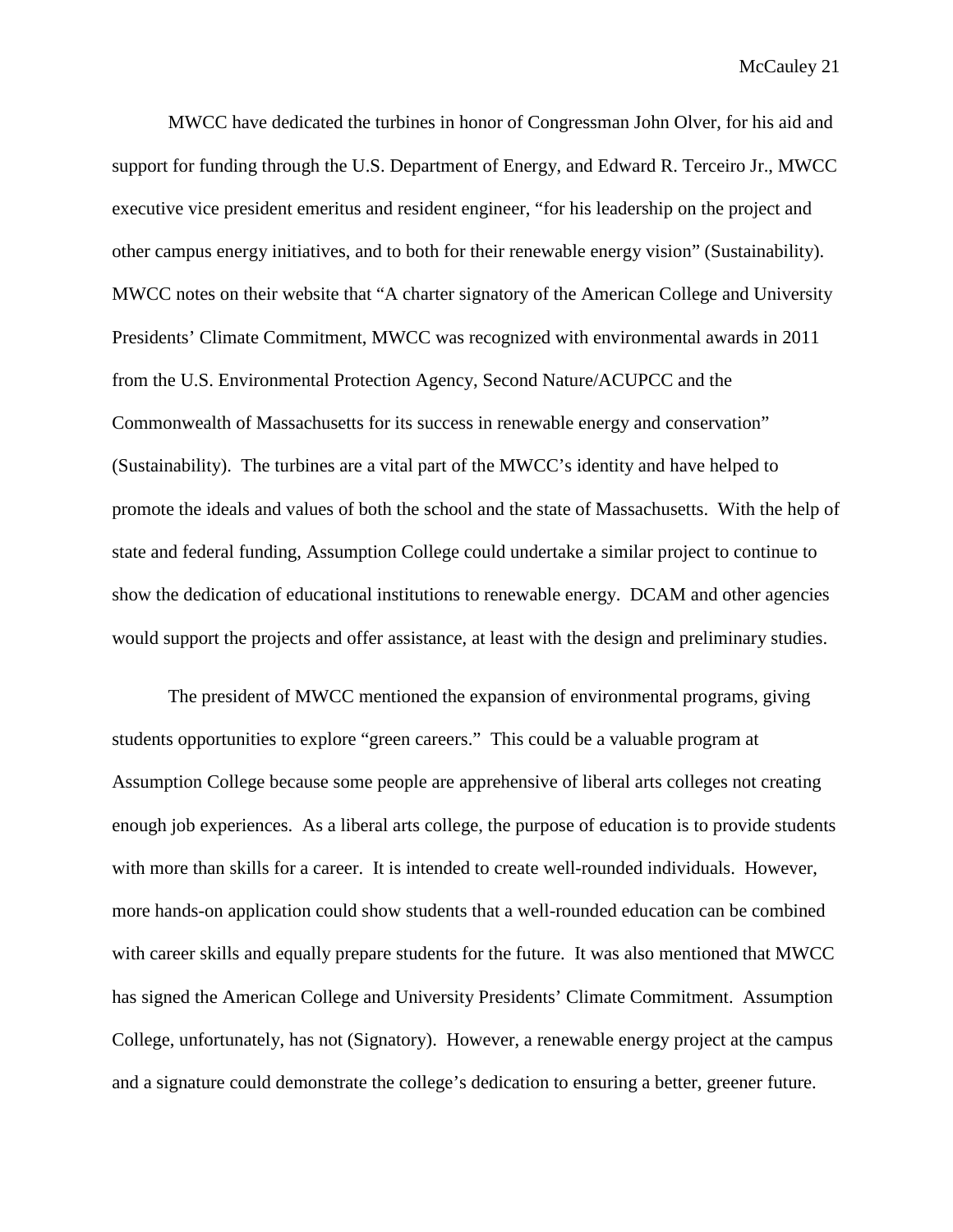#### PRINCETON MUNICIPAL LIGHT DEPARTMENT:

Schools are not the only wind turbine projects investigated in this paper. While I did focus primarily on schools and the impacts of renewable energy projects on educational institutions, I researched other projects not associated with schools. One such example is the wind turbine project that was conducted by the town of Princeton, MA. In 2009, Princeton Municipal Light Department erected two 1.5 MW wind turbines, each with135 foot long blades and 260 feet high on Wachusett Mountain. However, this wind project has not produced the energy that was expected and has been an economic strain on the residents of Princeton. I spoke with Brian Allen, the current manager of the Princeton Municipal Light Department, and he gave a different account of the possibilities of wind energy than Holy Name High School and Mount Wachusett Community College reported. Unlike the previous wind energy projects discussed, the turbines have been unsuccessful at lowering energy costs in the town and have been difficult to maintain.

In 1982, there were eight small wind turbines at this site that produced only 1% of the town's energy and they were eventually shut down in 2002 due to their age and inefficiency. At the time, only three of units were still operational and the small amount of electricity produced by the remaining generators did not justify the high cost of maintenance and repairs. Thus, the turbines were dismantled in 2003-04. A survey was sent out to residents and 78 percent of respondents were in favor of acquiring larger, more efficient turbines. The positive response led the town to conduct wind resource tests, and informational meetings began. "Over the next several years, noise studies, photo simulations, shadow analysis, wind data analysis, National Heritage and Endangered Species studies, a bird-risk study, solar and shadow-flickering analysis, and site plan reviews were done. More than 24 public meetings were held, and bylaw changes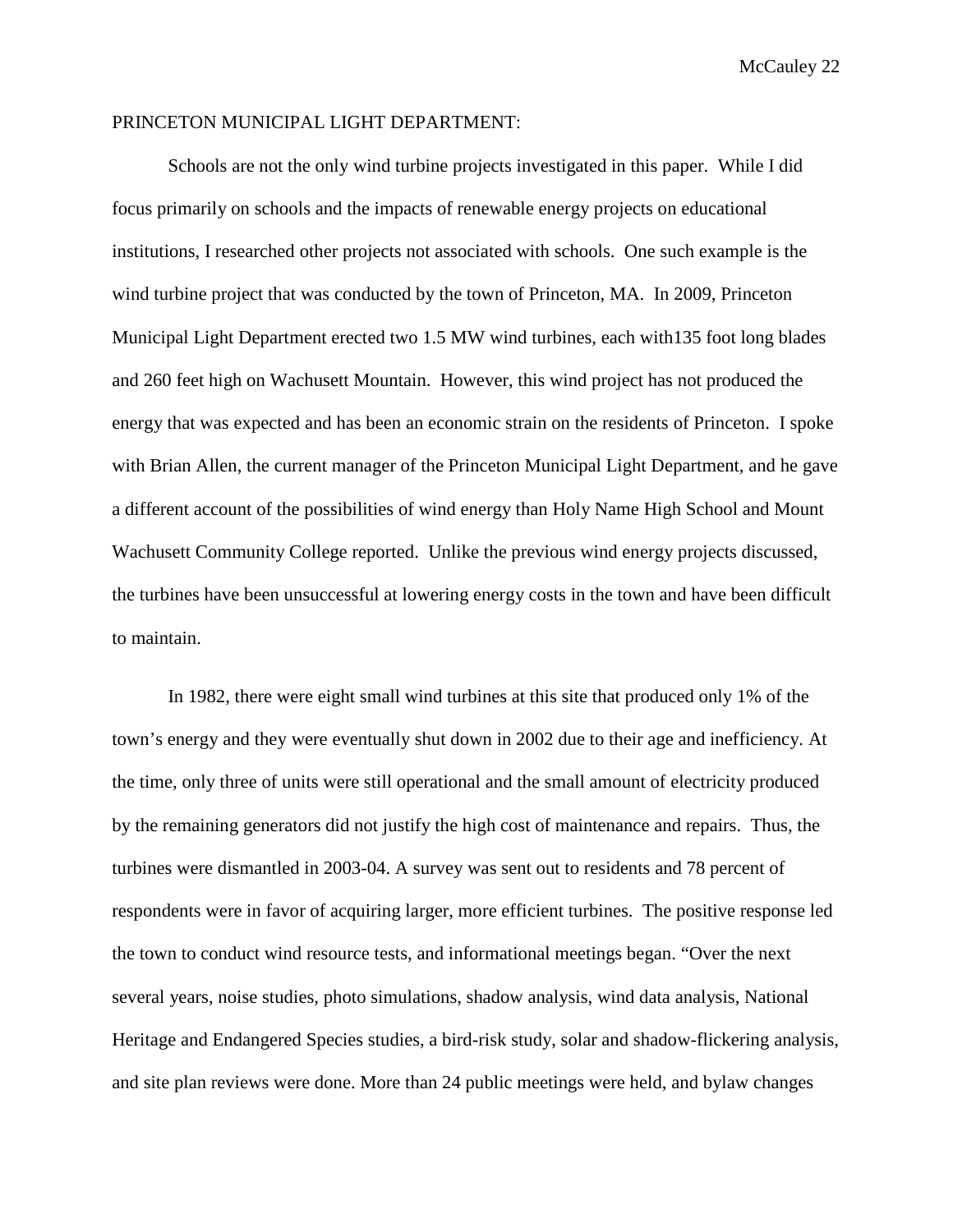were put into place. Eventually, a proposal was made to erect two 1.650-megawatt wind generators on 230-foot towers. A special town ballot was held on February 11, 2003 and a 74 percent majority of Princeton residents approved the wind farm project" (Booth). In 2009, the two new turbines replaced the previous eight wind turbines. The German wind company, Fuhrländer AG, that installed the turbines has since gone out of business. These new wind turbines were projected to produce approximately 6,000 MWhr, but they only produce about 4,000 MWhr. In 2008, the former Princeton Municipal Light Department Manager, Jonathan Fitch stated, "Once the generators are operational, if in any certain hour they produce more energy than the town needs, it will automatically go into the grid. If that happens we'll get credit for that excess energy. Once the windmills are producing electricity, it will help stabilize our rates, now and for the next 16 to 20 years." It is evident by his statement that he expected the turbines to substantially contribute to the energy uses of the town. The town was unprepared for the low energy production and this has caused economic problems, placing them in debt.

The lower production covered so little of the town's total energy that currently the energy made is sold back to the grid rather than be used by residents. Starting January 1, 2014, the town signed a ten year energy contract with a company that buys the energy at a full requirement service and provides a flat rate for the energy. Prior to this arrangement, the town sold it on the open market, but this fluctuated due the volatility in the electric market and the town of Princeton could not afford the uncertainty of energy prices. Instead of benefitting the community, the turbines have actually economically harmed the residents of the town of Princeton. The town is losing approximately \$500,000 dollars per year as a result of the wind turbines. This is based upon the revenues versus their expenses. In Mr. Allen's opinion, the project was too large for a utility of their size.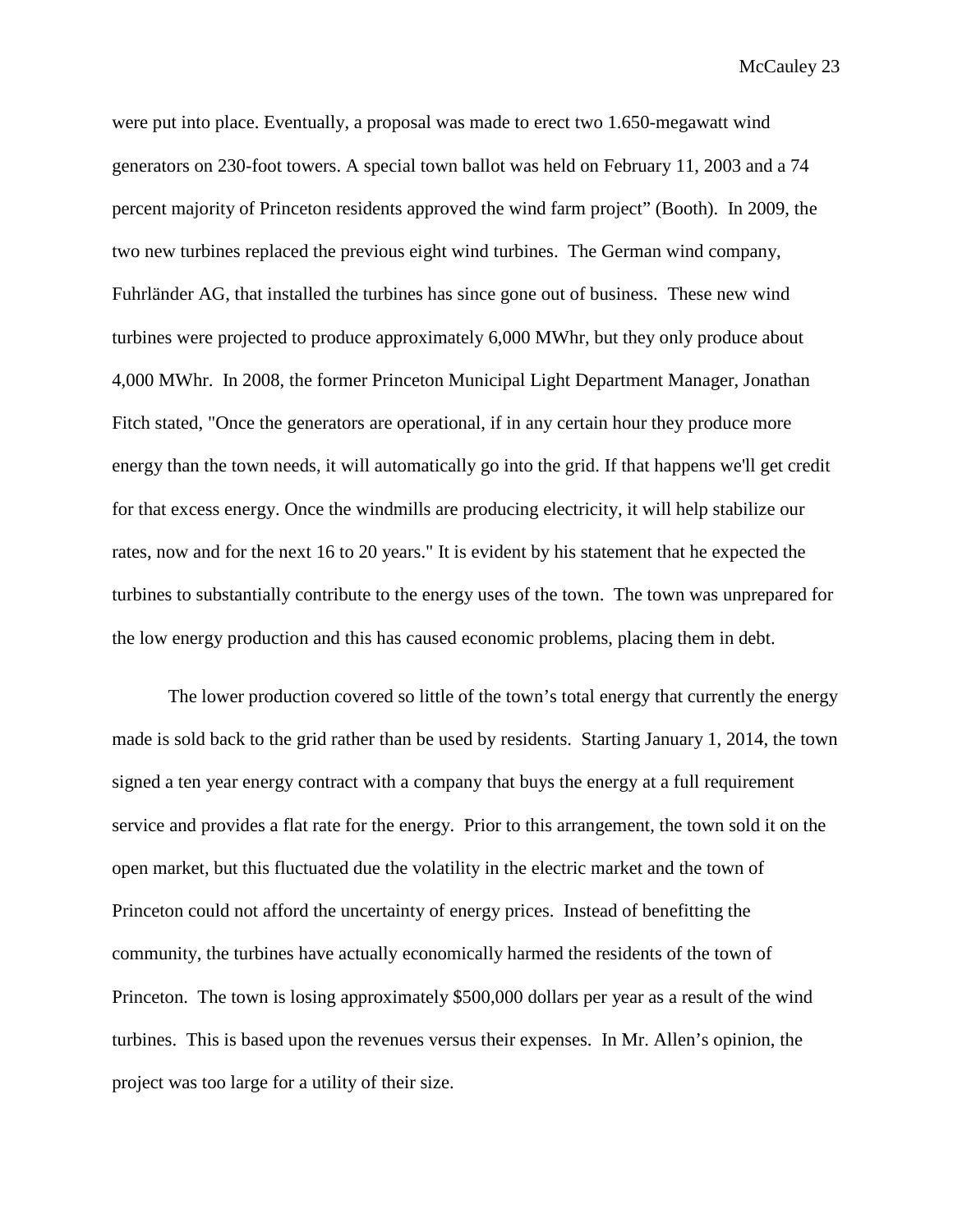The town borrowed 7.3 million dollars to construct the project and based their ability to pay off the loans on future projections of expected energy production from the wind turbines. The money borrowed is from a commercial loan through People's Bank. They did receive \$50,000 as a loan from Massachusetts Clean Energy Center for engineering consultants prior to the project, but nothing further was provided by the state, the federal government, or donations. The loan was the primary source of funding, and it was expected to be paid off by the wind turbines. Mr. Allen explained, "The capacity rating was expected to be 28%, and they do more like 18%." During this time, electric rates were on the rise and the town anticipated that the trend was going to continue. They expected to receive \$100-115 MWhr for the energy they produced, but instead, Mr. Allen stated, "due to natural gas fracking and energy market tanked, we only receive \$30. That's 2/3 less income that they projected they were going to get. It's a big problem, there was no plan B. What if it doesn't work out according to the projections? It's a bad way to do business." The town had no other way to pay back their loans. In order to repay their debt, the town has added about 4-5 cents a kWhr to the retail rate of the resident's bill. This makes up the difference of what the town owes and what is actually produced by the turbines. Instead of paying about 14 or 15cents per kWhr, the residents of Princeton pay 19-20 cents per kWhr. In comparison, Assumption College paid \$0.061 per KWH in 2014 and is estimated to be \$0.070 for 2015. The additional costs to residents to repay loans are not the only issue that the turbines have produced, as they have been difficult to maintain as well.

The turbines have been difficult to maintain and maintenance costs were "severely underestimated in original plan". Mr. Allen stated that he has 50-60 air messages per week about the turbines shutting down. Sometimes, the issues are small, such as a problem with the brake system and he might be able to reset it through the system at the office. However, often times he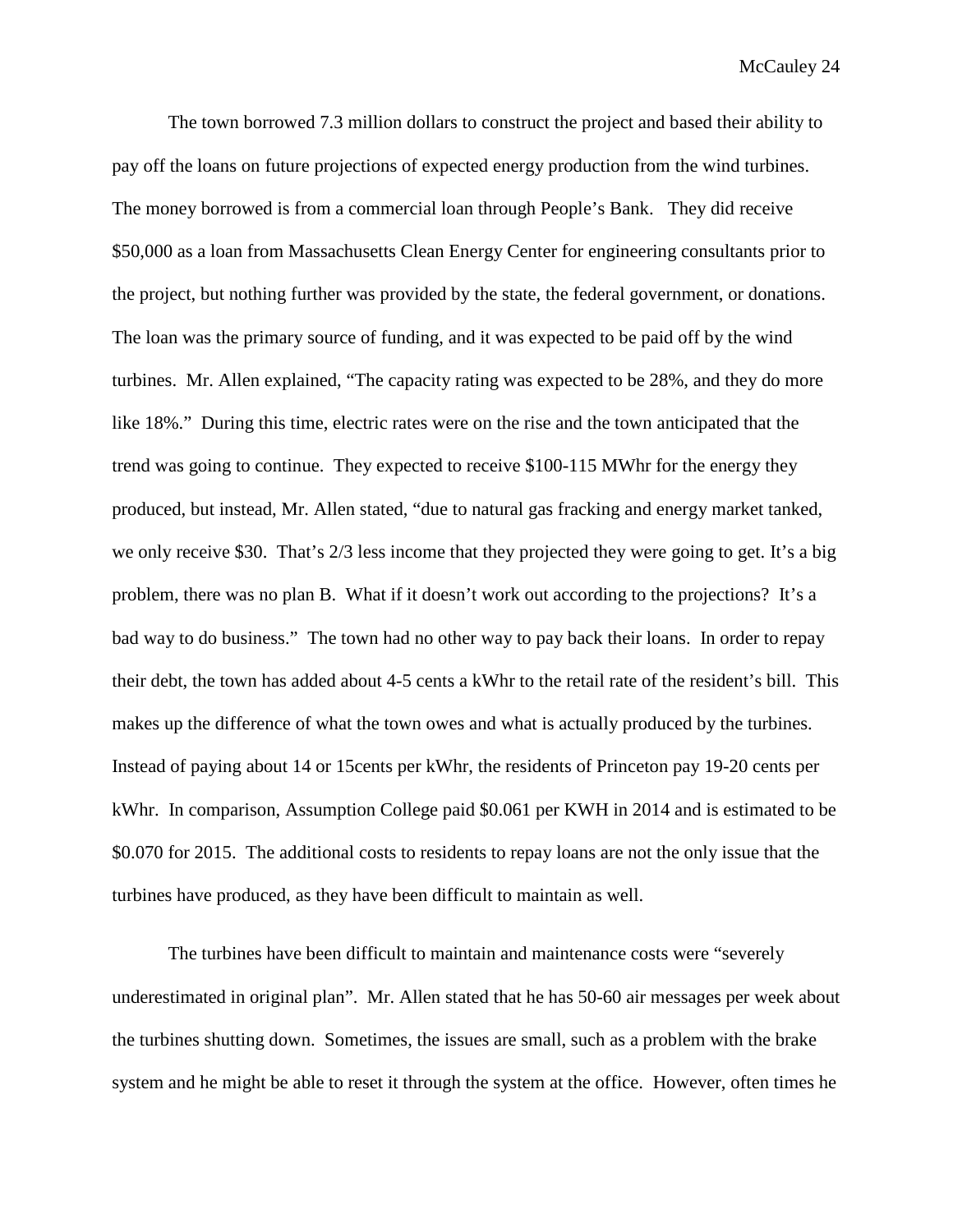has to send people to fix it. This was a frequent issue and maintenance costs were going up at a rate of 17% per year, prompting Mr. Allen and four of his linemen to become certified to do maintenance on the machines. The cost of maintaining the two turbines is approximately \$100,000 per year between necessary repairs and salaries of maintenance workers and this, again, was not factored into the original business plan. The Princeton Municipal Light Department spends, Mr. Allen says, about1/3 of their time maintaining the turbines. Mr. Allen stated, "There are electronic, mechanical, and hydraulic components in the machines and there is always a small problem with something." The complexity of the turbines and the time to maintain them was not considered originally because it was not expected that an outside engineering company would handle the maintenance of the turbines.

One particularly large mechanical issue with turbines occurred in August of 2011 when there was a catastrophic failure of one of the gear boxes, after only having been installed about a year and a half earlier. The manufacturer of gear box bought several parts from various companies and installed a wrong set of bearings in the gear box. This was not Fuhrlander, but it was another German company. Five of the six set of bearings were correct, but one was not. This defect caused a catastrophic failure of the gearbox. PMLD had a three year warranty with Fuhrlander to repair any machinery, but they refused because there was no contractual obligation to fix the gear box. The problem was that PMLD purchased the turbines through Fuhrlander's American distributer that then sold them to the contractor who erected the turbine. Fuhrlander was the end beneficiary of the contract, but Fuhrlander has to receive 100% of the monies or the warrantees in the contract were void. As PMLD found out, the contractor, Lewis Construction, owed 2 million dollars to Fuhrlander. PMLD had paid the contractor, Lewis Construction and the American distributor, Lorax Energy Systems, but they had gone out of business and had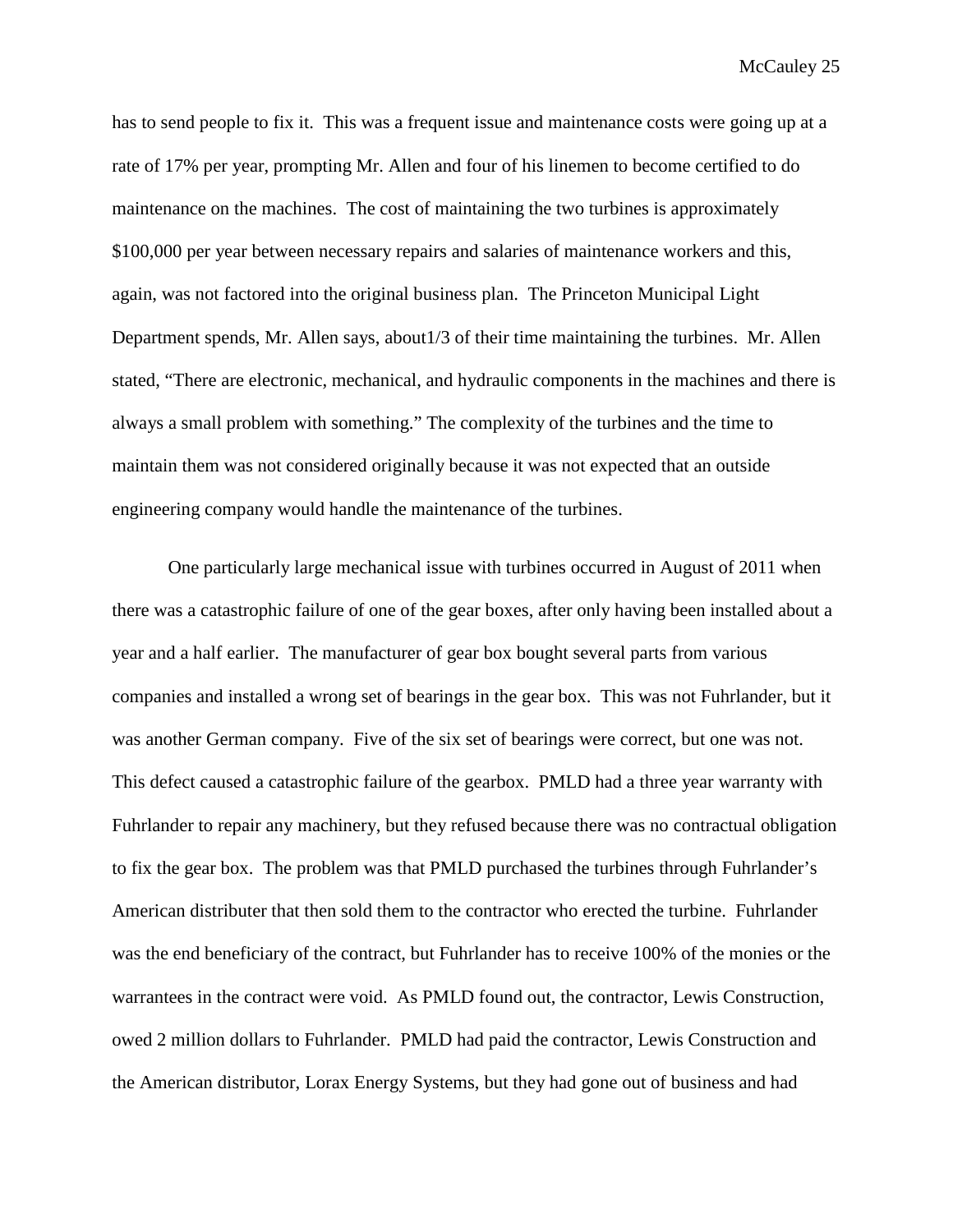never paid Fuhrlander. Due to the enormous loss of money for this project, Fuhrlander refused to repair the turbine's gear box. After 9 months of negotiating and 2 years of legal processes, PMLD finally received some help in replacing the gearbox. However, the issue occurred only a year and a half after installment. The average life span of a wind turbine is 20 years. Mr. Allen stated the gearbox is the "weak link" in turbines. The gearbox is a large and important part of the turbine, the ones in Princeton's turbines weigh 37 tons and is a \$400,000 component. It costs another \$100-150,000 to get a crane in to get the gearbox out, which totals the replacement cost to around \$500,000 just to keep the turbine operational. Gearbox manufacturers state that they last about 6-7 years before they need to be replaced. The manufacturer told Mr. Allen that the gearboxes cannot handle the torque of the wind turbines and the technology has not advanced enough yet.

The unfortunate gear box failure, maintenance issues, and legal struggles, should be considered before a wind turbine is installed at Assumption College. It is a distinct possibility that there may be unseen mechanical issues with the turbines and the installation company might be apprehensive to help with the repairs. Wind turbines are an investment, and while they have been seen to have wonderful results such as at Holy Name and MWCC, unexpected costs should be anticipated. These unbudgeted maintenance issues cost both time and money for the Princeton Municipal Light Department. Mr. Allen stressed the importance of researching the costs of the turbine in the business plan because it is possible that the turbine could be an investment risk. "Realistically, we need look at the costs associated with it. Someone might say, well I'm more interested in reducing my carbon footprint and I'd like to do this because it seems like the right thing to do, and I don't have an issue with that. But, the costs need to be looked at realistically." Mr. Allen made an interesting metaphor as wind energy being similar to buying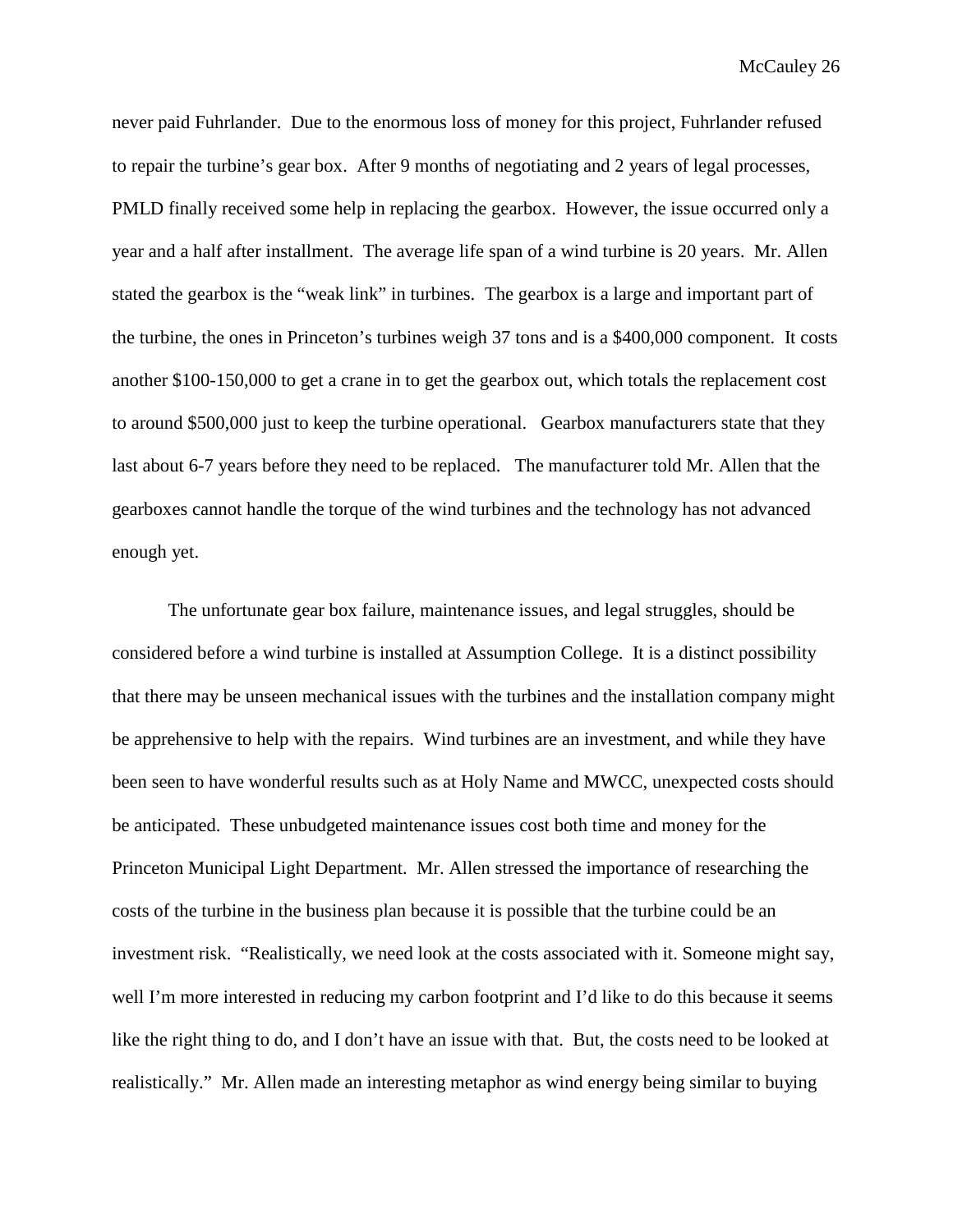organic groceries. People may feel buying organic is natural and better, but they have to expect that, at the register, their bills might be much higher than if they had simply grabbed a box off the shelf. Princeton's original business plan did not consider the possibility that the turbine would not produce as much wind as projected. They also did not expect maintenance costs to be as high. These unfortunate additional costs have added up, costing the town rather than reducing their costs. It is important to consider all possibilities before undertaking a large renewable energy project such as a wind turbine because it is a financial risk. There is no guarantee that the technology will produce the expected amount of power or that there will not be a problem with its manufacturing or construction.

When Princeton was first presented with the plan, it was expected that the turbines would stabilize their energy rates and decrease the rate that they pay for electricity from the grid. The turbines did stabilize the rates, but at a higher rate than predicted. If the town and residents had known the impacts the turbines' installation would have on them economically and they had agreed to this, it would be a different story. The turbine issues were never considered and many of the residents are upset that the possibility of lower production was not explored. Mr. Allen has had numerous complaints about the costs and dissatisfaction with the turbines. However, Mr. Allen has never had any complaints about flicker shadows or noise. The turbines are 2,500 feet from nearest home. The current wind turbines are at the site of the previous ones, which prevented the area from residential development. There are several hiking trails nearby the wind turbines, and Princeton set up signs to alert hikers and to stop them from approaching the turbines. The only safety concern is a possible problem of ice building up on the blades during the winter months. This does occur and the turbines stop spinning due to the changes in weight. As spring approaches, the ice melts, so it is possible that the ice could come off the blades and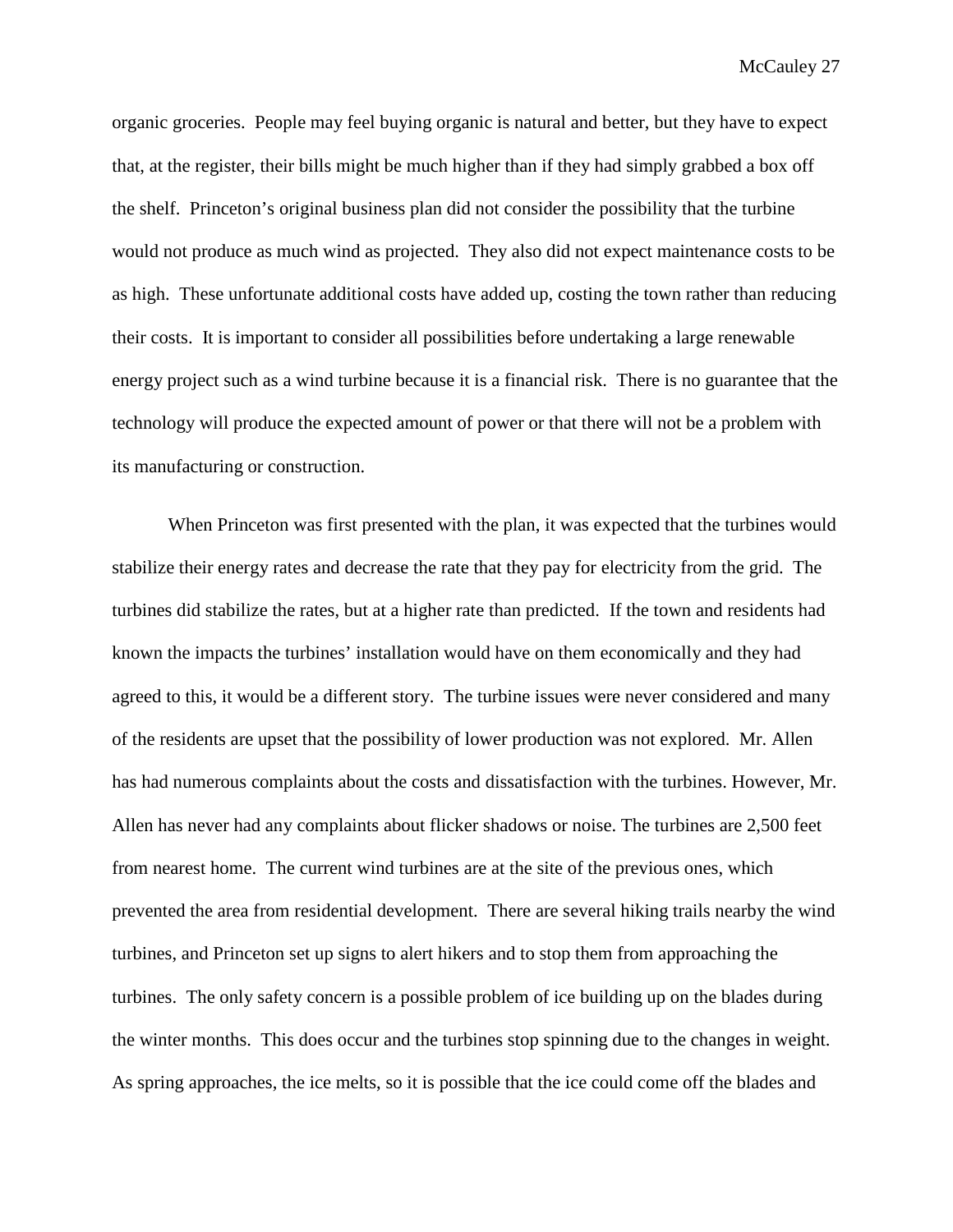hit a hiker. This "ice throw" is the only danger to hikers, but the town has never had an incident with the safety of hikers. The town purposely placed the turbines in their location for the safety of residents and hikers.

Mr. Allen has recently looked to the state for relief because the town feels the state is partially responsible for the wind turbine project's development. Mr. Allen has documentation from 2004-2006 showing the state's encouragement for the project. According to Mr. Allen, the state was pushing Princeton to do the project because it would encourage renewable energy projects in other communities and push the governor's agenda forward. The town is seeking money from the state because they believe the state is partially responsible for the debt they have incurred. However, as of June 2014 when the interview was conducted, there has not been any aid from the state. Massachusetts Senator Harriette Chandler, during the last budget process, amended the budget to authorize Clean Energy Center (CEC) for up to 2 million dollars for aid in Princeton. The Massachusetts Clean Energy Center is a public organization that, "With economic growth in mind, Mass CEC invests in early-stage clean energy companies helping them to bring ideas to the marketplace. Mass CEC supports responsibly sited renewable energy projects and provides municipalities, homeowners and businesses with the tools needed to finance and locate renewable energy projects like wind and solar. Mass CEC also develops programs to build a strong clean energy workforce – including a successful statewide internship program – to give the clean energy generation the skills to compete for jobs in this emerging space"(About). Mr. Allen had gone to the CEC previously, but they could not statutorily help with the debt by giving the PMLD any funds unless they belonged to a clean energy trust. However, the state understood the need and considered pre-purchasing renewable energy credits from PMLD. This was never officially agreed to, but according to Mr. Allen, "the idea was they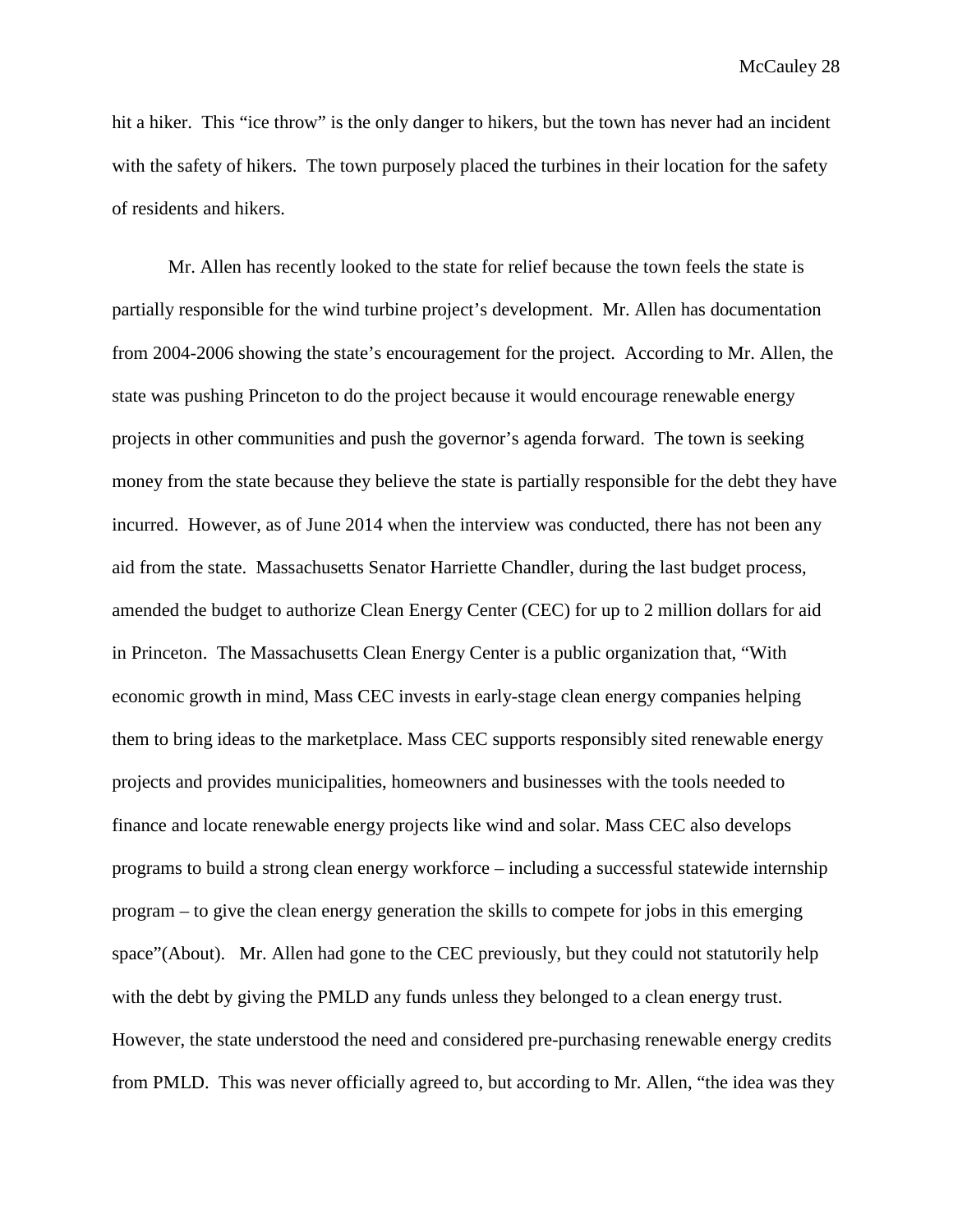would prepay 3,000 renewable energy credits per year for the next ten year at something like fifty dollars per energy credit." This would help cash flow and the PMLD could take the \$200,000 each year and incorporate it into the budget to offset the \$500,000 they lose each year. Senator Chandler filed an amendment for the budget to allow for the pre-payment of renewable energy credits. It passed the state senate, but then was given to a committee and denied. It appears that the state is not going to take any responsibility or help the town in Princeton with their debt.

When asked if Princeton would have considered other renewable energy methods, Mr. Allen stated that solar might have been a better idea because of its low maintenance. Solar panels are less "hands on" and the technology's efficiency has come a long way in recent years. However, due to their debt and current situation, they are unable to afford to install the panels. If he could go back in time before the wind turbines were installed, Mr. Allen stated that his suggestion would have been to start with one turbine to see if it would produce what it was projected to, then add another if the project was going well. If it was not, then the town would still have some debt, but considerably less than they do currently. The two wind turbines was a project that "bit off more than we could chew," according to Mr. Allen. Also, if it were possible to go back, he would not have used Fuhrlander. Though they had an excellent reputation in Europe, the company was unaccustomed to this large of a wind turbine. The company was acquainted with smaller turbine chains than the model that is installed in Princeton. According to Mr. Allen, the 1.5 MW machine design rights were bought and all of those that had been constructed with this design had problems.

Princeton Municipal Light Department's wind turbines are an example of the negativities that are possible when investing in renewable energy projects. In order to conduct a large scale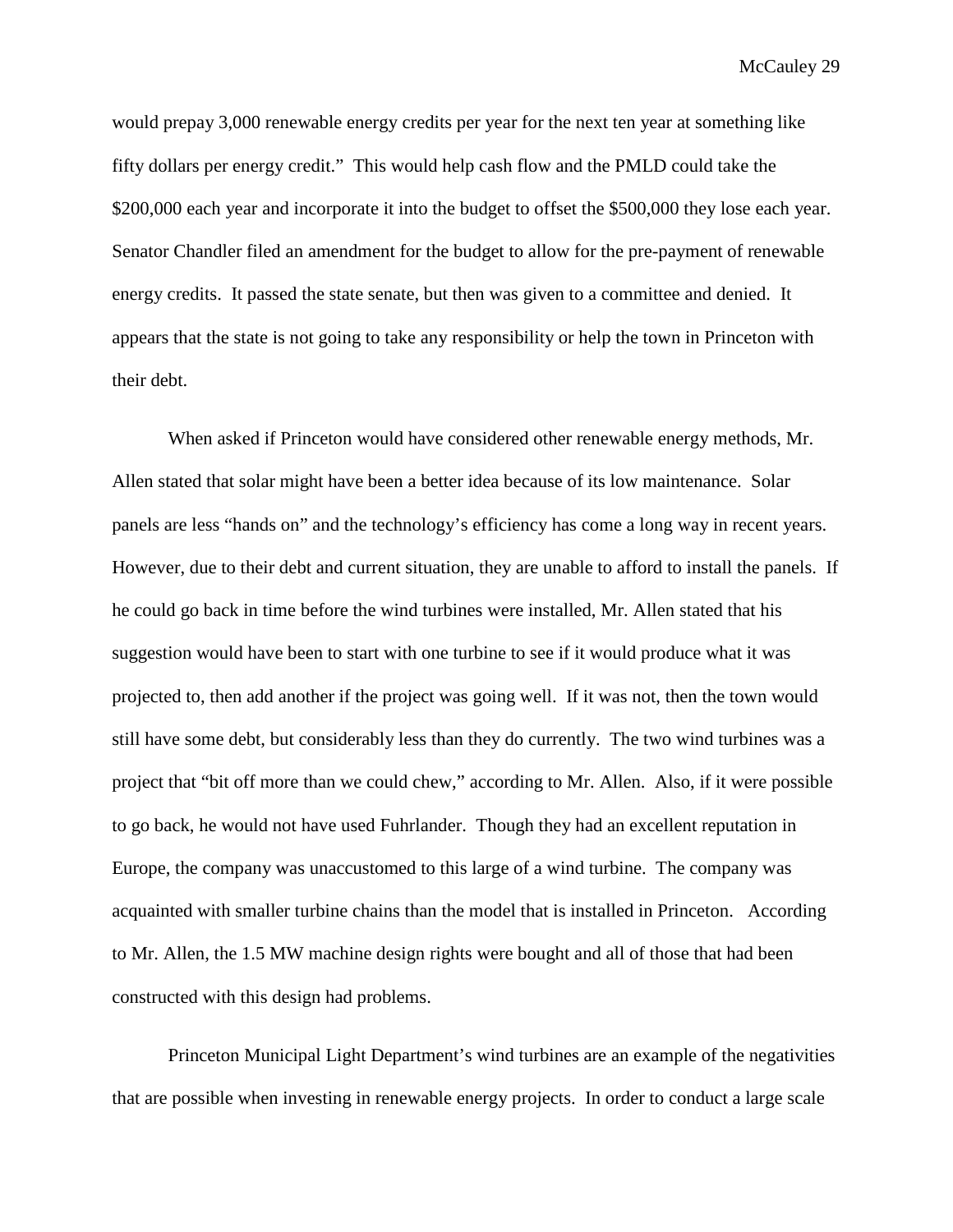project such as a wind turbine, it is necessary to create a business plan that considers the worst case scenarios. Though Holy Name High School and Mount Wachusett Community College's wind turbines projects were both successful in lowering costs, PMLD's project was not. If a wind turbine is decided as the best renewable energy for the Assumption College, it is suggested that multiple manufacturers and contractors be considered as to avoid the issues that Princeton's Municipal Light Department experienced.

#### INTERVIEWS: GEOTHERMAL HEAT PUMPS

#### MIDDLESEX COMMUNITY COLLEGE

Founded in 1970, Middlesex Community College has two distinct campuses, one in Bedford and one in Lowell, MA. As part of the school's program "Greening of MCC" the college installed a geothermal heat pump system in 2012 to "replace the heating/cooling equipment in Trustees' House, a three-story, 9,800-square-foot building on the Bedford campus" (Bedford). The project is a collaboration between Middlesex Community College and the Division of Capital Asset Management (DCAM), which is the agency responsible for public building construction and real estate services in Massachusetts. Without state help, the project would not have been possible.

Middlesex Community College's project included a Geothermal GSHP energy retrofit to replace existing heating and cooling systems at the Trustee's House on the Bedford Campus in Massachusetts. They redesigned the existing system of the 9,800 square foot Trustees House, which consists of mostly offices, to incorporate a geothermal heat pump system and reduce its total natural gas energy consumption during the winter and electricity consumption for air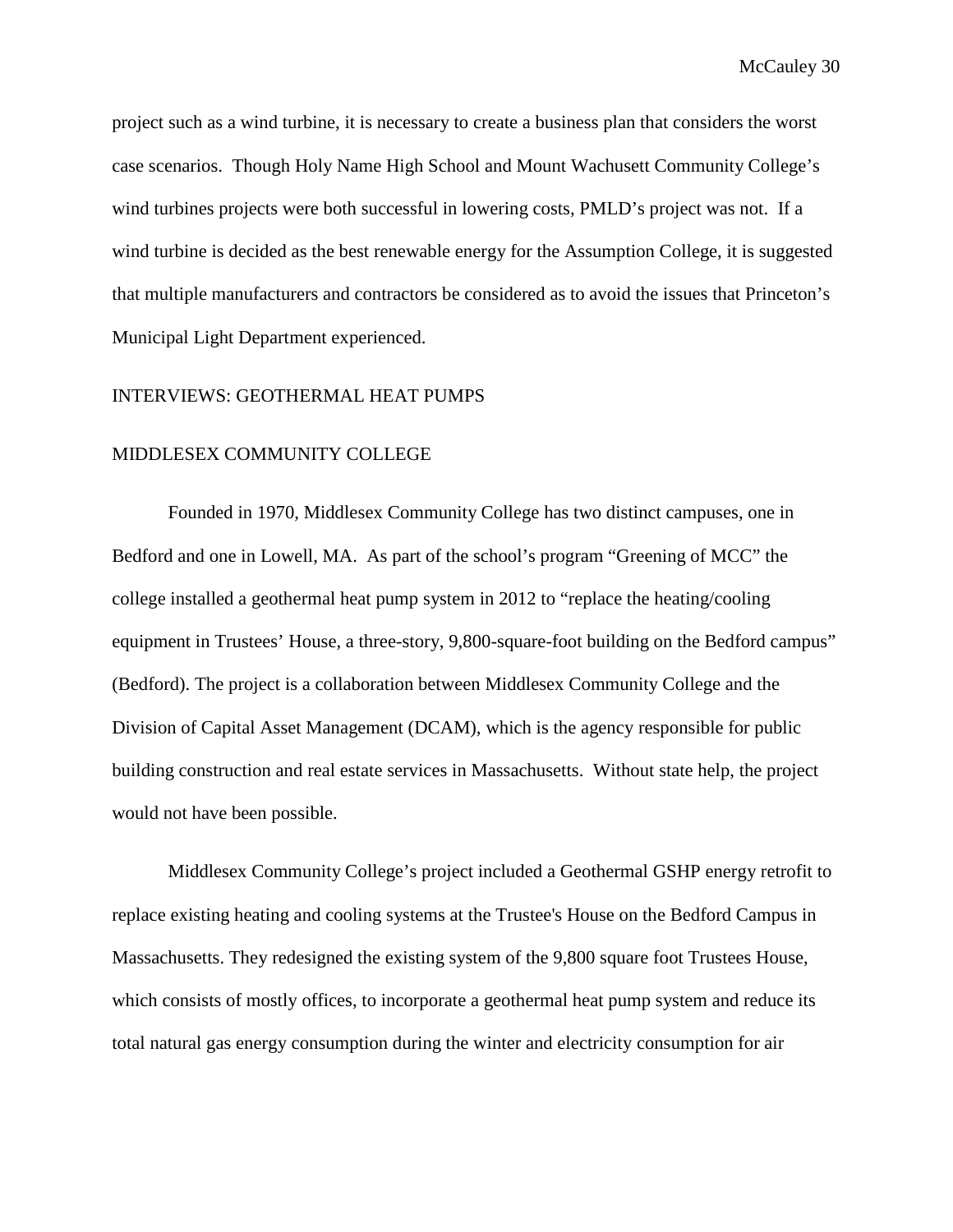conditioning during the summer. The process included the drilling of the borefield retrofit of the building for the geothermal heat pump equipment and the testing of the system.

I spoke with Ms. Gina Spaziani, the Assistant Vice President for Administration and Finance at Middlesex Community College about the geothermal heat pump system's design and installation. She explained that when the project was first proposed in 2008, the heat pump system was going to be installed into a different building, Henderson Hall. This is the campus's science building, but this plan was eventually shifted to the Trustees' House, as will be explained later in the paper. Representatives from MCC contacted Congressman John Tierney and set up an appointment at his office in Washington D.C. to discuss possible funding for the installation of the geothermal system. Congressman Tierney's support for the project helped MCC to obtain federal grants, securing \$34,000 in federal funding. In addition to the federal grant, Middlesex was awarded a \$75,514 state grant from the Department of Energy Resources' Lead by Example program to support the \$300,000 Trustees' House geothermal project. DCAM paid for the engineering design of the project. Maintenance costs are \$1,500 per year, by Coneco Energy to ensure the heat pump is functioning properly. However, environmental science students monitor it over the course of the year as well as part of their courses and education.

With these grants, the school was able to start designing and installing the new geothermal heat pump system. The technology provided to MCC was a way to "green the campus" in a manner that had not previously been used at the campus. "Middlesex spokesman Patrick Cook said the college initially looked into solar systems for the century-old Trustee's House, but sun exposure and the reinforcement of the roof required did not make it costeffective" (Sato). According to College Vice Executive President, James Linnehan, "MCC has "implemented several "green" projects over the years, and energy audits showed they are saving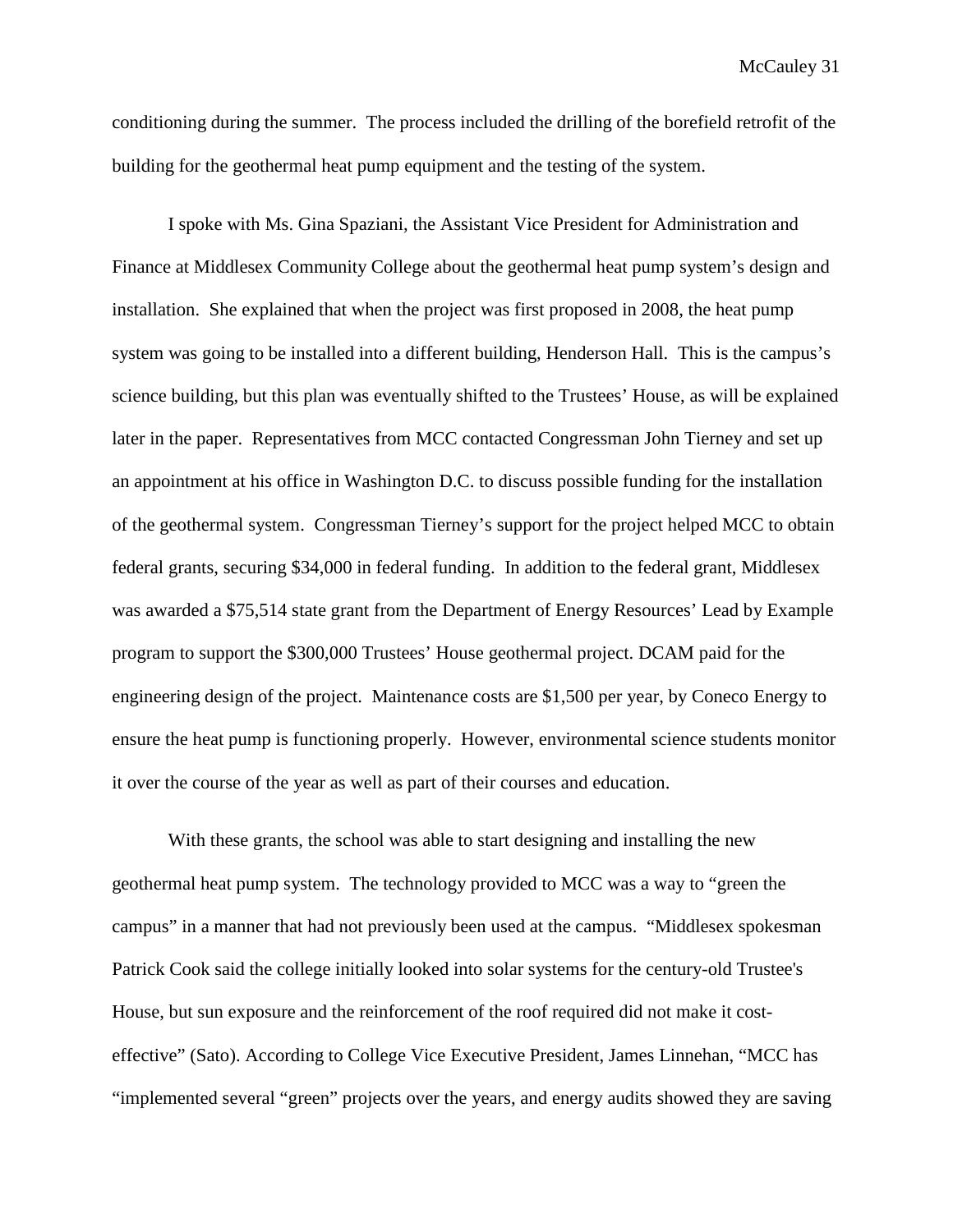the college \$600,000 annually in energy cost…" (Sato). The school was excited for the technology because it would reduce the school's carbon footprint, while providing them with a replacement for the old heating and cooling systems. In 2012, Matthew Sepe, MCC's dean of facilities management stated, "The geothermal technology will help us in terms of energy reduction and sustainability by replacing cooling equipment that was at the end of its life…It will also cut our reliance on fossil fuels, reducing our carbon footprint" (Trustees).

As mentioned earlier, the initial plan was to heat and cool Henderson Hall on the Bedford campus, which acts as the school's science building. The idea was that the heating system would be convenient for environmental science students to study and demonstrate the importance of renewable energy sources to students. As renewable energy technology industries grow and use of these increases, students can see the importance of scientific research in the environmental and energy fields. However, according to Ms. Spaziani, Henderson Hall is approximately four times the size of the Trustees House and the cost of retrofitting this building was projected to be over a million dollars. MCC contacted DCAM for help with the preliminary design to lower this cost, but Henderson Hall is larger than other buildings on the campus and would require more wells, and thus more money. Additionally, upon drilling, they discovered that there was a large difference between the water table of Henderson Hall and Trustees House. Ms. Spaziani explained that even though the two buildings are only about three football fields away from one another, the bores showed that the Trustees' House hit water at a much shorter depth than did Henderson Hall. This would also increase the costs of the geothermal heat pump system in Henderson Hall as compared to the Trustees' House. According to Ms. Spaziani, as the geothermal heat pump would not cover the full cost of heating and cooling the building, MCC decided that they could not justify the installation of a project costing over a million dollars. The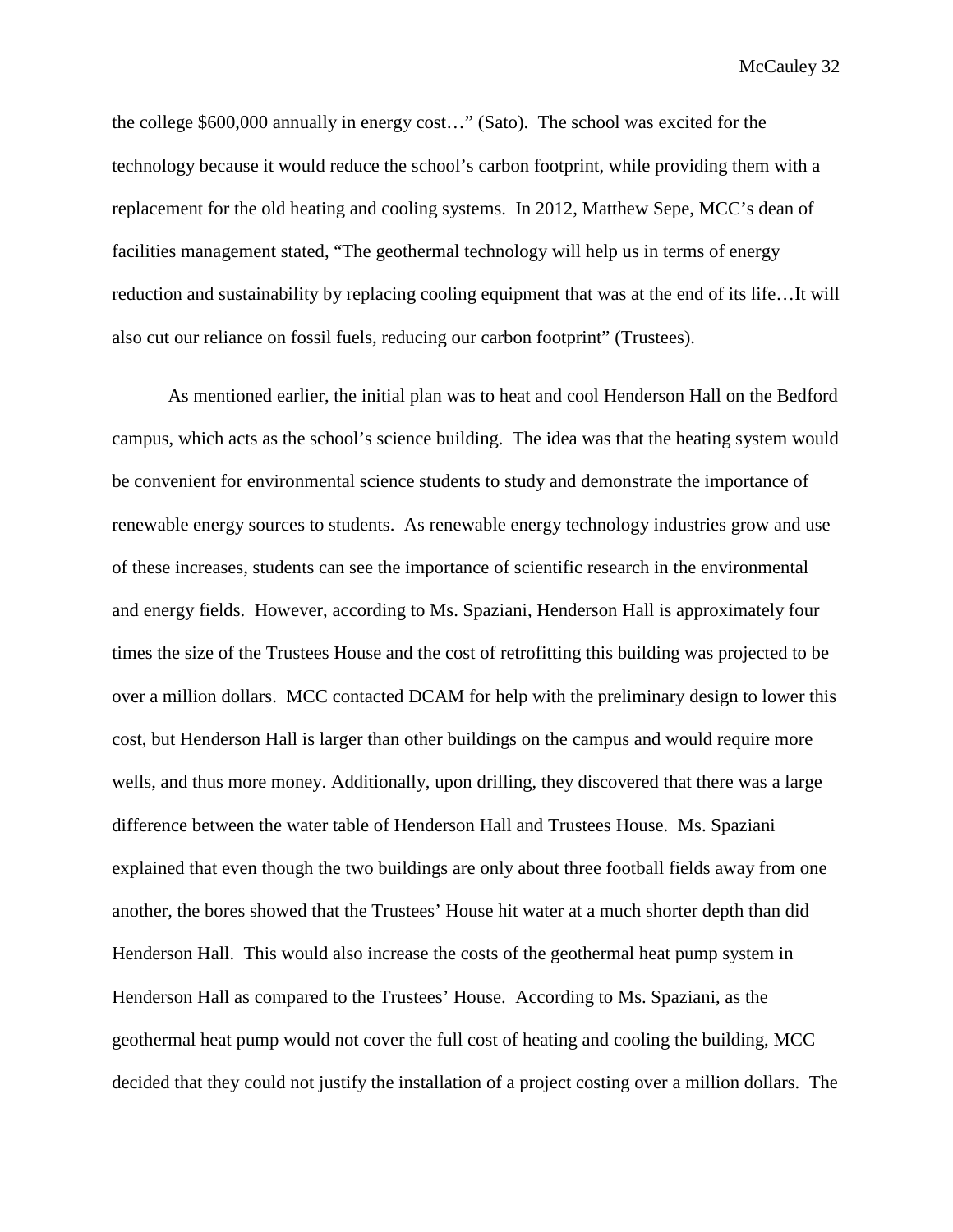engineers started working on a retrofit for the Trustees House, which was already in need of an updated heating and cooling system.

The Division of Capital Asset Management (DCAM), as noted earlier, paid for the design of the geothermal heat pump system. They contacted and worked with multiple design and engineering companies including ARUP, Coneco Engineers & Scientists, and Haley & Aldrich. Coneco Engineers & Scientists was the contractor that installed the system and Ms. Spaziani provided me with Mike McGonigle's contact information to discuss geothermal heat pump economic feasibility at Assumption College, which will be discussed in a later section. ARUP also helped in the design of the system and Haley & Aldrich contributed additional technical review.

Several structural engineers worked on the project and conducted technical studies of the system, including Patrick McCafferty and Mark Walsh-Cook from ARUP and John Chrisley at Haley and Aldrich. The final design included seven " 'wells,' or holes in the ground, and 3,500 foot-long horizontal underground pipe connecting the wells with the building…the college's system has a 22-ton heating capacity, or the ability to generate 264,000 BTU of energy" (Sato). Matthew Sepe explained that MCC installed a vertical, closed-loop system, which uses a network of high-density polyethylene pipes to transfer heat to and from the earth. The various types of geothermal heat pumps systems can be seen in the Figure 2.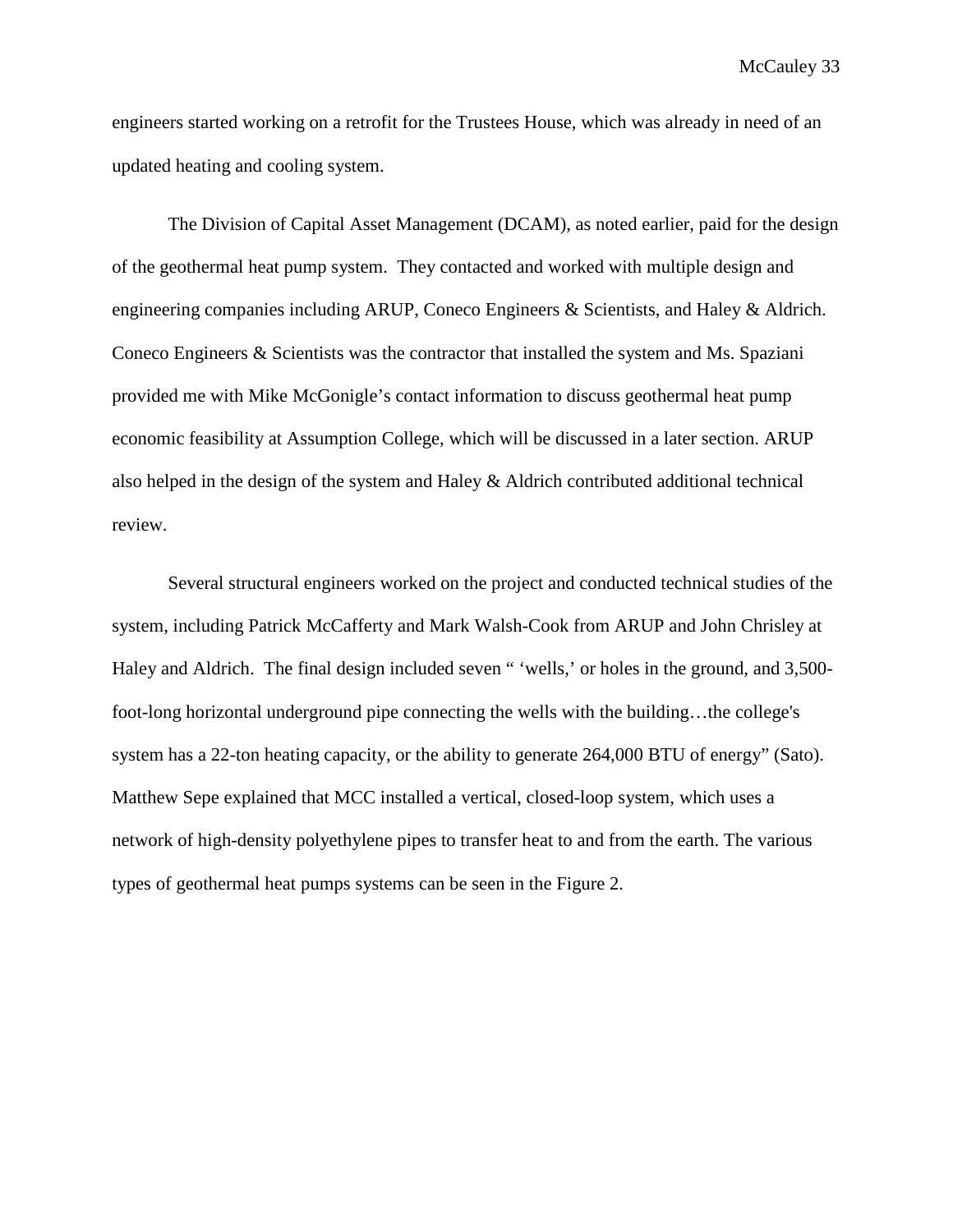

#### Figure 2: Geothermal Heat Pump Designs

For MCC, the pipes are buried in vertical wells behind Trustees' House. The system works through a groundwater heat pump that recovers heat stored in the ground which transfers heat to and from the building into the ground to either cool or warm the facility. The temperature in the ground is more stable because it retains more heat than the atmosphere (Trustees). The Department of Energy filed an initial assessment of the project and explained the design process. They state that MCC's geothermal system "utilizes municipal water with propylene glycol (nontoxic/ non-corrosive antifreeze solution) added in a 20% ratio to the municipal water working fluid" (Middlesex). This solution ensures that the solution does not freeze while exchanging heat in the winter months. The 17.5 ton system required seven boreholes to an average depth of 500 feet. The Department of Energy conducted an erosion control plan using siltation fencing and hay bales, which are often used for erosion and sediment control. The total area of the borefield was expected to be 420 square feet. A trench (approximately 140 feet by 3 feet) was planned to connect the geothermal wells with each other and the building components. The system would utilize both High Density Polyethylene and Thermally Enhanced Bentonite Grout to eliminate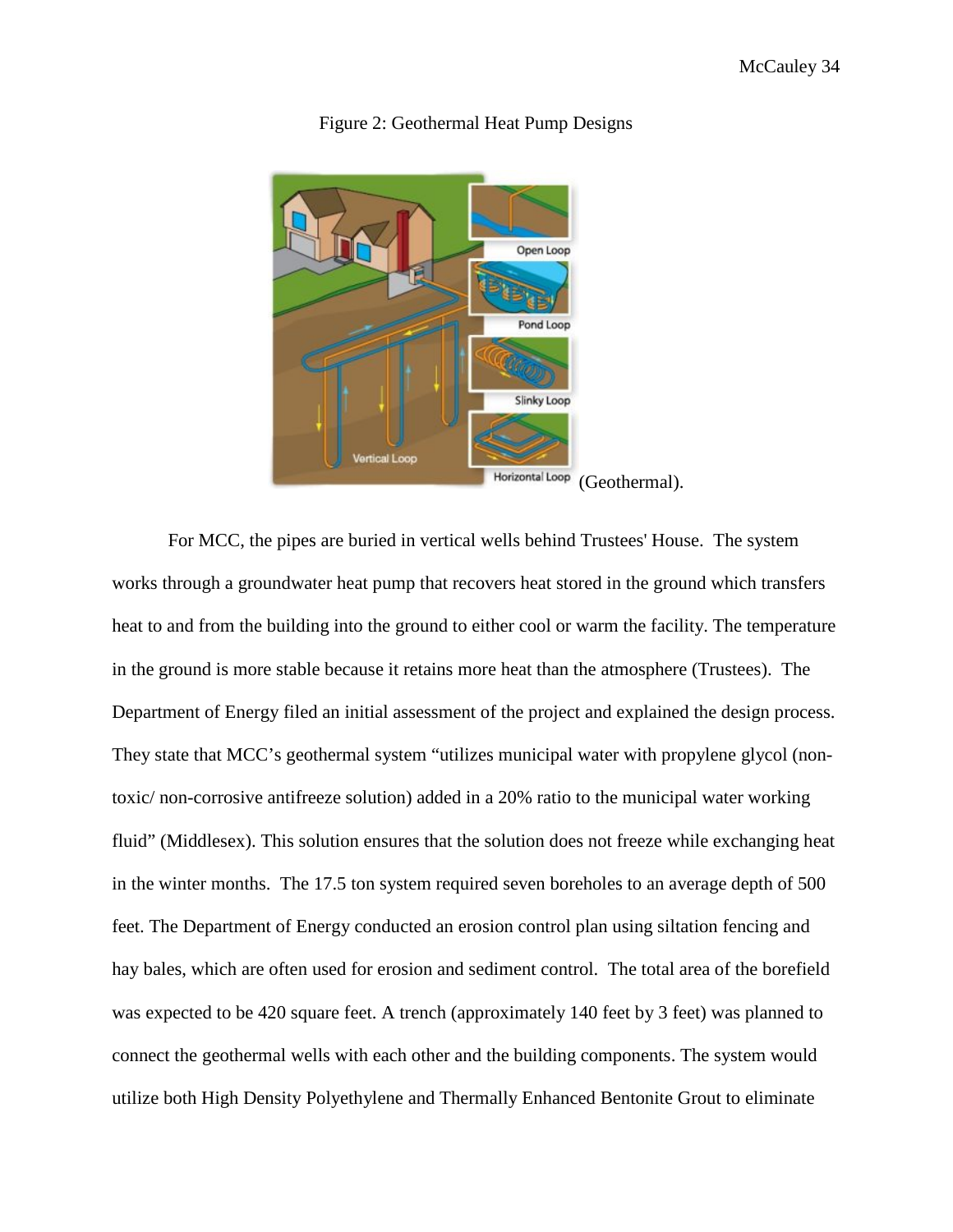the risk of fluid leakage from the system. Any leakage could be potentially harmful to the local groundwater. The system would comply with all Ground Source Heat Pump Association's (GSHPA) design and installation standards. This requires that wetlands and/or floodplains are not present at the proposed project location (Middlesex).

Coneco projected the annual savings to be \$6,524 or 5,392 therms saved. This unit measures the amount of heat and is equivalent to 100,000 Btu. Unfortunately, as the building is one among many, it is impossible to say with certainty how much money has been saved by the geothermal heat pump system. There are many other factors on campus which could raise or lower costs. "One Btu is the heat required to raise the temperature of one pound of water by one degree Fahrenheit" (Frequently). The four-month work to retrofit the building for the new system was completed in September of 2010. However, installation did not only include the construction of the wells. The equipment inside the Trustees House needed to be installed, including "three water furnace water-to-air heat pumps, an expansion tank, air separator, expansion tank, and duty-standby pumps" (Middlesex). Coneco also installed a monitoring system with web access to ensure the geothermal heat pump would function properly. Additional work included "ductwork in the mechanical room, cleaning of all existing ductwork and coils, commissioning and training" (Middlesex).

Ms. Spaziani stated that there were no legal obstacles to the project, but they had to go to the town to receive approval from the zoning board of appeal and receive "environmental sign offs", but this required no official legal action. Zoning board approval was necessary for the project, but this was just following due process, not because there was legal opposition to the project. The only problem according to Ms. Spaziani was trying to schedule when the drilling would occur because the school could not allow it to be a distraction during class days. Thus, the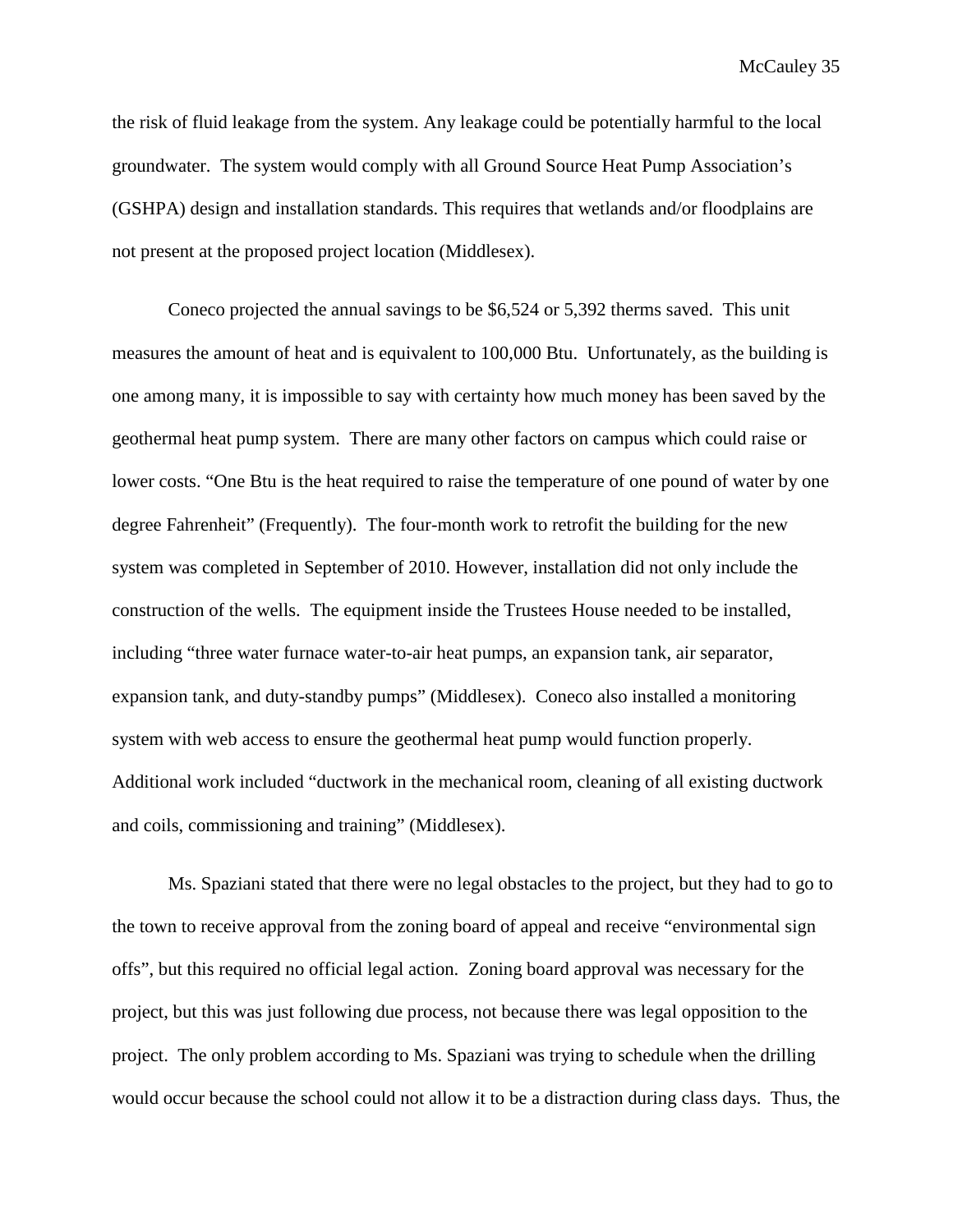installation company had to schedule it around finals and during vacations. Not only did they have to schedule it around the students, but to avoid disrupting the neighbors, construction could only take place during the day. There were no complaints received about construction and the neighboring community did not have any concerns about how the project would affect their property. Ms. Spaziani explained that the neighbors were not apprehensive because there was no risk of contaminating the local water supply, affecting the neighbor's energy bill, or obstructing the neighbors' enjoyment of their own property. The project was contained on the campus and has not disrupted the neighbors.

On October  $9<sup>th</sup>$ , Congressman Tierney visited the campus to see the project, but according to Ms. Spaziani, it was barely operational at that point in time. They were still working on the geothermal heat pump's operations inside the Trustees Building. Though the construction work was completed, the pump still required testing and balancing of the system. Once operational, MCC held a ceremony to celebrate the project's completion and thank the engineering companies and government agencies that helped with the geothermal heat pump. During the ceremony, the school's president, Carole Cowan, personally thanked the Division of Capital Asset Management (DCAM) for collaborating with the college for the project.

According to Ms. Spaziani, the heat pump covers a majority of the heating and cooling costs of the building, but buildings are not individually metered, so they do not know the amount of heating expenses saved from the building's previous gas system. However, Ms. Spaziani believes that the system was not economically cheaper to run than a gas heating system. She stated that the cost of installing a geothermal heat pump was much more expensive than simply updating the previous systems. The system has been running for two years and the college has yet to receive a return investment. Ms. Spaziani explained that over time there will be savings,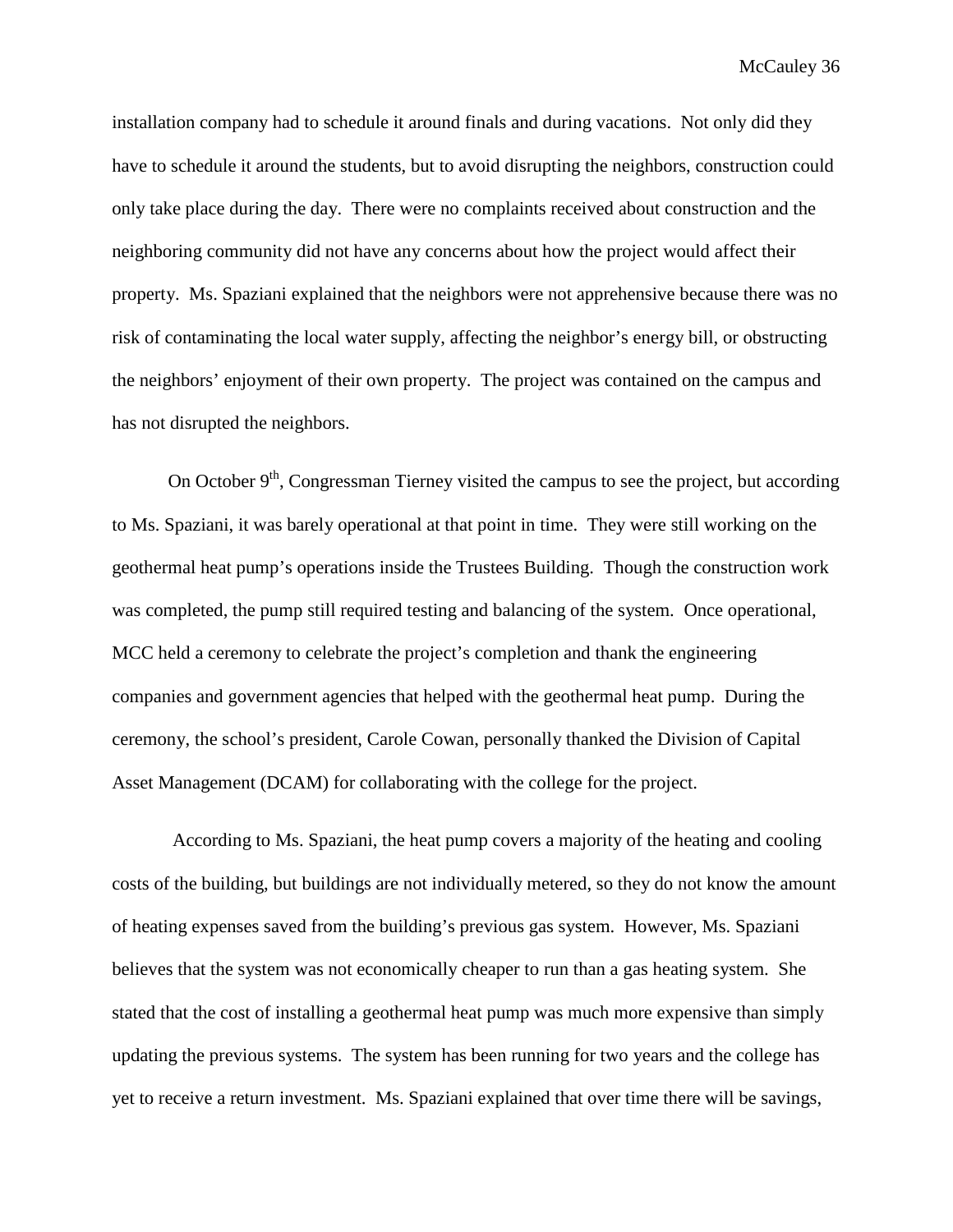but she cannot say for certain that they have seen or will see one soon. Unfortunately, they cannot accurately determine savings because many factors affected the consumption amounts of the school. For example, as the consumption went down due to the geothermal heat pump, campus nightly events increased and demanded more from the heating and cooling system in other buildings. Thus, they cannot accurately estimate the consumption of the Trustees Building and whether the heat pump has benefitted them economically.

Though the system has not been financially beneficial to the school, it has been reliable, an excellent educational tool for environmental students, and allowed for more efficient use of the building at night. There have been no problems with the system since installation. When asked how the students and community benefit from this project, Ms. Spaziani explained the educational opportunity to study the geothermal heat pump system was an invaluable part of the students' courses. "They get to say that Middlesex is doing its part to go green…it's a hands-on teaching tool for them." However, as many of the students were not present during construction, many students do not understand how the geothermal heat pump works. They do not see the machinery and thus, most students probably do not understand the project's environmental importance. The only direct impact that heat pump has is on the education of the environmental students that have the ability to monitor and learn this technology through hand-on experience. In terms of the community, Ms. Spaziani did not feel there was a large impact on them because it was contained to the campus. As it exists within a building on campus, the residents had little interaction with the project besides the noise associated with construction. The community can take pride in the fact that Middlesex is working to reduce their carbon footprint and trying their best to go green. However, they do not engage in its everyday processes and do not see it, which can cause many to forget about it.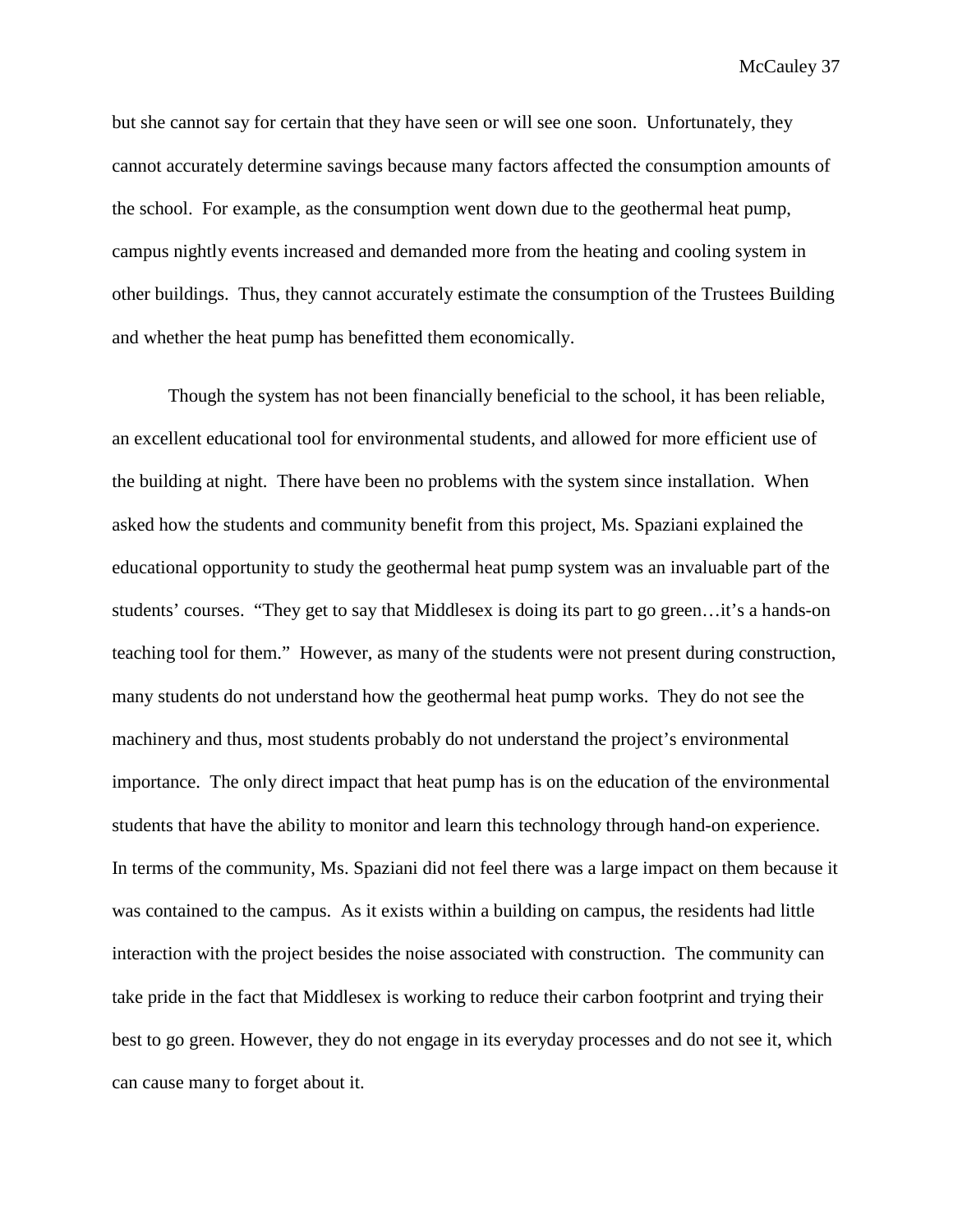Often times, people will be alarmed at development near their property such as renewable energy projects because of the possible effects it may have on their own property and how they enjoy it. Many people refer to "NIMBY" laws, which stand for "Not In My Backyard," where residents are protected from certain developments that could negatively impact their property. This attitude is generally associated with nuclear power (Waldo), but many oppose other renewable energy projects such as wind because of its possible effects on their lifestyle, economic benefit of their property, and possible nuisances. One study states, "As we have shown in the two case studies, the visual impact of wind power is one of the main causes of negative attitudes. The effective component of people's attitudes expresses strongly-felt and highly subjective aesthetic values; wind power is perceived as a threat to local landscape qualities, and to the emotional experience associated with the site" (Waldo). Also, a community resistance to projects is often based upon whether it serves a private or public use. If a community feels disconnected from a project, they may be less accepting: "In terms of process, our surveying of local residents suggested that more direct and substantial involvement of local people in a project also contributes to greater project acceptance and support, and there was evidence that this involvement could have a positive impact on local peoples' understanding of and support for renewable energy more generally" (Walker). Therefore, the lack of involvement of the community with geothermal heat pumps may cause a negative response to it. Wind turbines, based upon whether they are used for the public or private companies are opposed by some residents that anticipate nuisances. Geothermal heat pumps are not typically a nuisance to neighbors because they are contained and do not affect the neighbor's enjoyment of their property. Construction may disturb them temporarily, but there would be no permanent effects by the installation of the geothermal heat pump system. However, they could have a more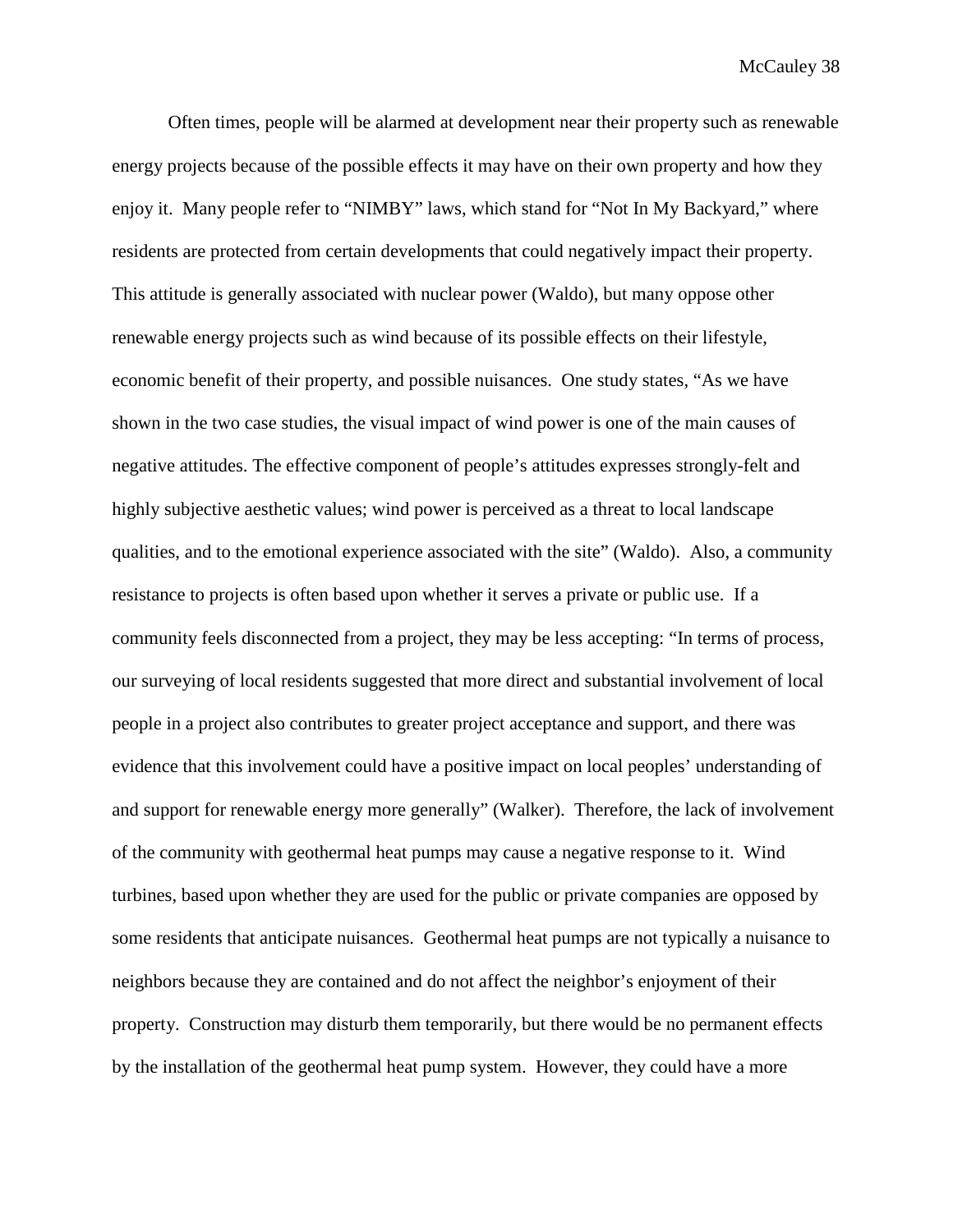positive impact, on the community if they are involved in its development and understand its benefit.

One initial concern that may prevent Assumption College from installing this technology in the proposed building is the high initial capital cost of geothermal power. Unfortunately, drilling into the earth is a delicate practice and the geology of the site could produce problems. "Wells are extremely expensive to drill; a 3 km well could cost 10 million dollars with a potential failure rate of 20%. Equipment and turbines for geothermal power are expensive. Drilling into the earth carries the same potential risks across all energy industries. There are a multitude of gasses and elements buried underground that can be dissolved in water coming through the production well" (Siting 59). As with all drilling practices, "open loop systems can allow these gasses and elements into the environment, but are often outfitted with emissions control systems to mitigate the byproducts of the open loop system. Gasses dissolved in the geothermal fluid can include ammonia, methane and carbon dioxide. Currently, the average plant allows only 122 kg of carbon dioxide to enter the atmosphere per MW-hour, which is a small fraction as compared to fossil fuel resources. Closed loop systems can possibly prevent the gasses and toxic elements from being able to escape the system into the environment altogether. As with any power plant, necessary steps must be taken to maintain clean emissions" (Siting 60). These concerns must be taken into account when planning a geothermal heat pump system. Drilling costs range depending on the geology of the site and cause the project to be more expensive than anticipated. It is imperative to hire engineers and installation companies that are experienced. Often times, institutions choose companies based solely on the inexpensive designs plans. I would urge against this because, design plans might be cheaper on paper, but could have more complications with less experienced engineering companies. It could benefit Assumption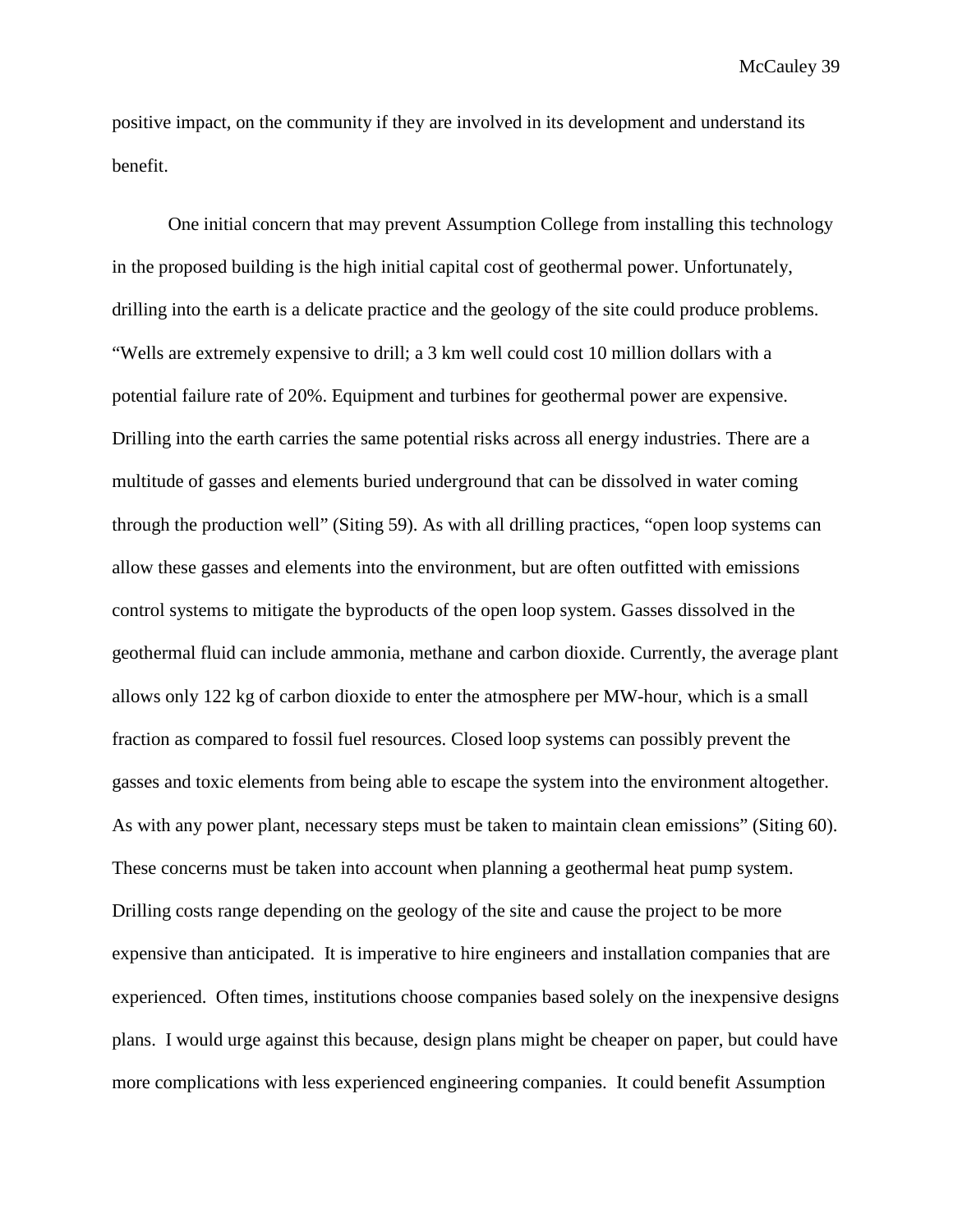to hire the engineers are more equipped to handle the project, which may make them more expensive.

#### HASTINGS SCHOOL:

Built in 1970, Hastings Elementary School is a public school located in Westborough, MA, 13 miles from Assumption College. In 1997, it became the "First Successful 100% Geothermal School in New England." Hastings Elementary was the first school in New England to try geothermal technology. The project is annually saving the school thousands of dollars in heating and cooling costs. Not only has it been financially beneficial, but the school has reduced its  $CO<sub>2</sub>$  emissions by 577 tons annually (Geothermal). Similar to Holy Name High School and Mount Wachusett Community College, when Hastings Elementary School was first built in 1970, it was run completely on electric energy. Thus, their electrical bill was extremely high during the winter to heat the school. Also, it did not have a summer cooling system. Les Olson, the former Assistant Superintendent stated, "While there was the high operating cost, the original sense of a need to convert the building came one winter when one classroom's electric coils burned out and replacements were unavailable. As the building was 20 plus years old, we realized we had to convert the system." The original idea was to convert to a gas-fired hydronic heating system. However, Massachusetts Electric approached school officials with the idea of using a geothermal system rather than gas. Massachusetts Electric offered a grant to cover the design cost.

Geothermal usage in school systems has been growing, "As of the start of 2003 there were 1,200 schools in the US that were built new or were retrofitted with geothermal heat pumps." Unfortunately, I was unable to find data about the current uses of geothermal heat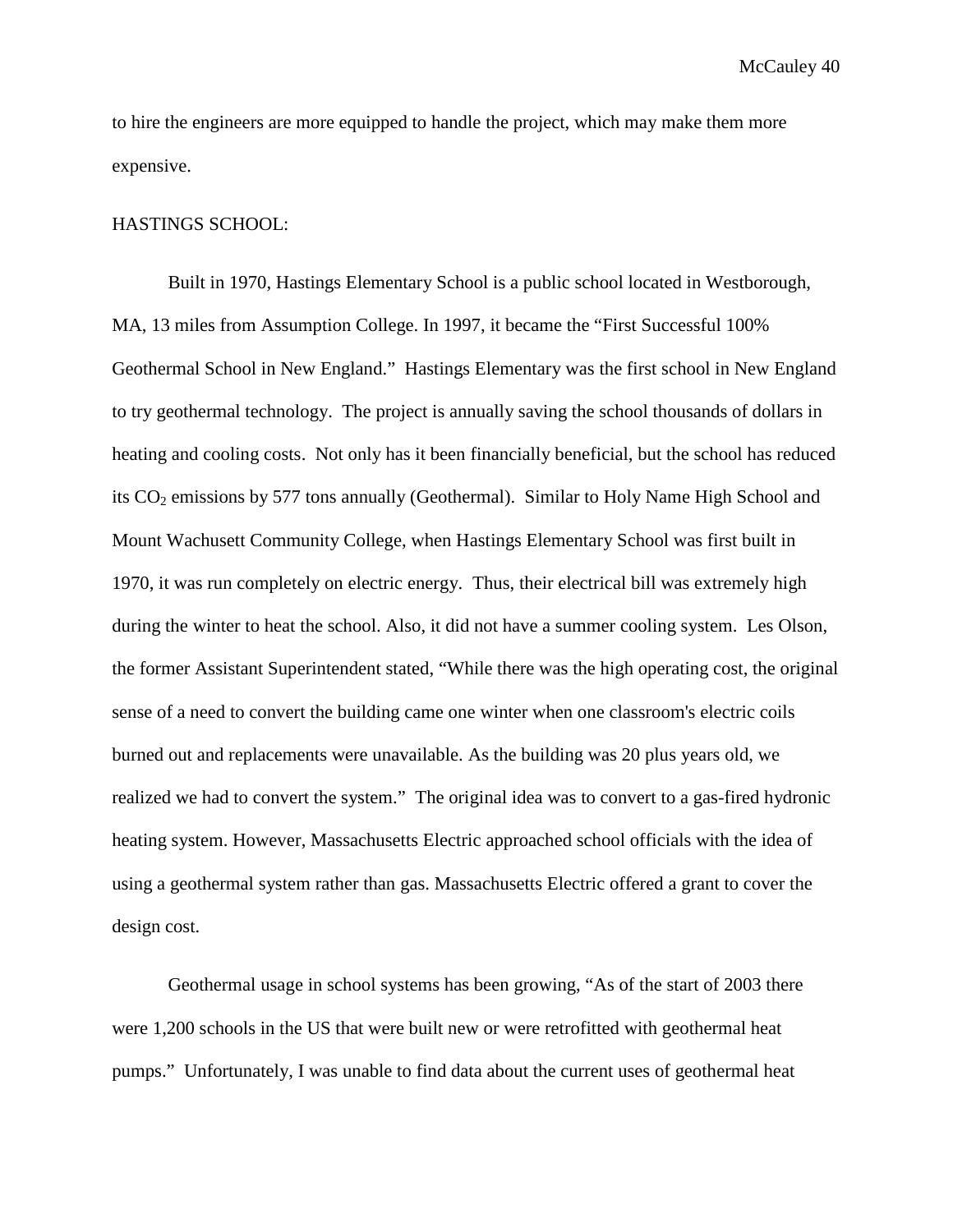pump systems. This technology is not new, but it has improved over the decades. However, even an older system such as the one installed in Hastings has proved to be a valuable installation. Hastings School is a successful example of the technology, which has only improved with time. "Installed in 1995, the system saves the school approximately \$75,000 annually in energy costs" (Geothermal). Hasting Elementary is an example of a successful project installed twenty years ago. The technology has since advanced, offering even more opportunity to Assumption College today.

The elementary school is 72,000 square feet and consists of 28 classrooms organized in 4 "pods," or subdivisions centered around an outdoor courtyard. The school also contains a library, cafeteria, kitchen, office space, a gymnasium and a mechanical room. The heating load was determined to be 200 tons. Six standing column water wells were drilled to supply enough heat energy for the school. "The School heating load was estimated from a block load analysis and verified by a comparison against existing electric billing information" (Orio). The computed heating load was 2,400,000 British Thermal Units per hour and the cooling load was 1,500,000 BTUh. The BTU measures its capacity to cool or raise the temperature in an hour of running.

For geothermal heat pumps, both hydrology and geology of the site are important to determine the possible depth of wells and whether or not drilling will be impeded by certain types of bedrock. Massachusetts' aquifers in particular, contain igneous and metamorphic rocks, predominantly of gneiss and schist. "Schists and gneiss and typically less strong than comparable igneous rocks. Crushing strength depends on the orientation of the foliations. Such rocks may be weak parallel to the foliations but resistant perpendicular. Schists may have elasticity that reduces the effectiveness of the drilling force" (Drilling 176). "The northeastern Appalachians region is a hilly to mountainous region characterized by glacial deposits underlain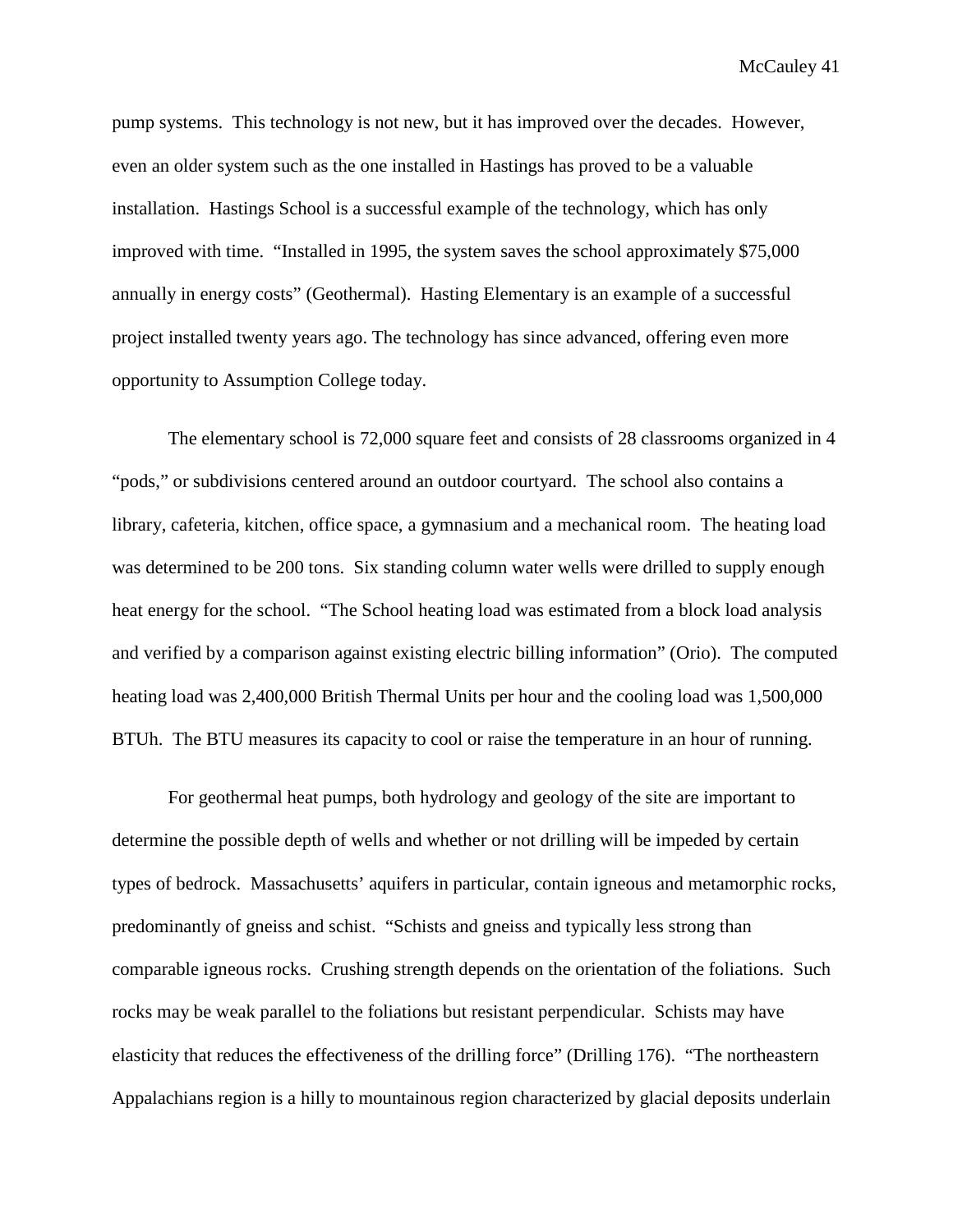by igneous and metamorphic rocks. The glacial deposits are typically 10 ft (3 m) to 30 ft (9 m) thick (Randall et al. 1988)" (Orio). The common range of the depth of wells in Massachusetts is between 100-400 feet, but might exceed 1000 feet (Orio). Common well yield of a well in Massachusetts is 1-20 gallons per minute, but might exceed 300 gpm. This refers to the sustainable rate of water flow, so the well could draw this amount of water per minute (Orio). However, the Hastings Elementary's six standing column wells are each 1500 feet deep. The rate of water flow is 7 gallons per minute at a depth of 100ft. The depth to the bedrock is around 82-83 feet. As Assumption is within 15 miles of the school, this information could be useful in determining the type of drilling, the depth of the wells, and any problems associated with the bedrock. However, this is not definite because geology can vary, even across short distances. Also, depending on the type of well and system, it may not be necessary to study the hydrology. "The standing column well is advantageous during the design phase because the performance can be predicted without an extensive hydrogeological study." Hastings School used a standing column system, as will be explained.

HEC Corp. from Natick, MA served as design engineers and construction managers for the project. However, Enterprise Equipment Corp. from Weymouth, MA, installed the system. The initial operations analysis study was conducted by Vanderweil Engineers in 1994, but it was revised by HEC Corp. in 1995. Ken Anderson from HEC was the primary designer and Carl Orio from Water Energy Distributors Inc. was the primary equipment consultant. At the time, there were no state or federal grants available. The project cost a total of \$860,000, not including the design costs. Les Olson stated, "Quite frankly, one thought we always kept in the back of our mind was that if the geothermal system failed we could then convert to the originally planned gas-fired system - the hydronic distribution system would still be in place." The school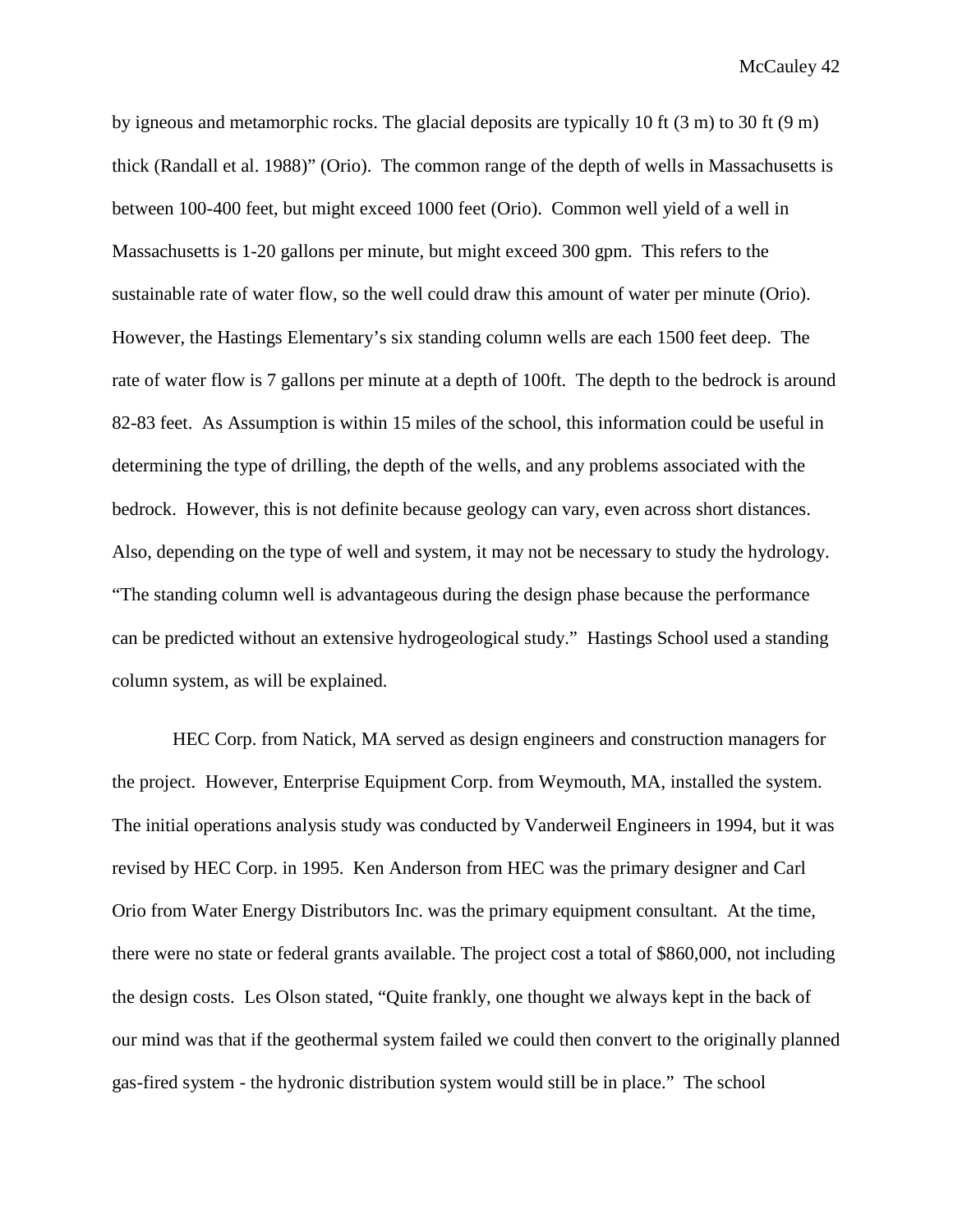department appeared apprehensive of the technology in the beginning, but it has exceeded all expectations.

Based upon the data of heating and cooling loads of the school, engineers designed a system where "two centralized modular ten-ton water-to-water heat pumps fed a new two-pipe building-wide distribution system with a two-pipe distribution was selected for the retrofit. The building has two major distribution loops, which are combined in the equipment room. The central heat pumps are earth coupled by six (6) standing column wells" (Orio). A water-to-water system circulates water from a ground source through the unit, and the chilled or warmed water is circulated to fan coil units for cooling or heating. "Standing column wells consist of a borehole that is cased until competent bedrock is reached... A central pipe is dropped to form a core through which the water is pumped up, and an annulus into which the water is returned. The length of the central pipe at the bottom is perforated to form a diffuser. Water is drawn into the diffuser and up the central riser pipe" (Collins 4). 10 inch or 12 inch steel casing supports the shallow, soil portion of the borehole (Ross 28). An annulus is "The space around a pipe in a well bore, the outer wall of which may be the wall of either the bore hole or the casing; sometimes termed the annular space" (Annulus). Water in a standing column comes from fractures in the bedrock. Located away from the playground, the six standing column wells are adjacent to the playing field behind the school. "Each Standing Column Well (SCW) is a nominal six (6) inch bore fitted with a four (4) inch Porter Shroud, an internal sleeve and an over-ride bleed system. The bleed system allows the wells to be brought back to average earth temperatures should winter or summer requirements vary from statistical weather or building use standards" (Orio). The Porter Shroud is also referred to as the "straw" and is a "6-inch-diameter plastic pipe inserted into the completed borehole to the bottom" (Ross 28).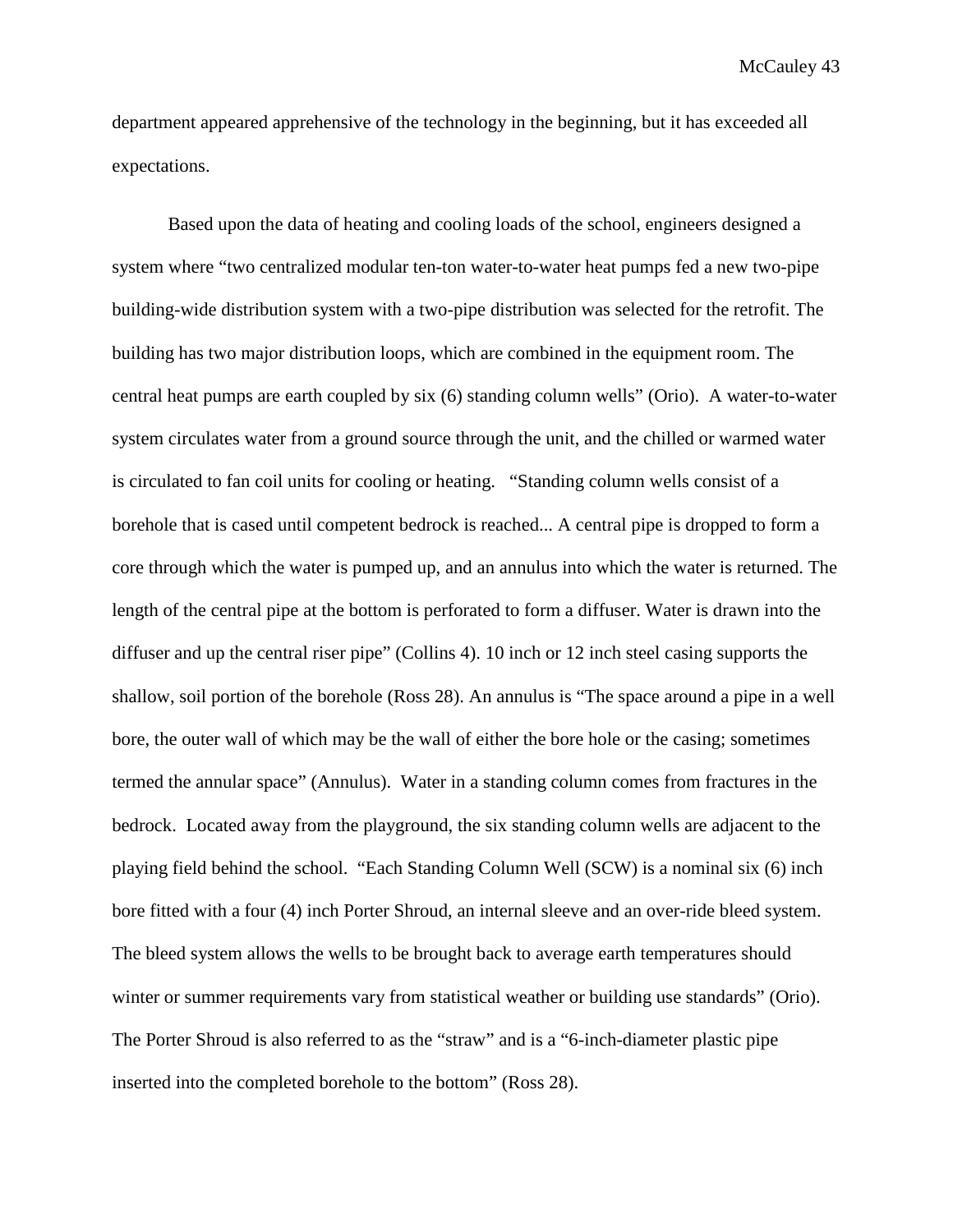The well drilling was done by Wilmington Pump Co Inc. from Wilmington, MA and cost \$180,000 in total. "Each well/bore required approximately one workweek to drill. This elapsed time period included set-up, drilling, area maintenance and relocation to next well/bore" (Orio). They drilled the six bore holes "in a linear array, with each well being approximately 75 feet from the next. The 75 foot separation is a generous design spacing and insures little, if any, thermal transfer from SCW to SCW" (Orio). The separation is important because "Closer spacing will affect the performance of the well field as the earth has a limited capacity to accept and reject heat" (Collins 25). After the drilling was completed, piping of the standing column system was installed.

As mentioned earlier, the HVAC Installer was Enterprise Equipment Co. Inc, from Weymouth, MA. "Piping from the SCWs to the school are high density polyethylene (HDPE) of a 3408 resin with high abrasion resistance specifications. This piping has identical characteristics as piping used for natural gas lines. All piping is joined by heat fusion" (Orio). Possible leaks were considered and safety standards were met to ensure that chemicals do not escape from the well. "Should a refrigerant leak occur and in order to meet the requirements of ASHRAE Standard 15, 'Safety Standard for Refrigeration Systems' a refrigerant sensor and an automatic high volume exhaust system was installed in the mechanical room" (Orio). Enterprise Equipment Co. also installed a system to control the geothermal heat pump. "Control of each of the heat pumps is by a Johnson 'Metasys' direct digital control (DDC) system. The DDC system has a central keyboard and display in an area accessible by the School's maintenance personnel. The heat pumps can either act as a boiler, producing heated water or as a chiller producing cold water" (Orio).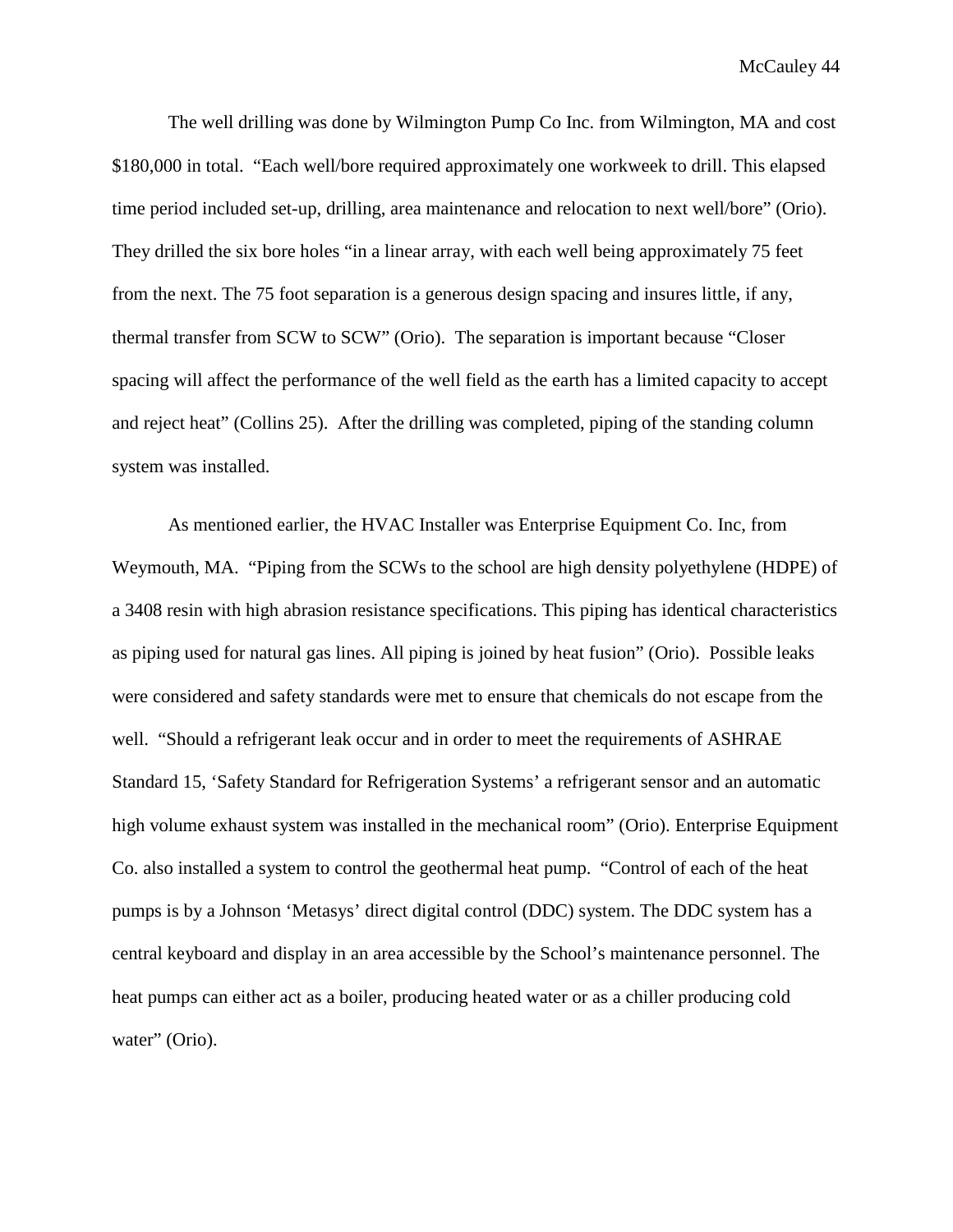The system had to be installed in the mechanical room and classrooms were retrofitted from the previous heating system to the geothermal heat system. "Each classroom console had an electric heater, blower, blower motor and outside air louver. The geo retrofit involved removing the old electric coil, validating the integrity of the existing blower and motor, cleaning and repairing the 25-year-old console as needed. The old electric element was replaced with a new custom-made hydronic coil" (Orio). The coils normally consist of a "three row deep configuration. While this is a common coil thickness for an air conditioning application, the lower heating water temperature developed by a geothermal heat pump also required a three-row coil. Since the three-row requirement was common to both the heating and cooling water temperatures a single coil was all that was required. This in lieu of the common console, fan coil or large air handling unit that normally required two water coils, one for hot water and one for cold water. This characteristic of a geothermal system allowed a less costly single hydronic coil configuration" (Orio). Hastings' retrofit allowed for a unique coil system, and saved some installation costs. As Assumption College has proposed a new building, designing the geothermal heat pump system would not require a retrofit.

According to Mr. Garbarino, the HVAC technician of Westborough Public Schools, the geothermal heat pump system has reached its life expectancy of 20 years and the school is looking to replace it in the near future with higher efficient EPA compliant refrigerant R410A units. As of 2015, it is the new standard for U.S. residential air conditioning systems. The refrigerant is "a hydro-fluorocarbon (HFC) which does not contribute to ozone depletion" (Thien). Previously, the refrigerant R22, (a hydro-chlorofluorocarbon or HCFC) was used, but it was banned in the United States in 2010 for contributing to ozone depletion. R-410A systems can withstand higher pressures, and absorb and release heat more efficiently than R-22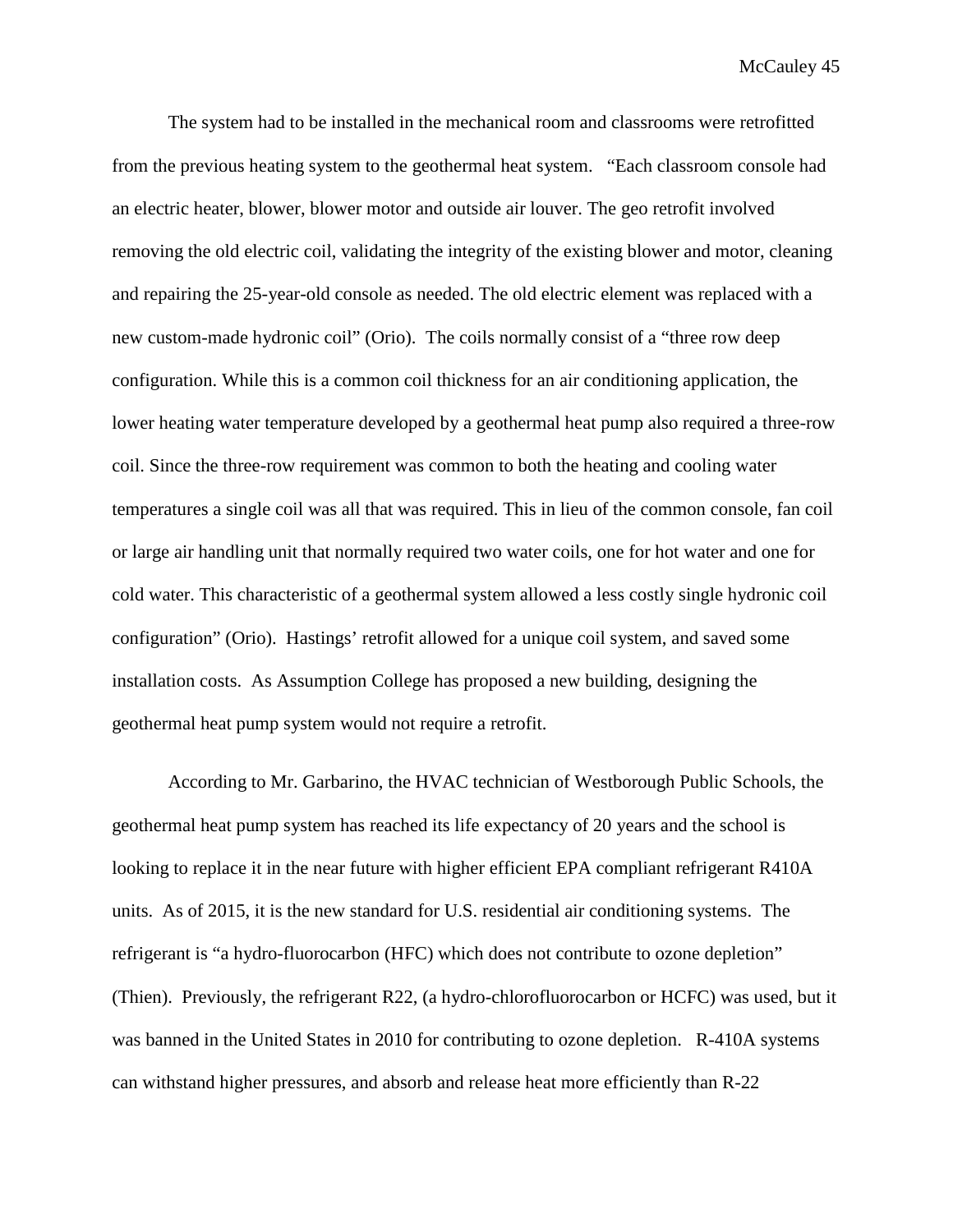refrigerants (Thien). The original system that was installed did not have an auxiliary boiler back up. Mr. Garbarino stated that he felt the boiler back up system was necessary "on exceptionally cold days because the system is only capable of producing 118 degree water to each of our classroom units." Some newer systems can run as hot as 160° F.

Mr. Olson agreed that the "major operating deficiency" was the main entrance area because as the children entered the school in the morning, the temperature of the foyer could drop to 50 degrees. The system unfortunately took a long time to re-heat the foyer back to an "acceptable temperature." Mr. Olson stated, "Adjacent classrooms were always colder than the rest of the building. Building a well-insulated entrance was considered but never implemented." This is an issue that should be considered in the design process to allow for more heating in the entrance of any similarly used building.

Though the geothermal heat pump was successful, it did require maintenance and upkeep over the past twenty years. Mr. Garbarino mentioned updates such as adding an outdoor reset of the indoor water loop temperature and adding well water flow control valves on each heat pump to balance. Anticipated problems with the system include replacements of equipment parts and worn-down equipment. For example, the compressor and well water pump required replacements. Newer systems now have longer lasting scroll compressors and energy efficient variable frequency drive technology to ensure a longer lifespan of the compressor and water pump. The system has experienced heat exchanger failures due to sand in the well water. Mr. Garbarino noted that a dirt separator should be added during any new system's installation. The air separator on the well water side of the system has rotted-out three times because it is made of ferrous material. Mr. Garbarino notes that it should have been PVC or stainless steel to prevent this problem. Unfortunately, Mr. Garbarino does not have exact costs of the repair work, but he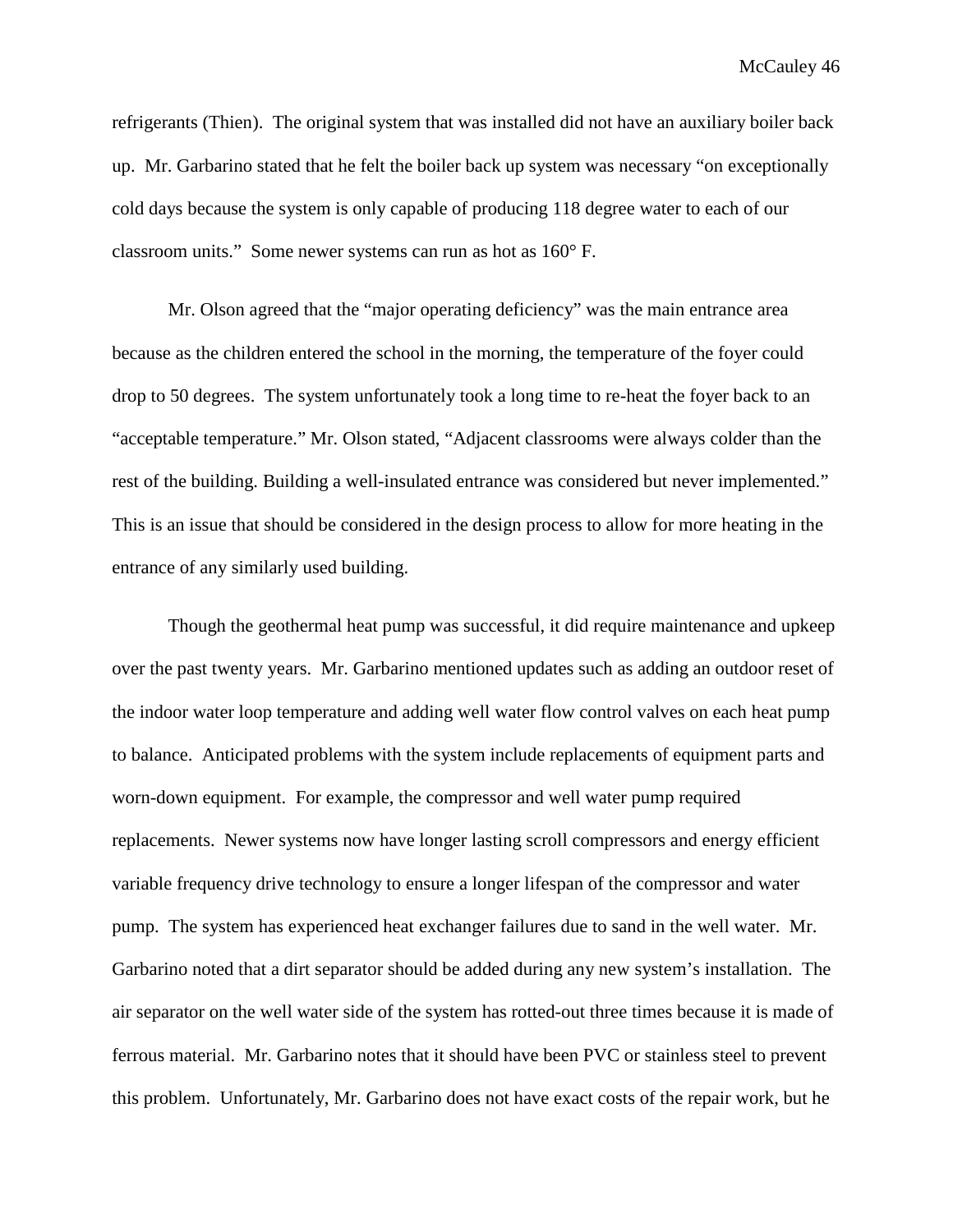estimated the costs based upon usual replacement amounts and the amount of times they each were done. The compressor was replaced 10 times and each was  $\sim$  \$1500, totaling around \$15,000 over the twenty year period. The water well pumps were replaced 4 times and each cost \$3500, totaling at \$14,000. The air separator was replaced 3 times, each costing \$3000 and totaling \$9,000. The well water expansion tanks were replaced twice and each cost \$600, totaling the cost to \$1,200. These costs include only equipment replacements, excluding labor. These best estimates can be observed in the table below, Table 1.

| <b>Replacement Necessary</b> | Cost per replacement $(\$)$ | <b>Times Replaced</b> | Totals $(\$)$ |
|------------------------------|-----------------------------|-----------------------|---------------|
| Compressor                   | ,500                        | 10                    | 15,000        |
| Well Water Pump              | 3,500                       |                       | 14,000        |
| Air Separator                | 3,000                       |                       | 9,000         |
| Well Water Expansion Tank    | 600                         |                       | 1,200         |
| Overall Total $(\$)$         |                             |                       | 39,200        |

Table 1: Maintenance and Upkeep Costs of Geothermal Heat Pump System

Though the total initial construction cost was \$860,000, Hastings Elementary has benefitted greatly from the installation of their geothermal heat pump system. It is one among many schools in the U.S. that have used the technology to save heating and cooling costs. "The use of a geo-exchange heat pump offers many advantages for the academic building manager and operator. Flexible use, low cost operational and maintenance budgets, savings on the newly adopted fresh air requirements and newly required "12 month" schools all make the geoexchange heat pump an attractive space conditioning system for all school at all levels." Hastings Elementary did not have a cooling system previous to the project and the geothermal system allows the building to be used all year-round. Mr. Olson, the Assistant Superintendent of the School District cited the \$75,000 per year savings, but it is unknown how the geothermal heat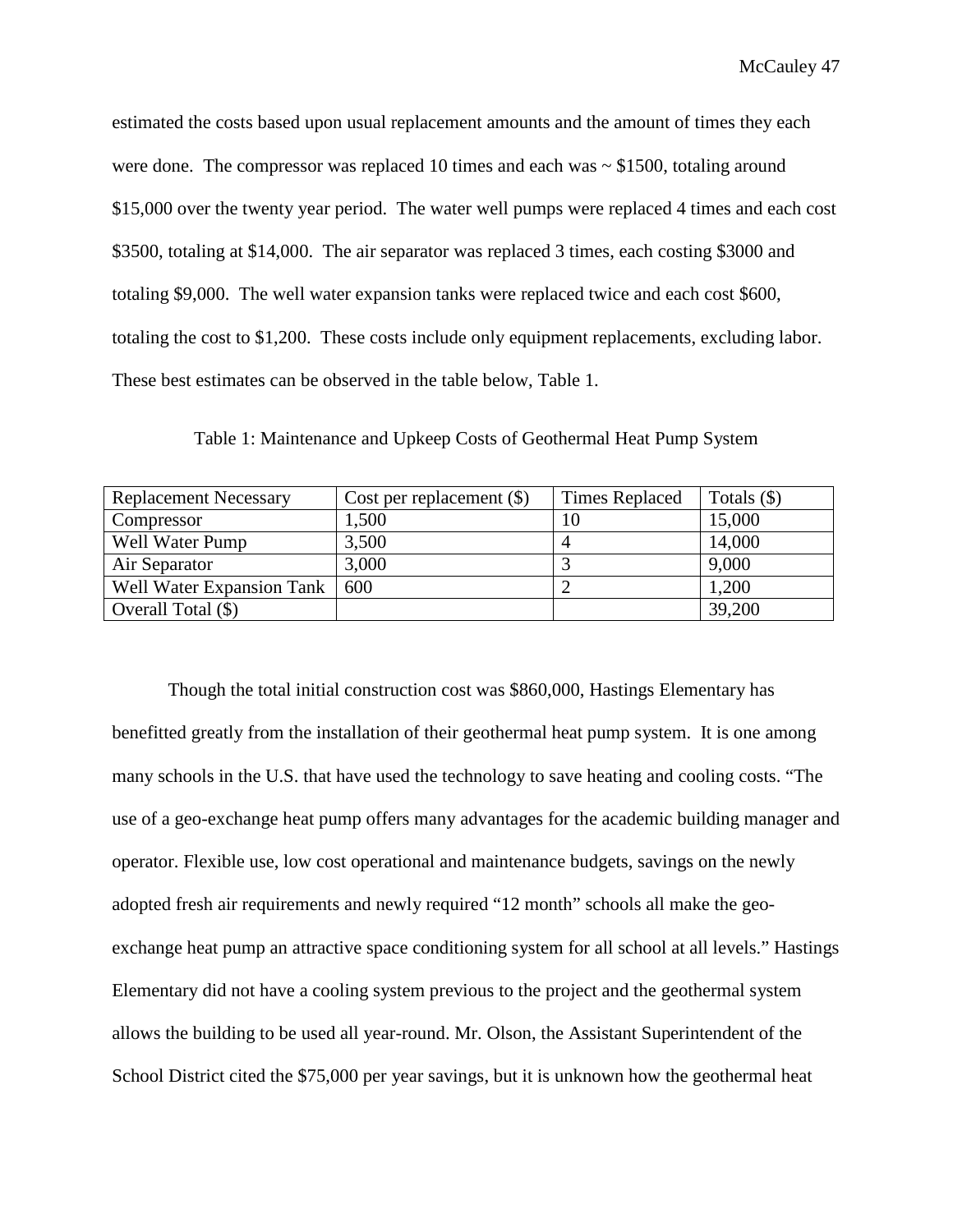pump savings or electric rates changed over the past two decades. Though the costs of maintenance over 20 years have totaled at ~\$39,200, the savings have more than covered these expenses. This is demonstrated in Figure 3 below. This information was provided by Mr. Robinson, a former employee of National Grid.

Figure 3: Hastings School Heating Cost Comparison Pre and Post GSHP Installation



As previously noted, the Hastings Elementary School has benefitted financially from the project and successfully reduced their carbon footprint by 577 tons of  $CO<sub>2</sub>$  emissions yearly. However, it does not appear to have had a large impact on the students or the community. As the technology was installed twenty years ago, many today do not know of its existence. There is limited information about it online and the principal herself was uninformed of the technology in the school. I was directed to Mr. Richardson, the Director of Building and Grounds of Westborough Public Schools for more information. From there, Mr. Richardson directed me to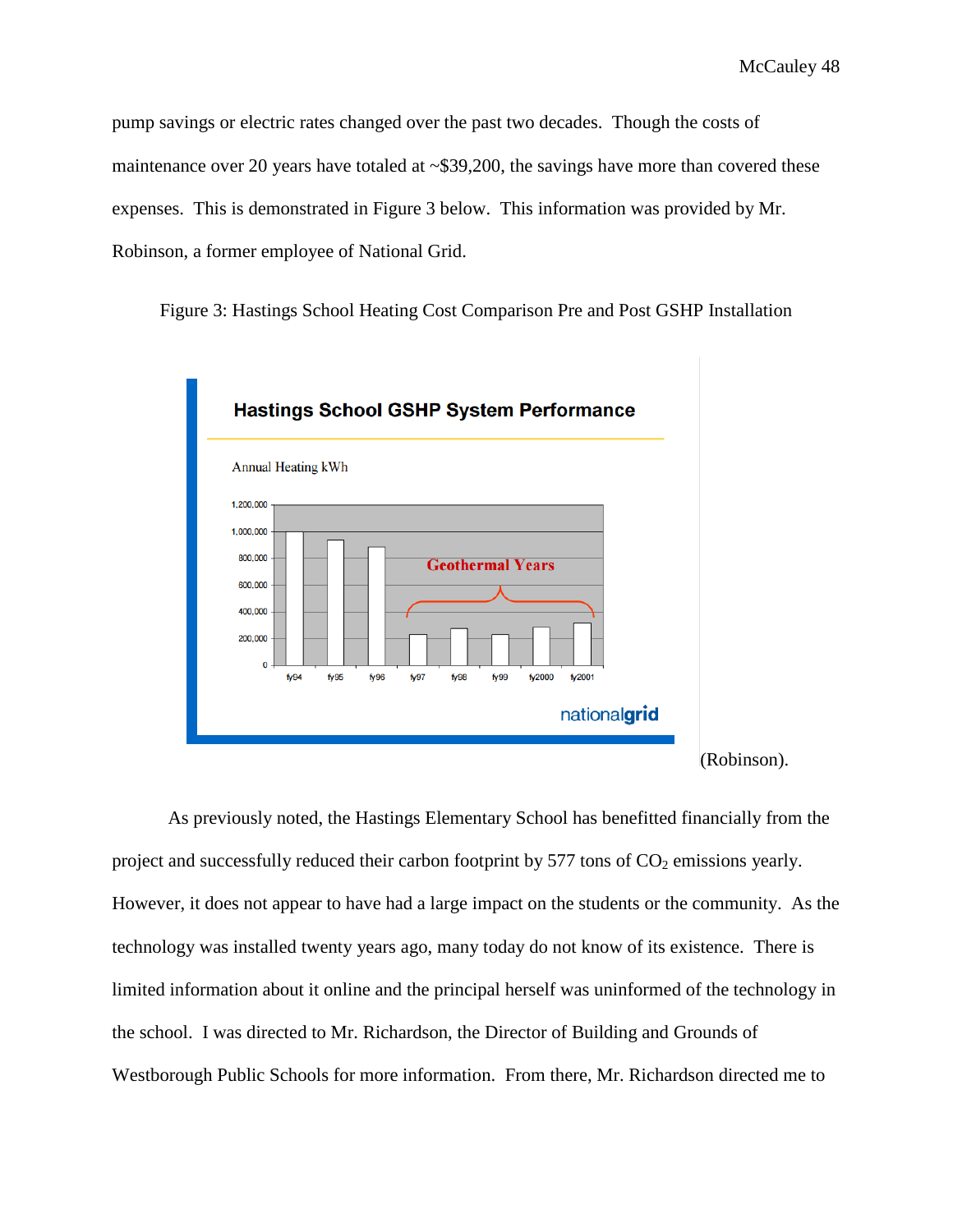Mr. Garbarino to answer questions about the installation and maintenance of the geothermal heat pump. My "wild goose chase" to find information about the system was eventually successful, but demonstrates the lack of public awareness about the system in the community. It is not acknowledged on the either Hastings' Elementary's or Westborough Public School's websites. Hopefully, when the new system is installed, there will be more interest about the project through newspapers and other media.

## BOWDOIN COLLEGE:

The only private liberal arts college that undertook a geothermal heat pump system is Bowdoin College, located in Brunswick, Maine. The geothermal heat system was installed in the summer of 2005 when the college created two new freshman dormitories, West and Osher Hall. The college needed to expand to accommodate increased enrollment. Completed in August, "Each dorm features 80 beds, common social spaces at the entries and distributed smaller social spaces throughout the buildings" (Bowdoin). The total cost of the new dorms with the engineered systems was \$14 million. The system was created using standing column wells, as seen at the Hastings Elementary School. However, this system is unique because it also has a water collection system. These projects were developed for two reasons. The first reason was that the town mandated that new projects could not contribute any runoff from the additional impermeable surfaces that would be created by the dorms because the existing stormwater collection system adjacent to the campus was near capacity. Secondly, "Bowdoin's central steam system did not have the capacity in its existing distribution system to take on the new buildings" (Greim). The school could have updated the stormwater infrastructure, but this would have been costly. Instead, a creative solution was designed by engineering consultants at Harriman Associates of Auburn, Maine, and architect, Kyu Sung Woo from Cambridge, MA.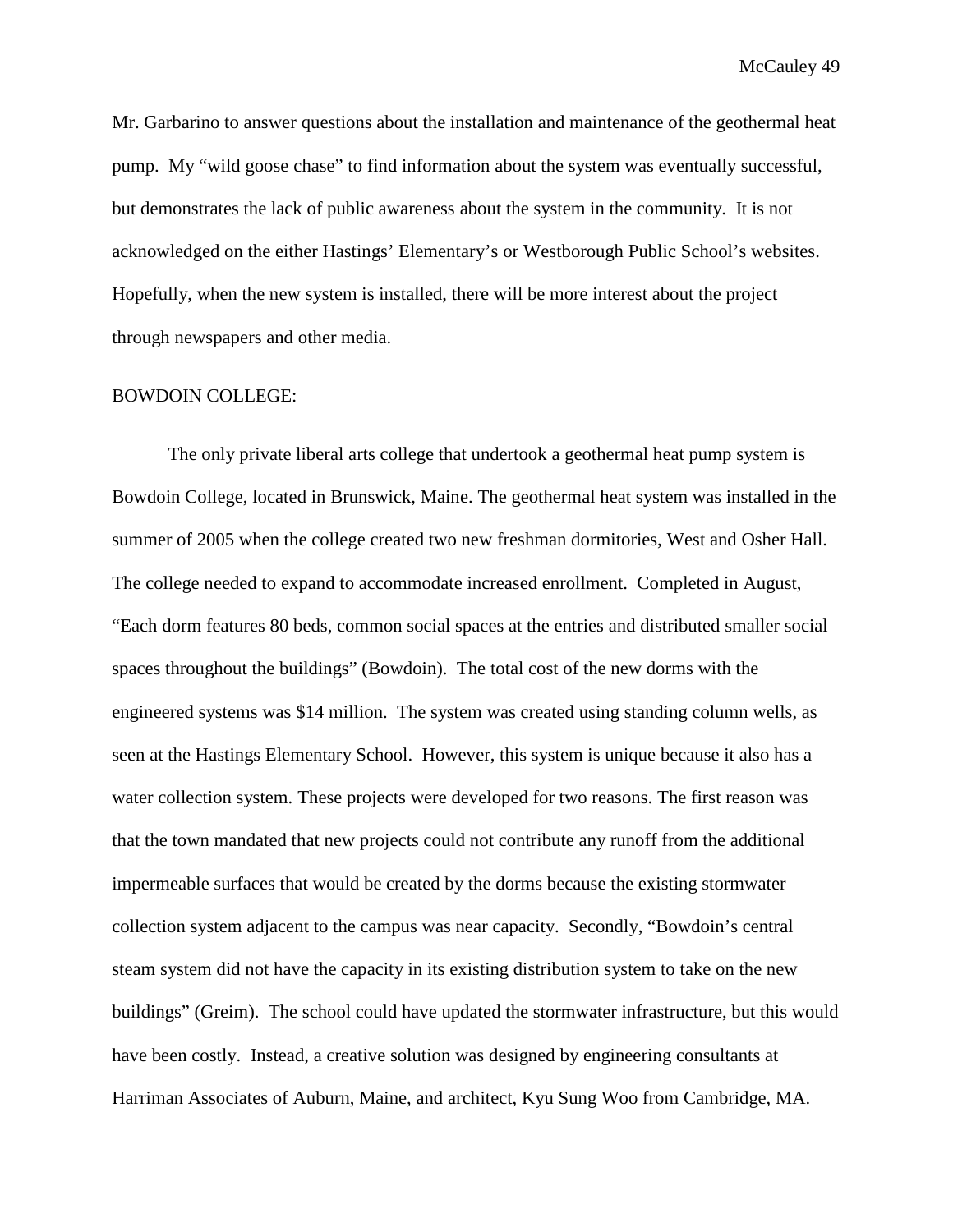Rainwater runoff from the new residential building was controlled by a collection tank to reuse the water for flushing residence hall toilets. In order to provide heating and cooling and domestic hot water for the residence halls, a geothermal heat pump system was installed. Seven 1,500 ft. deep, standing column wells were drilled for the two residence halls. "Each well has its own variable-speed, submersible well pump installed to accurately match pumping with the load of the associated heat pump" (Greim). As explained earlier, standing column wells tap into bedrock crevices filled with groundwater. "The wells bring the groundwater into the buildings, where heat pumps extract 15-20 degrees to heat or cool the building, depending on the time of year. A heating/cooling loop system takes the heated and/or cooled water and circulates it through the building to individual dorm rooms. The water then returns to the ground, where it is naturally re-heated" (Osher). Some of the heat pumps have different uses: "Five of the heat pumps are dedicated to the heating or cooling of the living spaces, and the remaining two pumps trade off generating the first stage of domestic hot water. Since heat pumps have an upper temperature limit in the heating mode, a direct-vented condensing gas boiler covers the final stage of domestic water heating" (Greim). The boiler and the emergency generator act as backups for heating and power should a heat pump fail. Any bleed from the system was incorporated into the rainwater storage tanks to prevent additional runoff in the stormwater. These systems work together to ensure that all water is put to use and all heating and cooling is covered.

The college financially benefits from this technology. Additionally, it is a positive environmental advertisement. Economically, the project was helpful because the cost of fixing the stormwater collection to allow for the new residential halls was high. Using this system, the school was able to save money on heating oil rather than spend additional money to fix the stormwater situation. "The geothermal heating system allows Bowdoin to save over 40% of the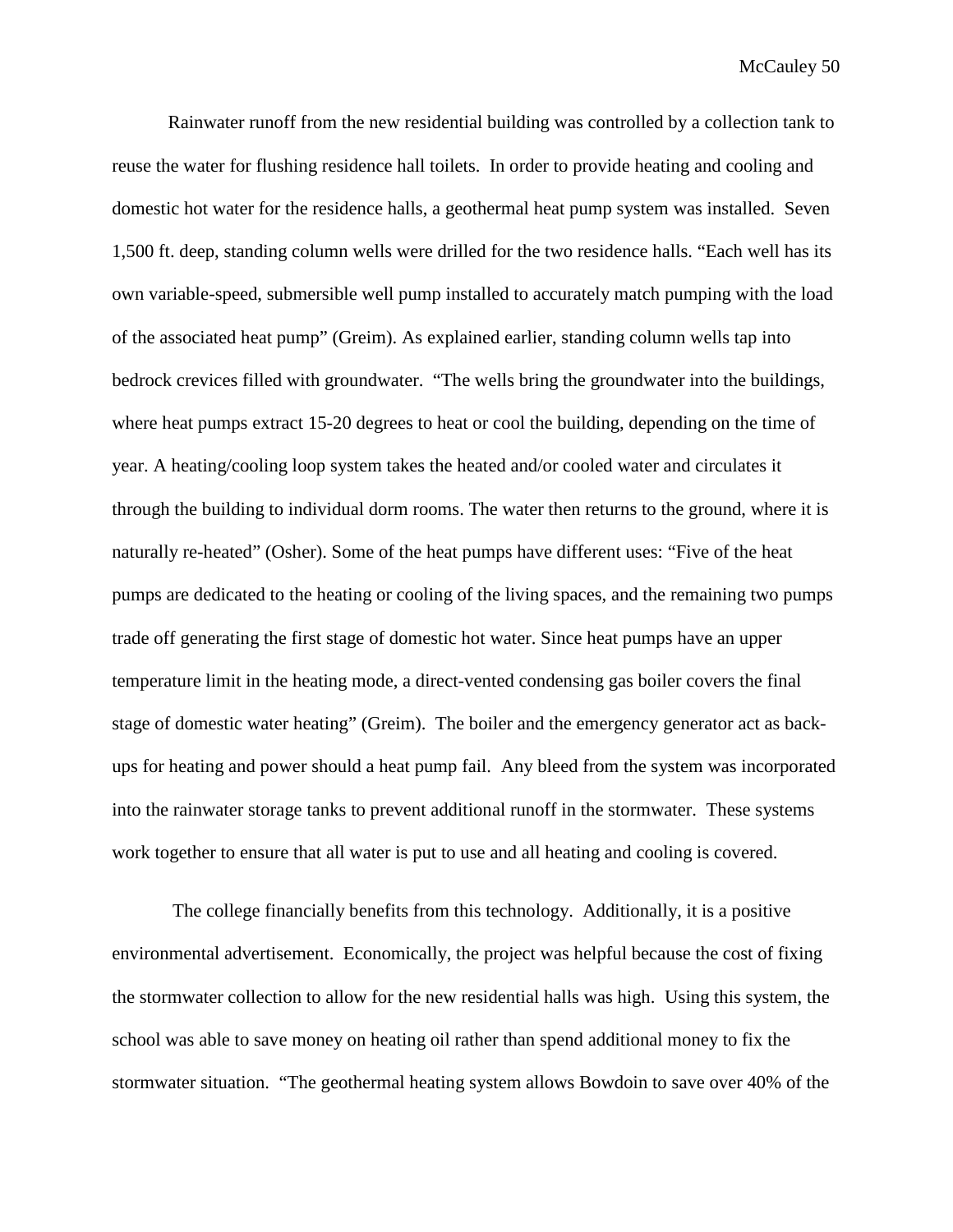energy per year that students would normally consume in a residence hall. While the initial cost is more than that of a normal heating and cooling system, the savings generated by features such as the geothermal system and the rainwater collection system are expected to be paid back in three to four years" (Osher). Not only was it economically beneficial, but "Both solutions earned the project LEED points, and Bowdoin College was awarded Silver LEED certification for the Coffin Street Residence Halls" (Greim). LEED certification is explained later on in the paper. The geothermal heat pump systems and "green image" are good publicity for the school, and Bowdoin College advertises the new technology on several of their websites.

Since this project, geothermal heat pumps systems have been added to Bowdoin campus for Studzinski Recital Hall and the Walker Art Building (Waxman). In 2007, the school had an unfortunate crack in the bedrock which required contractors to drill down an additional five feet to fix it (Waxman). The school has embraced their role in green technology through many other projects including increased efficiency systems and conservation programs, such as those that encourage minimizing waste, etc. They have switched from burning #6 fuel oil to #2 fuel oil, reducing their sulfur dioxide and particulate matter emissions by 57%. Another residence hall, the Ladd House, burns B20 BioHeat fuel, which is a mixture of 20% vegetable oil and 80% petroleum (Beem).

The green projects undertaken by the college were part of a movement at the school to be environmentally aware and work towards reducing their carbon footprint. "In April of 2002, Bowdoin adopted an Environmental Mission Statement that states, 'The College shall seek to encourage conservation, recycling, and other sustainable practices in its daily decision making processes, and shall take into account, in the operation of the College, all appropriate economic, environmental, and social issues'" (Beem). Bowdoin College has invested in these technologies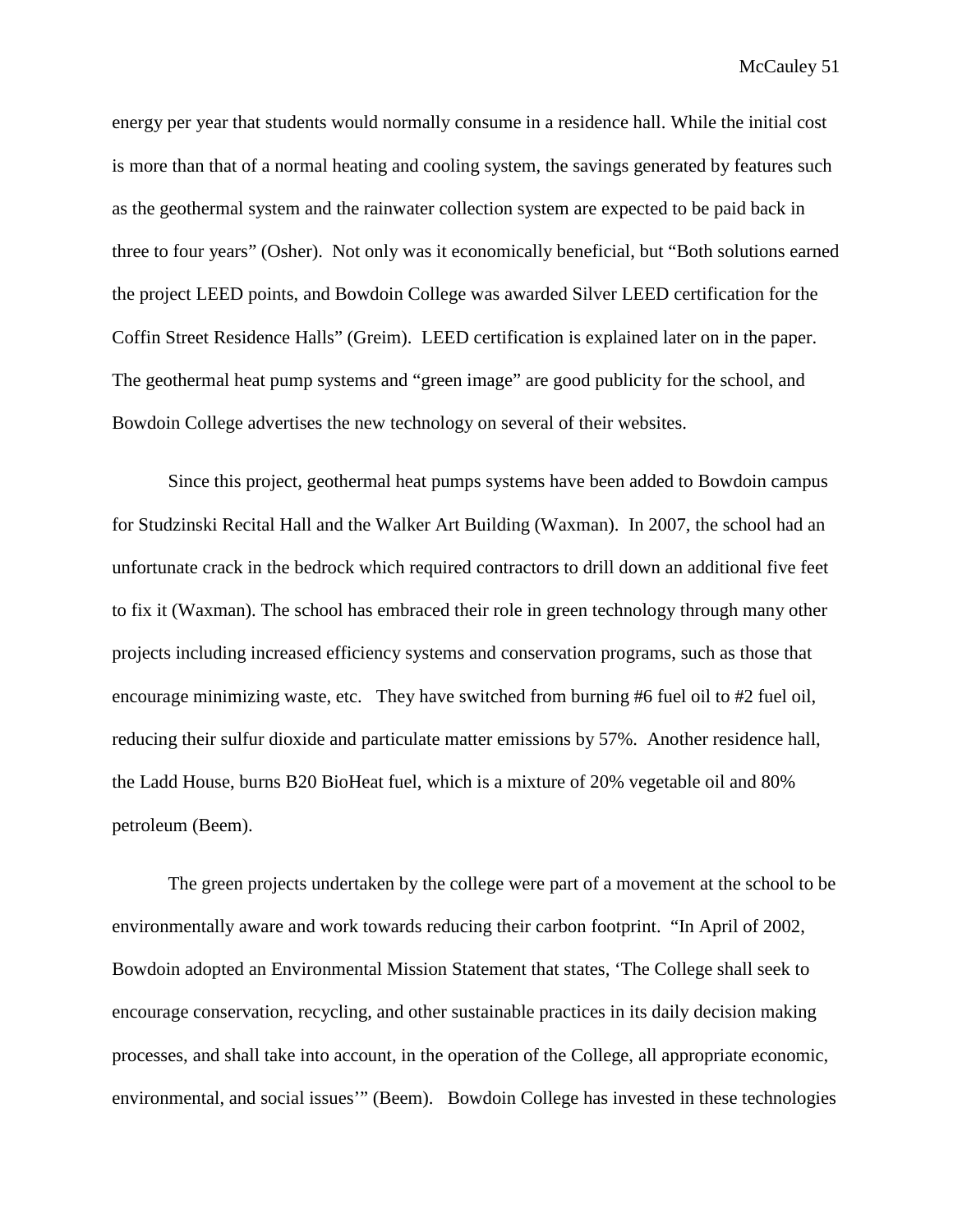and realizes the importance of sustainability in today's society. By undertaking a mission statement and incorporating these technologies, the school demonstrates the endless possibilities available for society to be "green" now. "Colleges and universities, dedicated as they are to the advancement of knowledge, have increasingly become laboratories for sustainable living. Bowdoin, with its historic commitment to what its first President Joseph McKeen referred to in 1802 as the Common Good, clearly wants to be a leader in establishing best environmental practices…Green design and sustainable development have become mainstream best practices and Bowdoin has adopted them, for the good of the College and for the common good" (Beem).

Assumption College's mission statement encourages stewardship and citizenship of their students, but does not expressly state an environmental goal or mission. The mission statement reads, "Assumption College, rooted in the Catholic intellectual tradition, strives to form graduates known for critical intelligence, thoughtful citizenship and compassionate service." Undertaking environmental projects may initially be more costly investments, but they can have enormous paybacks. Bowdoin College's efforts to become green not only have saved the school money, but they have also positively promoted the school, reduced their dependence on fossil fuels, and increased their efficiency. If Bowdoin College can take that first step towards sustainability and their green identity, Assumption College can do the same. By demonstrating forward-thinking practices of sustainability and conservation, it could positively promote the school and reduce our dependency on fossil fuels and foster "thoughtful citizenship," as referred to in the Assumption College Mission Statement. Figure 4 was provided by Mr. Nowak from Coneco Energy and it demonstrates the carbon dioxide emissions of various heating and cooling systems, including geothermal heat pumps, electrical energy, air source heat pumps, natural gas, propane, and fuel oil. Geothermal heat pump systems produce the least amount of carbon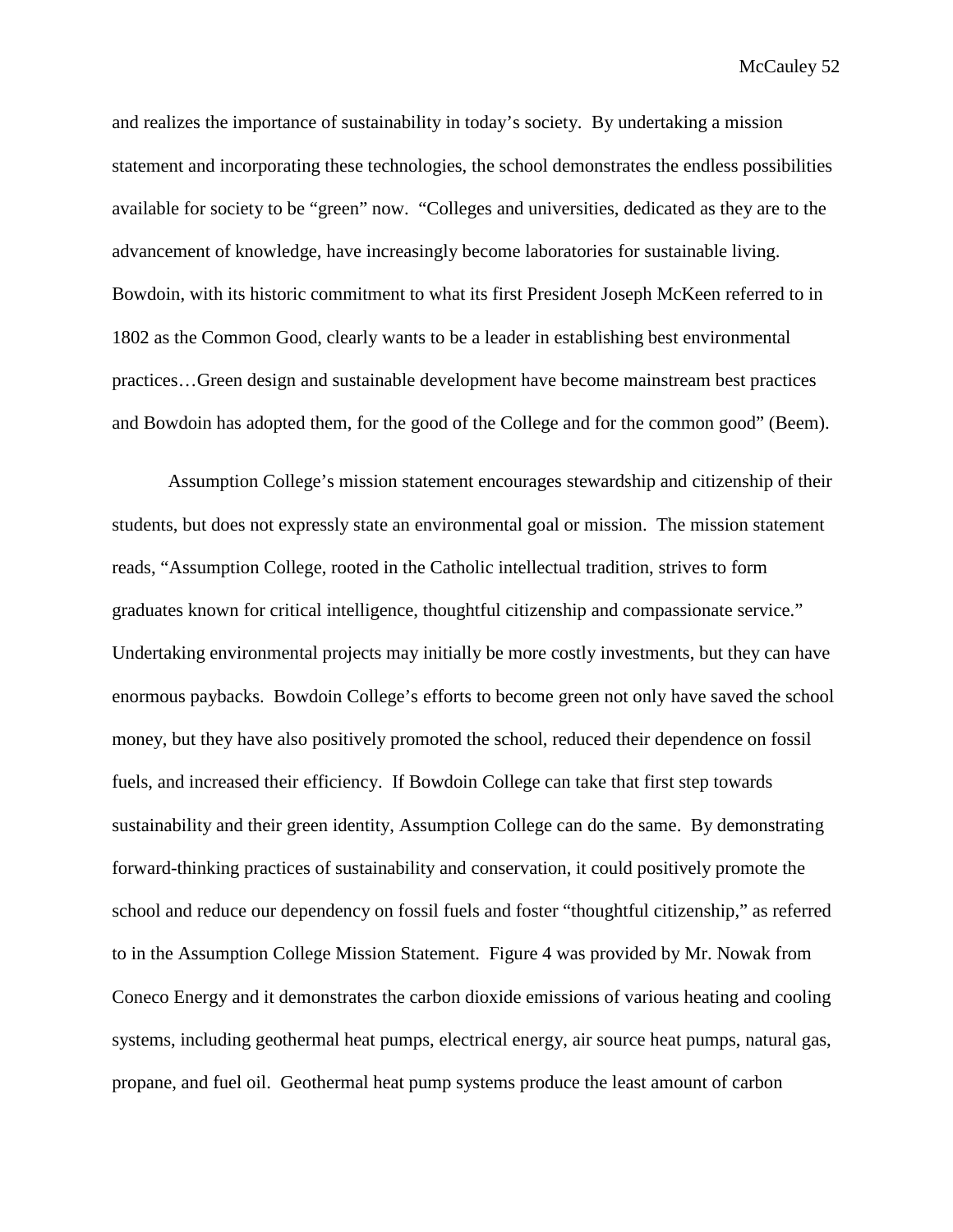dioxide emissions, and installing one would show Assumption College's dedication to reducing the school's carbon footprint.



# Figure 4:  $CO<sub>2</sub>$  Emissions of Different Fuel Types

The emissions shown in the graph below are adjusted based on the mix of power

## LEED CERTIFICATION:

LEED stands for Leadership in Energy and Environmental Design. The LEED label is an important one for businesses and companies because it demonstrates their dedication to building "green." "Supported by the United States Green Building Council (USGBC), LEED Certification recognizes a subset of buildings that were designed, built, and/or maintained with sustainability in mind" (What). There are different levels, but the "LEED plaque on a building is a mark of quality and achievement in green building" (This). It is the most widely used green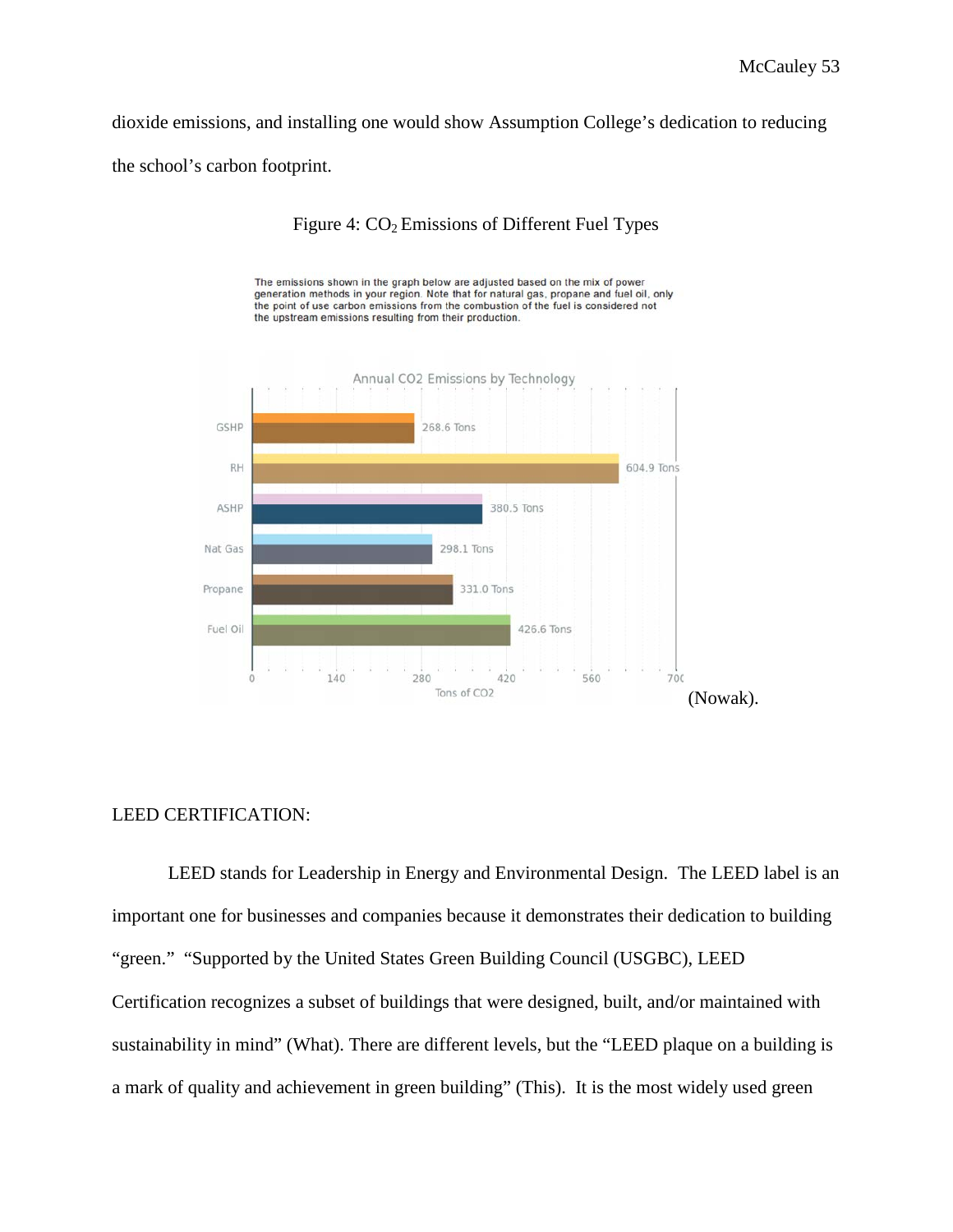building rating system in the world. They alone certify 1.7 million square feet of construction space every day. LEED certification takes into account many factors, including the "design, construction, operations and maintenance of resource-efficient, high-performing, healthy, costeffective buildings" (This). LEED certification encourages energy and resource-efficient buildings, which reduces the stress on the environment, but also benefits business because of savings from increased building value, higher lease rates and decreased utility costs. "In fact, 88 of the Fortune 100 companies are already using LEED" (This). These companies have invested in the LEED certification because it endorses their buildings and businesses and attracts positive attention for the public.

The different levels and programs include LEED Green Associate, LEED AP Building Design and Construction (LEED AP BD+C), LEED AP Operations and Maintenance (LEED AP O+M), LEED Credential Maintenance Program (LEED CMP) (What). Each has their own tests to determine for which type of certification the building, company, and/or employees are eligible. The first program, LEED Green Associate, validates the company's understanding of green building and sustainability. "The LEED Green Associate credential is the mandatory first step for pursuing a LEED credential, regardless of your experience" (What). The exam prep course available on LEED Green Associate's website is designed to give companies a valuable overview of topics related to green design, construction, and operations. It "includes a complete review of the LEED Rating Systems, LEED credit categories, LEED certification process, hundreds of simulated exam questions, and strategies for passing the exam" (What).

The second program is the "most popular LEED AP specialty among accredited professionals" (What) is the LEED AP Building Design and Construction (LEED AP BD+C). It shares many similarities to LEED Green Associate but "takes a closer look at concepts related to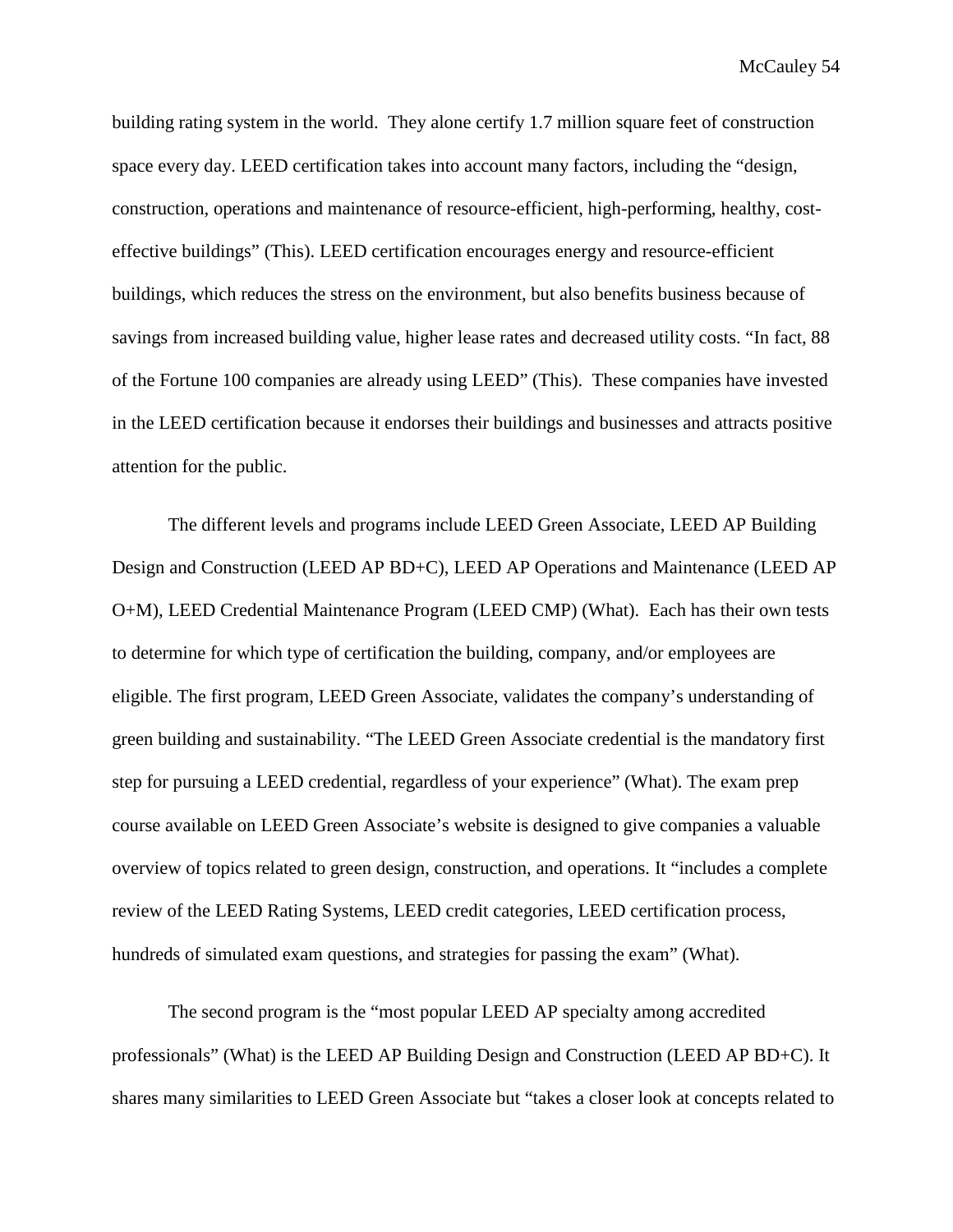new construction and major renovations" (What). The website explains that "LEED AP BD+C is directly applicable to professionals who work on constructing new buildings. This specialty highlights opportunities during the design phase that can result in greater energy savings later" (What). This program would be one to consider if Assumption College undertook a renewable energy construction project for its design process.

The next specialty is LEED AP Operations and Maintenance (LEED AP O+M) designation. This "focuses on the performance of green buildings and is perfect for facility managers and sustainability officers responsible for measuring and tracking a building's energy consumption" (What). This program evaluates the performance of the LEED's project in terms of sustainability. "Professionals with this designation are accountable for ensuring that a building's operations are as efficient as were designed" (What).

These specialties are important for the building's certification, but in addition, "All LEED professionals are required to participate in ongoing professional development training. Known as the LEED Credential Maintenance Program (LEED CMP), this requirement stipulates that all LEED Green Associates and LEED APs with Specialty acquire a set number of continuing education hours every two years to maintain their credential" (What). This ensures that associates are up-to-date on sustainability and green building technology. They can satisfy each program's hour requirements in a variety of ways, but "the most convenient solution for satisfying this requirement is to purchase a comprehensive LEED CMP package" (What).

By LEED certifying employees, projects, and buildings, businesses establish their reputation for sustainability. Whether it be construction, design, or maintenance, the certifications can endorse the business's dedication, while also improving the building's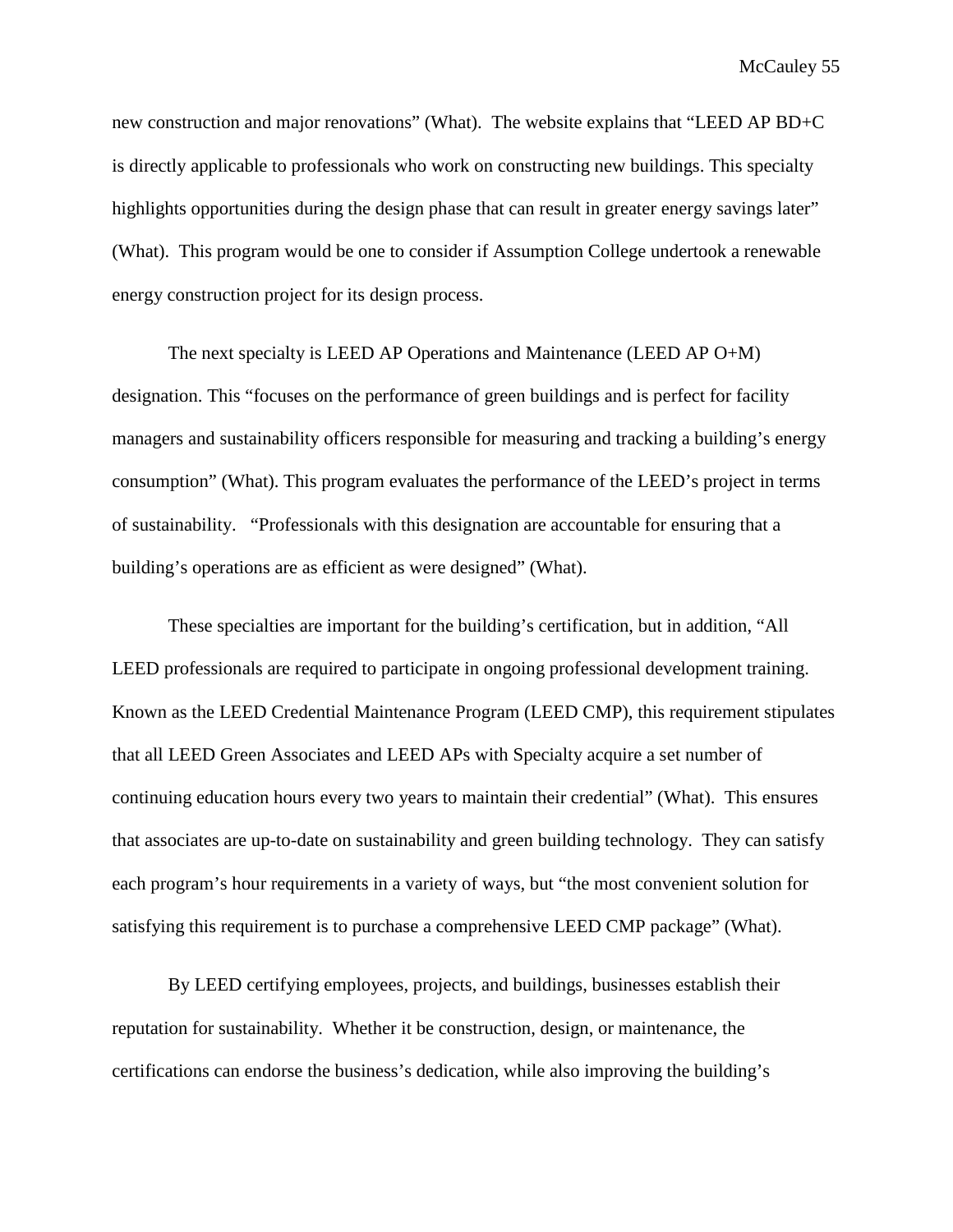efficiency and saving money in the long term. These certifications are a positive way to advertise the business. Assumption College would benefit because they could publicize the projects and promote the school's efforts towards efficiency. Bowdoin College has several certifications from multiple projects on their campus and it has helped to establish their "green identity." It professionally recognizes the efforts of the school in terms of sustainability and efficiency of their green technology and programs. Other colleges in the Worcester area have invested in LEED certification of buildings, such as Worcester Polytechnic Institute. Four LEED buildings exist or are planned for WPI's campus. The buildings have different certification levels based upon the credits the building achieves. The different conservation and efficiency features of the building determine the credits it received. Table 2 below demonstrates the credit system and the certifications available based upon the amount of credits (Building).

Table 2: LEED Credits and Certification Available

| TOTAL LEED CREDITS ACHIEVABLE    |           |  |
|----------------------------------|-----------|--|
| <b>Site Planning</b>             | 14        |  |
| Water Management                 | 5         |  |
| <b>Energy Management</b>         | 17        |  |
| Material Use                     | 13        |  |
| <b>Indoor Air Quality</b>        | 15        |  |
| Innovation & Design Process      | 5         |  |
| <b>Total Credits</b>             | 69        |  |
| <b>LEED CERTIFICATION LEVELS</b> |           |  |
| Certified                        | $26 - 32$ |  |
| <b>Silver</b>                    | $33 - 38$ |  |
| Gold                             | 39-51     |  |
| <b>Platinum</b>                  | $52 - 69$ |  |

WPI is not the only school that has LEED certification; "Clark University, the College of the Holy Cross, University of Massachusetts Medical School, Worcester State University and Worcester Polytechnic Institute have all earned the Leadership in Energy and Environmental Design (LEED) green building certification" (Semon). The certifications encourage ingenuity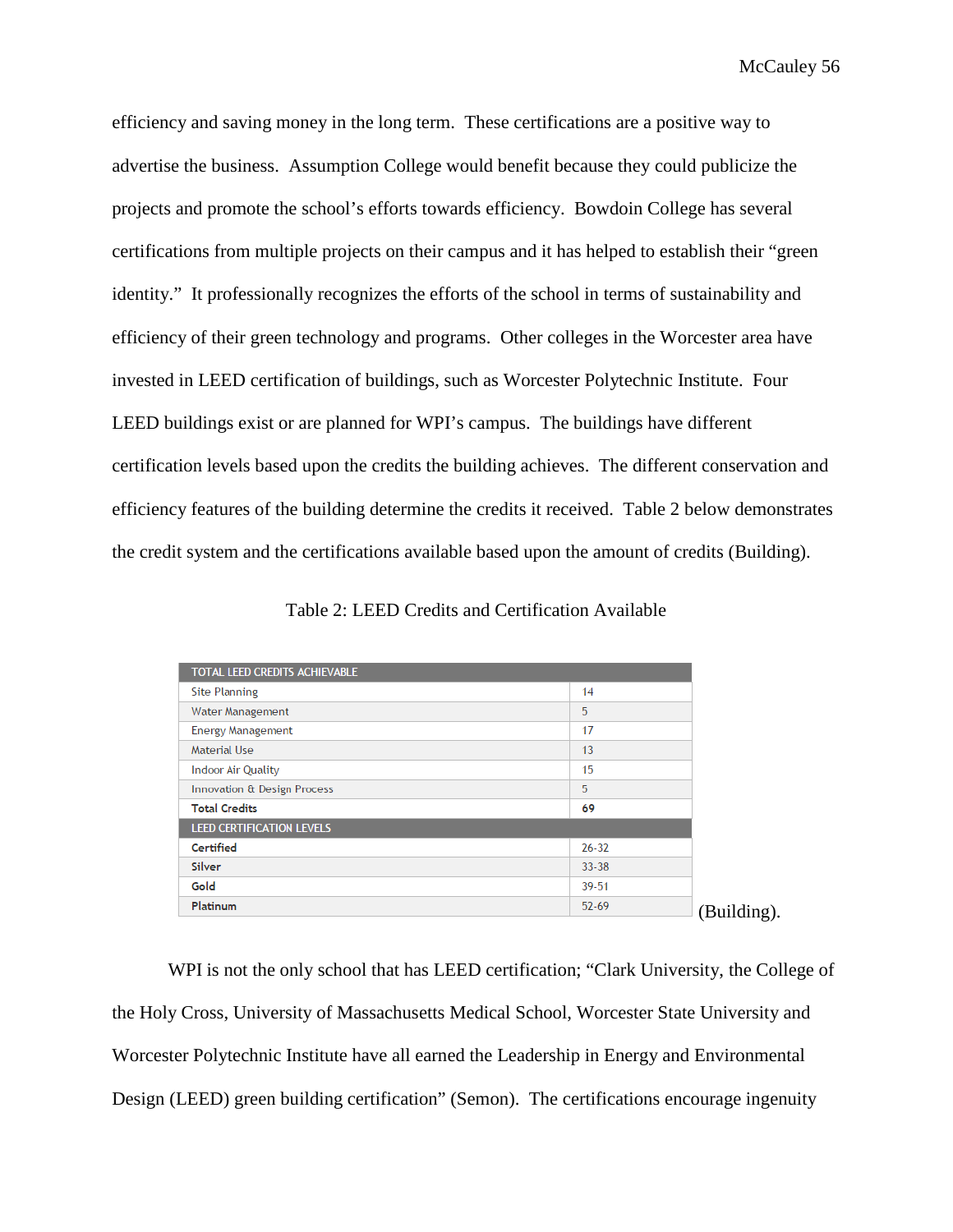and efficiency in buildings. "LEED addresses all building types, emphasizes state-of-the-art strategies, and promotes a whole-building approach to sustainability by recognizing performance in five key areas of human and environmental health: sustainable site development, water savings, energy efficiency, materials and resources selection, and indoor environmental quality. LEED is a practical rating tool for green building design and construction that provides immediate and measurable results for building owners and occupants" (Building).

## SECTION I CONCLUSION:

After interviewing the schools about their wind turbine or geothermal heat pump projects, the next step was to interview installation companies to determine the possibility of similar projects for Assumption College. The information provided by the schools demonstrates the pros and cons, the success stories and the unfortunate outcomes that are possible when investing in renewable energy. Private and public schools, private towns, private and public colleges were all involved in the interview process. While some were unsuccessful and others were beneficial, all could agree that the design process is the most important aspect in the projects. It is important to consider every possibility and outcome before undertaking an extensive renewable energy project. Engineering expertise can make or break a project and thus, it is important to properly invest in the initial design processes before any installation is considered.

I contacted several engineering and wind turbine installation companies through contacts provided by the schools and communities in the first section. However, many of these efforts were unsuccessful as companies were unwilling to give estimates of cost on a hypothetical project. Fortunately, one company was cooperative and provided me with the rough estimates of a geothermal heat pump project for Assumption College. While one wind turbine company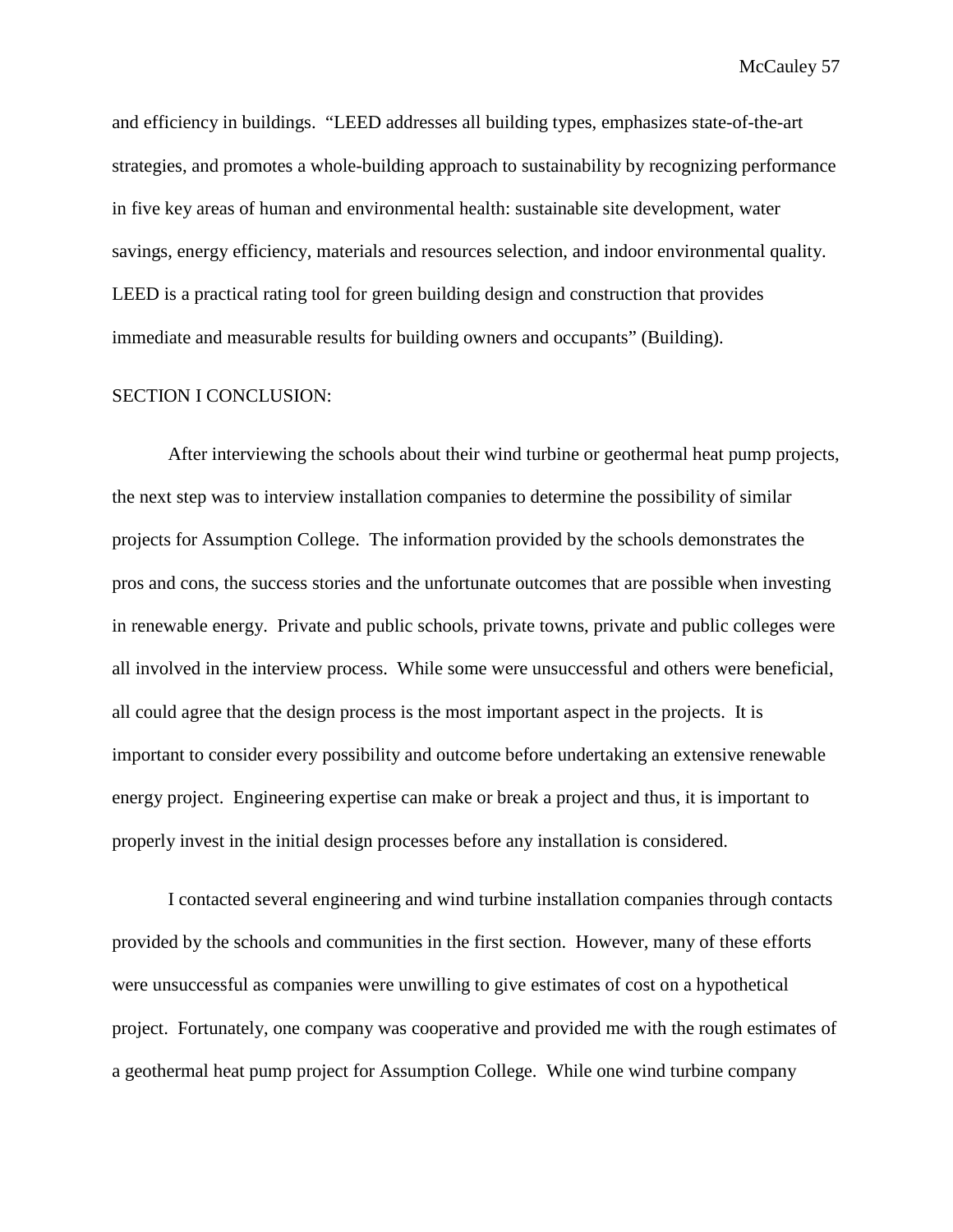would not give estimates, they suggested that a cost analysis be conducted off Holy Name's wind turbine as that project would be the most similar.

## SECTION II: COST-BENEFIT ANALYSES

This section consists of a cost-benefit analysis of each of the hypothetical projects. Of the several wind turbine companies contacted, only Gamesa Corp. was willing to provide some information for the analysis. As mentioned, they are a Spanish company that provides maintenance to the Holy Name High School wind turbine. This was only possible through the efforts of my contact, Johanne Sermania (an aftersales manager), who introduced me to Luisa Vidal (a pre-sales engineer). Ms. Vidal determined the best wind turbine specifically for Assumption College based upon several factors. First, she used the historic data available through the company's records of wind speeds for Holy Name High School. Second, she used the orography conditions of Assumption College. As we are in a highly populated area with many obstacles and high, dense vegetation, according to Ms. Vidal this "implies, normally, a high turbulence intensity and shear. A small rotor is less dependent on these parameters and the operation will be smoother." Her advice was to install a G47 wind turbine on the hill north of Assumption's Multi-sport Stadium.

Similarly, I contacted several geothermal heat pump engineering and installation companies and only one was willing to give rough estimates of cost for a geothermal heat pump system. As Assumption is tentatively planning to construct a new 58,000 square foot building, I based the geothermal heat pump system in the new building rather than retrofit an existing building. It is easier to design and install geothermal heat pump systems in new buildings than to incorporate them into already-existing structures. Mike McGonigle was given as a contact by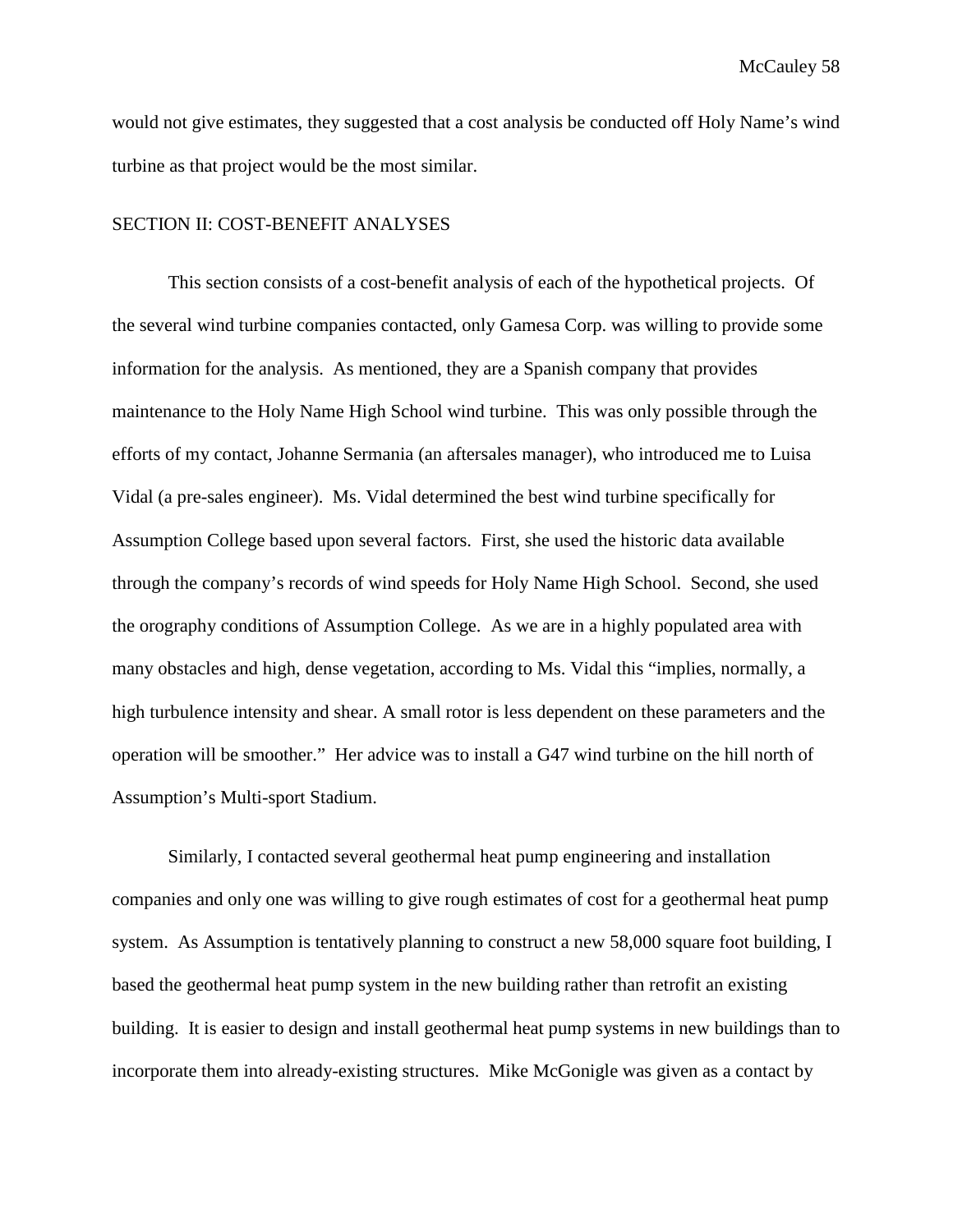Middlesex Community College for Coneco Engineers and Scientists Inc. He connected me with their expert engineer on GSHP designs, Chris Nowak. Mr. Nowak was willing to give extremely rough estimates based upon what little information I could provide on the new building. As it is only now moving into the design phase, the heating and cooling loads for the new building are currently unknown. However, based upon typical heating and cooling loads and the square footage of the building, Mr. Nowak provided a feasibility report.

These estimates would not be possible without the help and time of contributors of Gamesa Corp and Coneco Engineers and Scientists. The following section consists of the costbenefit analysis provided by the engineers and sales representatives based upon their estimations and advice.

#### WIND TURBINE COST-BENEFIT ANALYSIS:

Gamesa Corp. suggested that the best estimation of pricing would be based off Holy Name's wind turbine expenses. In her professional opinion, Luisa Vidal, an engineer at Gamesa suggested the G47 turbine for Assumption College. The 600 kW turbine was manufactured by Gamesa Corp. However, it is no longer in production. This would require the company to find a wind turbine in use and refurbish it for Assumption College. According to Ms. Sermania, this would lower the price by up 10%. However, based upon the location of the turbine, shipment and delivery costs could be expensive. The turbine could be across the country or across continents. These shipment expenses are impossible to determine because of the unknown location of the turbine. It is unknown whether warranties would still be applicable with the refurbished turbine.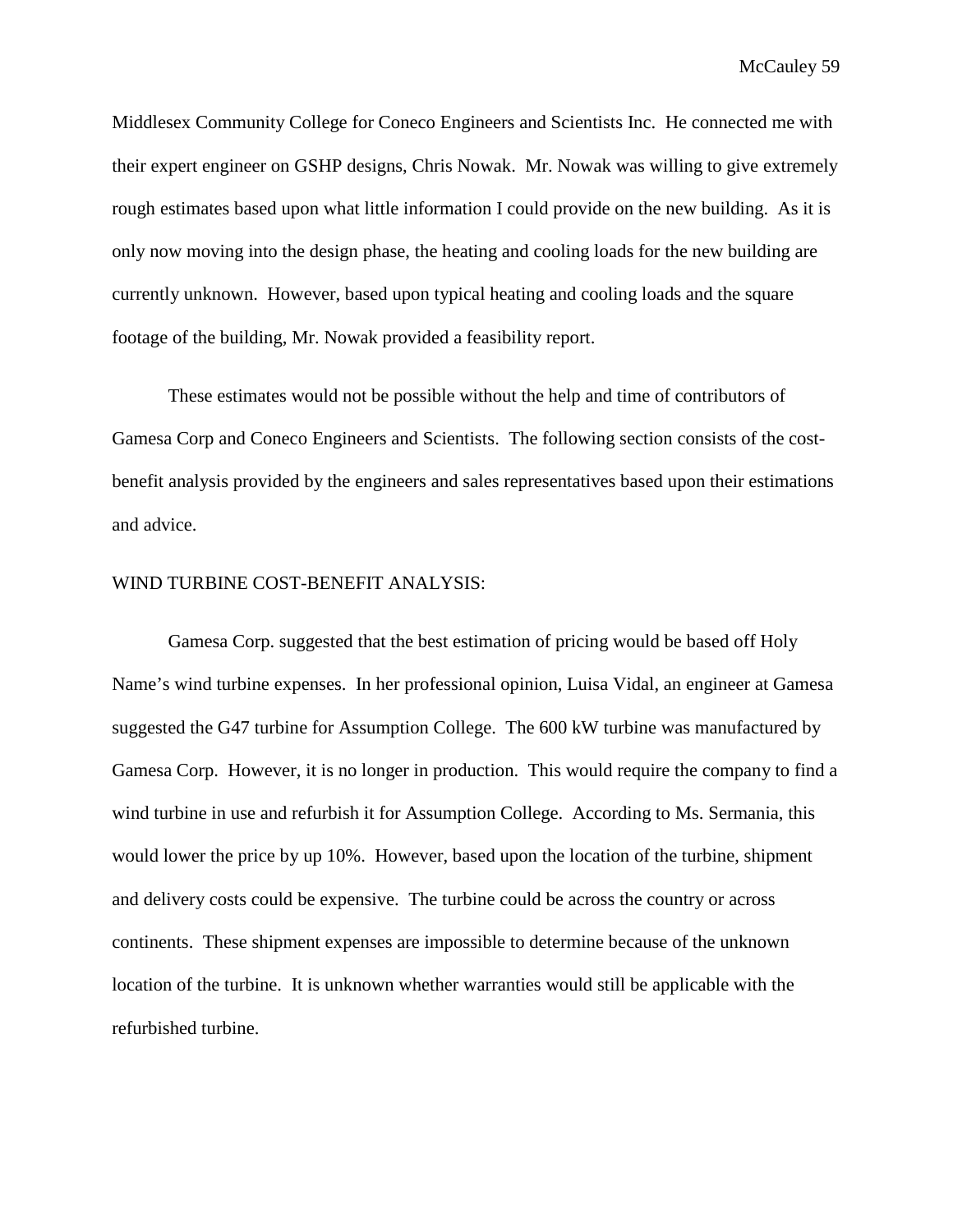Unfortunately, Gamesa could not give exact cost estimates of the turbine. Ms. Sermania explained that in order to determine the possible energy production of a turbine, extensive studies are required. She assured that, without these studies, it is impossible to give any accurate determination of prices and savings from the turbine. She estimated that these studies would cost approximately \$100,000 to provide an estimate for the turbine's costs, energy production, and projected savings. Based upon rough wind speeds and available space, the G47 was determined to be the best option for Assumption College. However, without the design preliminary studies, Ms. Vidal cannot be completely certain of the best turbine. Ms. Sermania's suggestion was to base the costs of a wind turbine on Holy Name High School's wind turbine project. While the two turbines have different manufacturers, both are 600 kW turbines. As Holy Name is also located in Worcester, the wind speeds can be expected to be relatively similar to Assumption College's wind speeds, especially up on the hill above the Multi-Sport Stadium.

The wind turbine at Holy Name High School produces between 675,000 and 800, 000 kW hours per year. This would reduce Assumption College's electric bills. Currently, Assumption College pays an electric rate of \$0.0930/kWh. Holy Name's wind turbine cost \$2,000,000 in total, including studies, construction, and installation. However, this project began in 2001 and was finished in 2008. It is difficult to determine the inflation rates of the cost of the turbine, but inflation rates are projected to be approximately 2% from 2015 to 2019. Using this information and the available discount factor, the real rate of interest was used to determine the net present value of the income stream. This can be viewed in the provided table on page 63.

Available below, Map 1 and Figure 5 demonstrate how the cost of electricity decreases as wind speed increases. The map shows the average wind speed for Massachusetts. Assumption College's average wind speeds are 5.5- 6.0 m/s. Other records have verified the speeds to be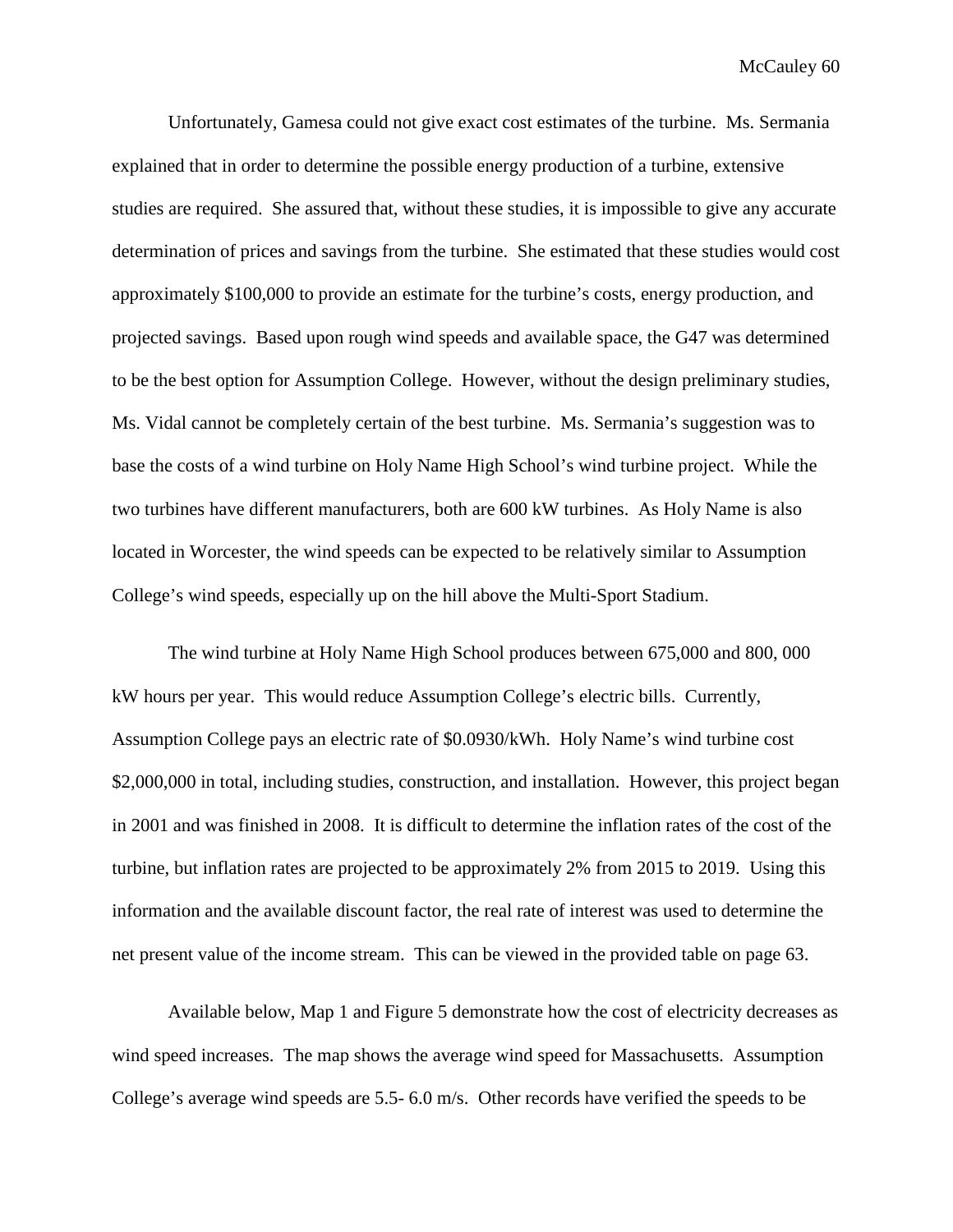approximately ~5.9 m/s at a height of 50 meters (wind). On the graph, the pink lines are the wind speeds at height of 50 m versus the blue which show wind speeds at a height of 10 m.

Figure 5: Electricity Costs based upon



Map 1: Massachusetts Wind Speeds Wind Speeds

## (Ragheb)

The average expected lifetime of a wind turbine is 20 years (Ragheb). If the turbine cost and installation comes to \$2,000,000, as Holy Name's wind turbine project did, we can project the repayment. If we assume Gamesa would handle the maintenance of the turbine for the same amount as Holy Name's wind turbine, the yearly maintenance costs come to \$25,000. The following cost-benefit analysis is guided by Dr. Ragheb's paper, "Economics of Wind Energy." Following this format, I was able to insert information provided from Gamesa Corp. and Mr. Reynolds from Holy Name High School to create an estimation of savings from a G47 turbine.

## **Assumption's Electricity Budget for 2015:**

 $=(kWh$  purchased X supply cost) + (kWh purchased X delivery cost)  $=(8,621,000$  kWhr purchased X  $$0.070) + (8,621,000$  kWh X  $$0.039)$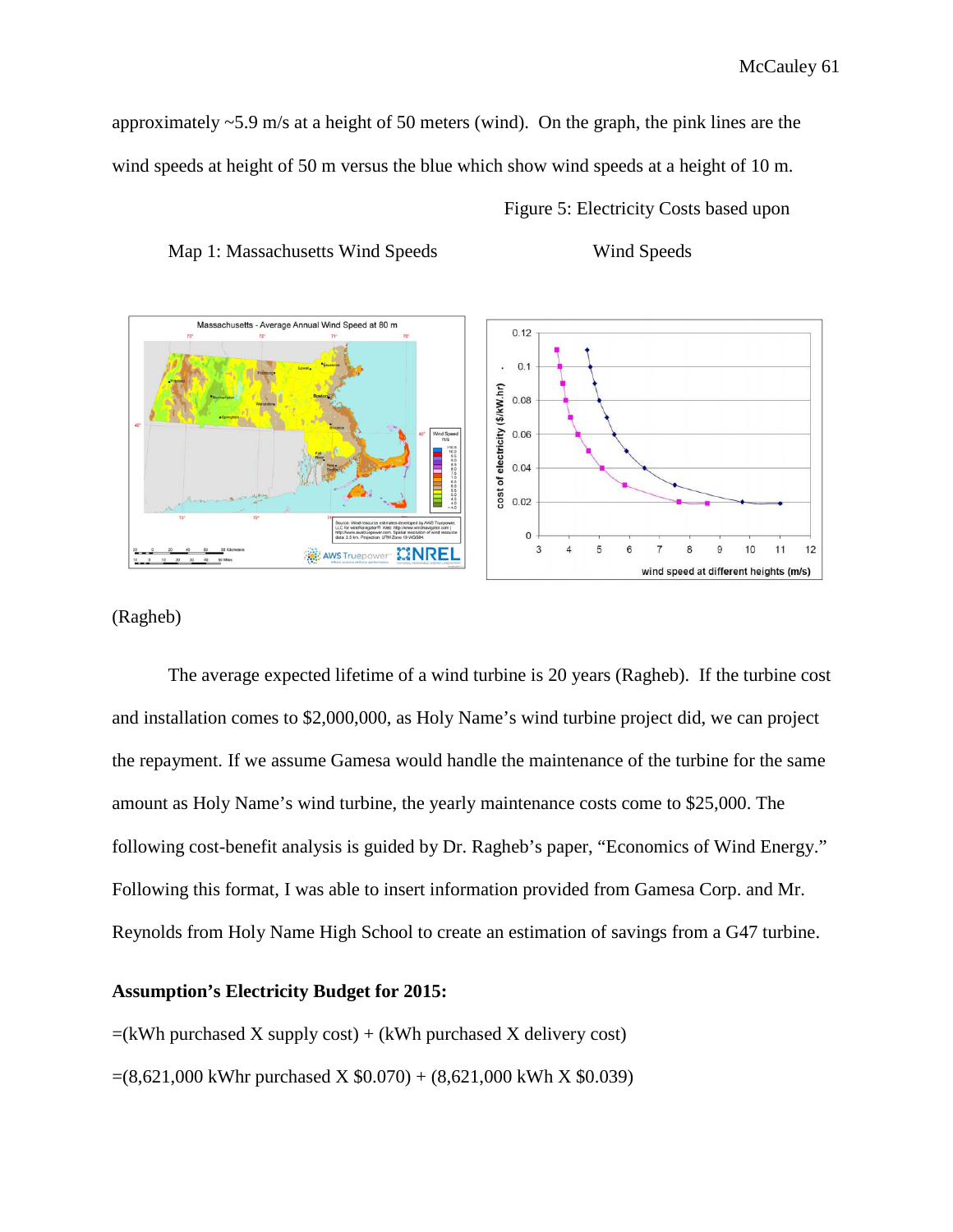McCauley<sub>62</sub>

 $= $1,000,036$  cost of annual electricity

Note: The utility budget information was provided by Ms. Prizio from Business Services at Assumption College.

**Total Expenditure of Turbine**: total turbine cost + maintenance costs over expected lifetime

 $= $2,000,000 + ($25,000$  per year X 20 years)

=\$2,500,000

# **Capacity factor**: 28.54% or 0.2854

This capacity factor was provided by Dr. Ragheb's paper. He explains that for energy generating technology, the capacity factor, "…is equal to the ratio of the annual energy production to the theoretical maximum energy production. " He states, "Depending on the wind statistics for a particular site, the ideal capacity factor for a wind turbine is in the range of 25-40 percent, because that capacity factor minimizes the cost per kWhr of energy produced… Capacity factors will be very different for different turbines, but likewise the prices or costs of these turbines will be very different. Overall, what counts is the cost per kW hr of energy produced, not the capacity or intermittence factor" (Ragheb).

**Energy produced/ year:** kW produced per year X capacity factor

600kW X 365.25 days X 24 hours X 0.2854 = 1,501,089.84 kWhr/year

**Gross yearly income from electrical sale:** 1,501,089.84 kWhr/year X \$0.0930/kWh= \$139,601.36/year

**Net income stream per year:** gross yearly income – maintenance costs

=\$139,601.36/year **–** \$25,000 = \$114, 601.36/year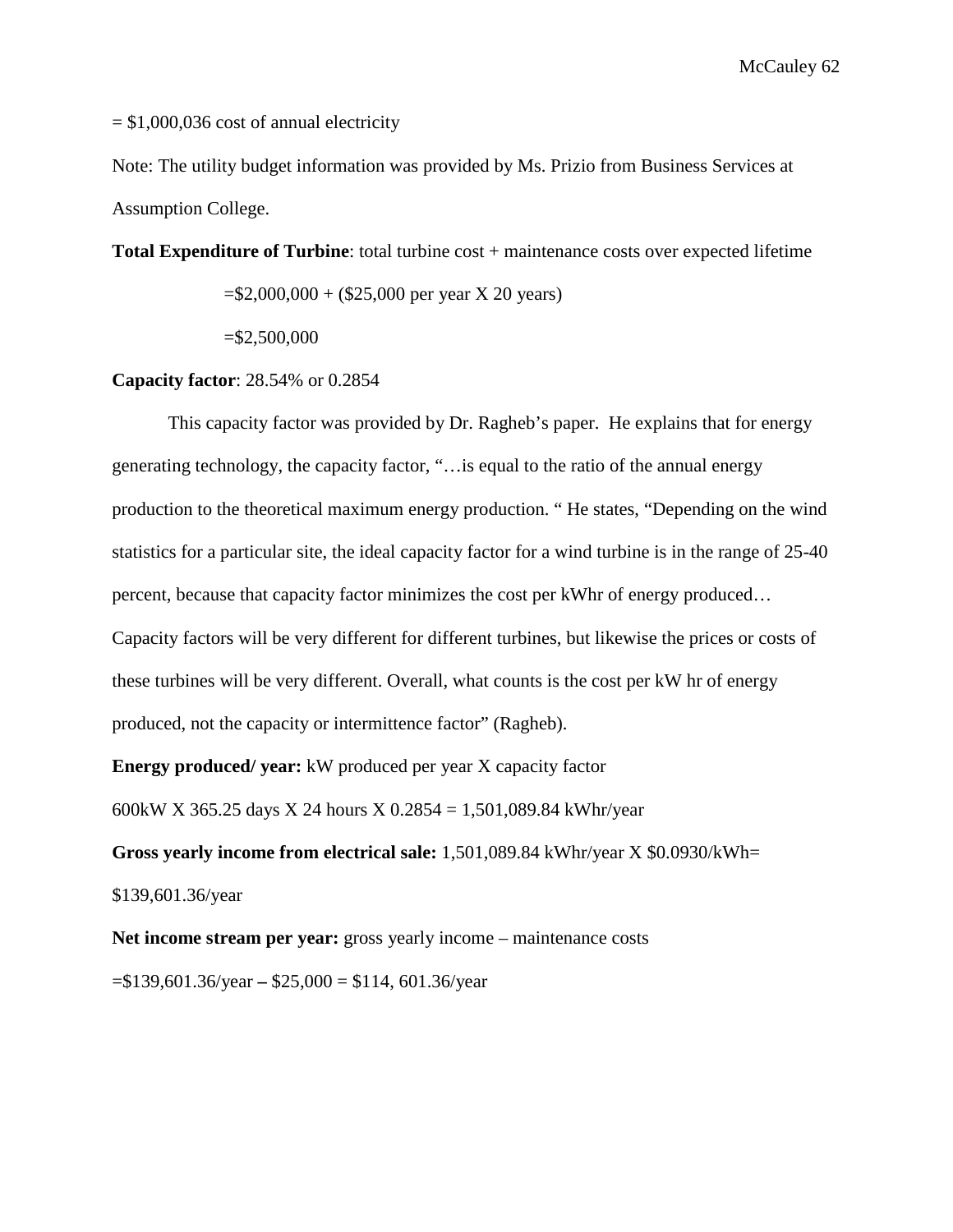| Year $(n)$     | Expenditures | Gross Income  | Net Income    | Present      | <b>Net Present</b>   |
|----------------|--------------|---------------|---------------|--------------|----------------------|
|                | $($ \$       | Stream $(\$)$ | Stream $(\$)$ | Value Factor | Value of             |
|                |              |               |               | $1/(1+r)^n$  | <b>Income Stream</b> |
|                |              |               |               | $r=0.05$     | \$)                  |
| $\overline{0}$ | $-2,000,000$ |               |               |              |                      |
|                | $-25,000$    | 139,601.36    | 114,601.36    | 0.95238      | 109,144.15           |
| $\overline{2}$ | $-25,000$    | 139,601.36    | 114,601.36    | 0.90703      | 103,946.81           |
| 3              | $-25,000$    | 139,601.36    | 114,601.36    | 0.86384      | 98,996.96            |
| $\overline{4}$ | $-25,000$    | 139,601.36    | 114,601.36    | 0.8227       | 94,282.82            |
| 5              | $-25,000$    | 139,601.36    | 114,601.36    | 0.78353      | 89,793.16            |
| 6              | $-25,000$    | 139,601.36    | 114,601.36    | 0.74622      | 85,517.30            |
| 7              | $-25,000$    | 139,601.36    | 114,601.36    | 0.71068      | 81,445.05            |
| 8              | $-25,000$    | 139,601.36    | 114,601.36    | 0.67684      | 77,566.71            |
| 9              | $-25,000$    | 139,601.36    | 114,601.36    | 0.64461      | 73,873.06            |
| 10             | $-25,000$    | 139,601.36    | 114,601.36    | 0.61391      | 70,355.29            |
| 11             | $-25,000$    | 139,601.36    | 114,601.36    | 0.58468      | 67,005.04            |
| 12             | $-25,000$    | 139,601.36    | 114,601.36    | 0.55684      | 63,814.33            |
| 13             | $-25,000$    | 139,601.36    | 114,601.36    | 0.53032      | 60,775.55            |
| 14             | $-25,000$    | 139,601.36    | 114,601.36    | 0.50507      | 57,881.47            |
| 15             | $-25,000$    | 139,601.36    | 114,601.36    | 0.48102      | 55,125.21            |
| 16             | $-25,000$    | 139,601.36    | 114,601.36    | 0.45811      | 52,500.20            |
| 17             | $-25,000$    | 139,601.36    | 114,601.36    | 0.4363       | 50,000.19            |
| 18             | $-25,000$    | 139,601.36    | 114,601.36    | 0.41552      | 47,619.23            |
| 19             | $-25,000$    | 139,601.36    | 114,601.36    | 0.39573      | 45,351.65            |
| 20             | $-25,000$    | 139,601.36    | 114,601.36    | 0.37689      | 43,192.05            |
| Total          | $-2,500,000$ | 2,792,027.20  | 2,293,027.20  |              | 1,428,186.25         |

Table 3: Expenditures and Income Streams of G47 Turbine

## **Net Present Value of Income Stream:** at  $r = 5$  % per year real rate of interest: \$1,428,186.25

The net present value represents the income worth based upon the discount factor and inflation rate of the net income stream. "The real rate of return is a measure of the real interest rate earned on a given investment" (Ragheb). The real rate of interest is found by combining the discount rate and the inflation rate. Inflation rates are expected to raise prices approximately 2 % over the next four years (Projected). His paper conducted a similar economic benefit estimation of a 600 kW wind turbine, which helped to develop this cost-benefit analysis. I used the same real rate of interest, or r value of 0.05 for this paper as Dr. Ragheb. "The computation of the real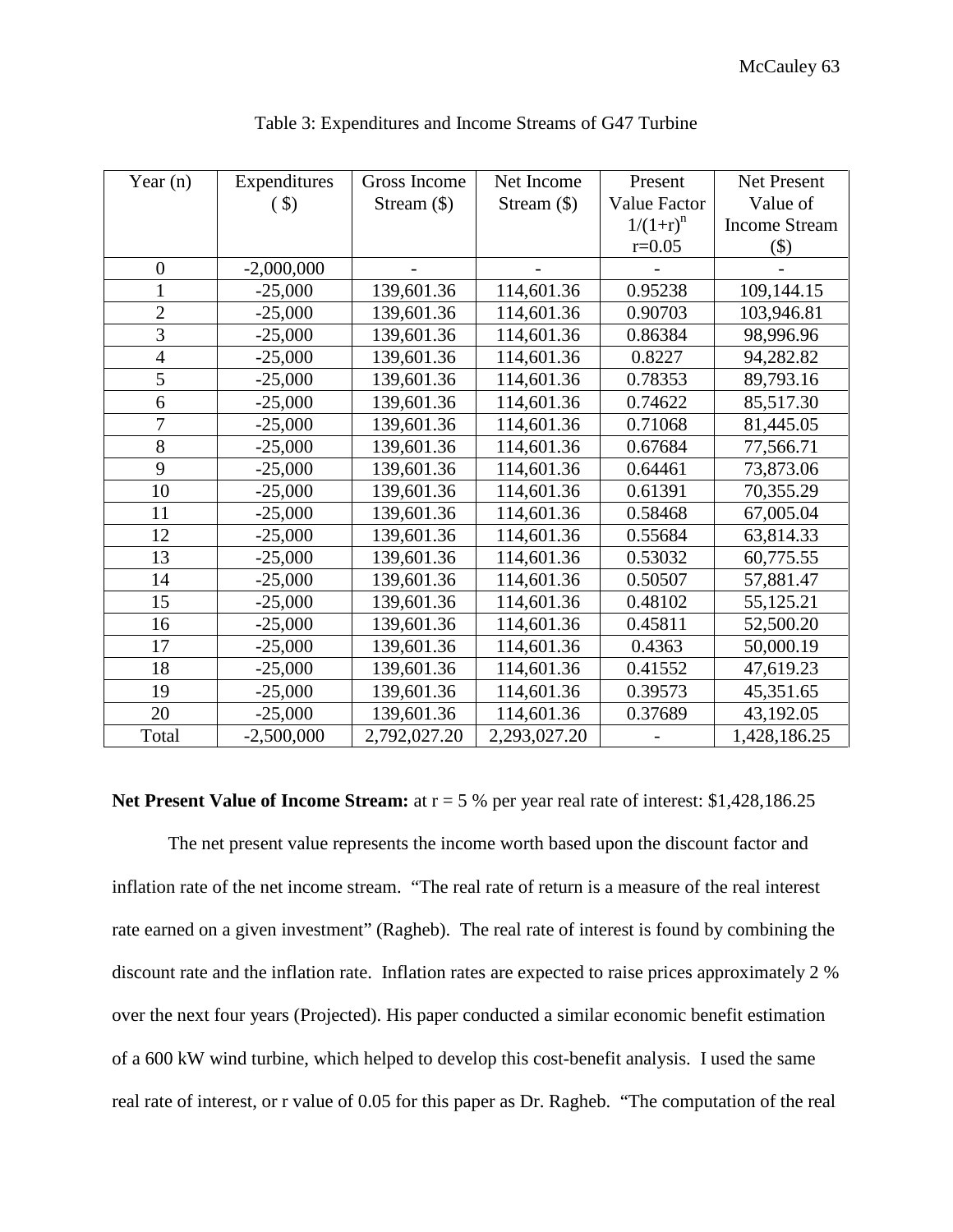rate of return requires an iterative procedure to find the roots of the expression for the present value. One approach is to make a guess that is substituted into the equation. If the guess is too high, the net present value will be negative. If the guess is too low, it becomes positive. The Newton- Raphson iteration method can make the iterative approach converge rapidly" (Ragheb).

#### **Yearly net real rate of return:**

 $=$  (Net Present Value of Income Stream / Total Turbine Cost) X (1/ Turbine Lifetime)

 $= (1,428,186.25 / 2,000,000)$  X ( 1/20 years) = 0.0357 X 100% = 3.57 % per year

#### **Present Value of Electricity per kWhr:**

= Net Present Value of Income Stream/ (Yearly Energy Production X Turbine Lifetime)

= \$1,428,186.25 / (1,501,089.84 kWhr/year X 20 years)

 $= $0.047571644 / kWhr$ 

#### $= 4.76$  cents per kWhr

Table 4 demonstrates the savings possible from a 600 kW turbine at Assumption College. The gross income stream of \$139,601.36 per year is the yearly electric savings to Assumption College. If the electric rates rise at an expected rate of 3%, the savings rise as well. I used Assumption College's current electric rates locked in \$0.0930 per kWhr, but increasing yearly at a rate of 3%. The hypothetical turbine costs ~\$2,000,000 in total for the design studies and installation. However, maintenance costs are \$25,000 each year. From Table 4, it is projected that after 13 years, the yearly energy savings of the wind turbine exceed the investment cost. This allows Assumption College to fully benefit from the wind turbine and save on electric costs for the next seven years. This seven year period would save the college a total of \$1,823,011.56.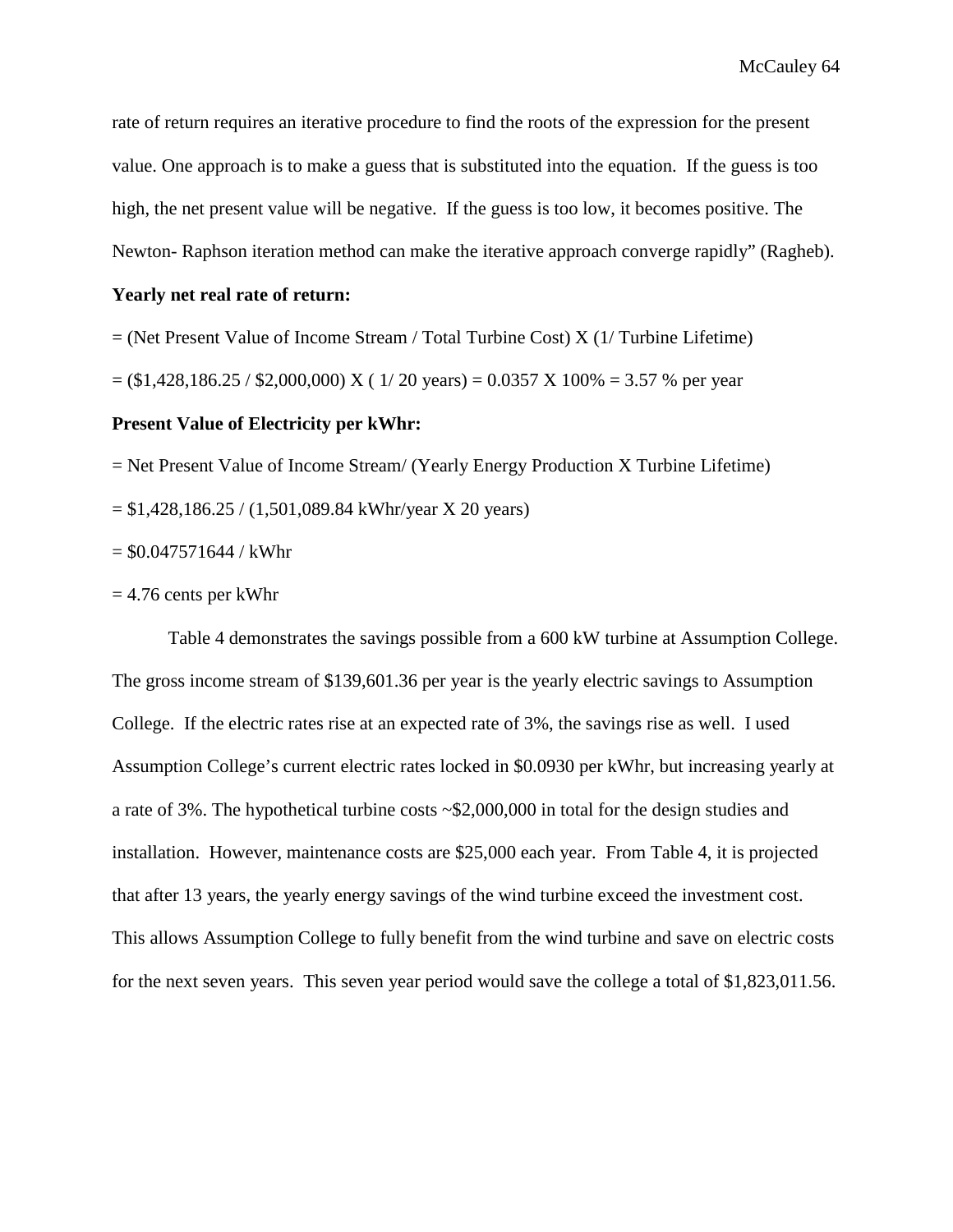| Year             | Expected     | Turbine     | Electricity      | Accumulative            | Turbine   | Turbine         |
|------------------|--------------|-------------|------------------|-------------------------|-----------|-----------------|
|                  | Electricity  | Savings per | Costs with       | Turbine<br>Costs $(\$)$ |           | Costs-          |
|                  | Costs per    | year $(\$)$ | Turbine          | Savings (\$)            |           | Accumulative    |
|                  | year $(\$)$  |             | Reduction $(\$)$ |                         |           | Yearly          |
|                  |              |             |                  |                         |           | Savings (\$)    |
| $\boldsymbol{0}$ | 1,000,036    | 139,601.36  | 860,434.64       | 139,601.36              | 2,000,000 | 1,860,398.64    |
| $\mathbf{1}$     | 1,172,111.16 | 143,789.40  | 1,028,321.76     | 283,390.76              | 2,025,000 | 1,741,609.24    |
| $\overline{2}$   | 1,207,274.49 | 148,103.08  | 1,059,171.4      | 431,493.84              | 2,050,000 | 1,618,506.16    |
| 3                | 1,243,492.73 | 152,546.17  | 1,090,946.5      | 584,040.01              | 2,075,000 | 1,490,959.99    |
| $\overline{4}$   | 1,280,797.51 | 157, 122.56 | 1,123,674.9      | 741,162.57              | 2,100,000 | 1,358,837.43    |
| 5                | 1,319,221.43 | 161,836.23  | 1,157,385.2      | 902,998.80              | 2,125,000 | 1,222,001.20    |
| 6                | 1,358,798.08 | 166,691.32  | 1,192,106.6      | 1,069,690.12            | 2,150,000 | 1,080,309.88    |
| $\overline{7}$   | 1,399,562.02 | 171,692.06  | 1,227,869.9      | 1,241,382.18            | 2,175,000 | 933,617.82      |
| 8                | 1,441,548.88 | 176,842.82  | 1,264,706.0      | 1,418,225.00            | 2,200,000 | 781,775.00      |
| 9                | 1,484,795.35 | 182,148.10  | 1,302,647.2      | 1,600,373.10            | 2,225,000 | 624,626.90      |
| 10               | 1,529,339.21 | 187,612.55  | 1,341,726.6      | 1,787,985.65            | 2,250,000 | 462,014.35      |
| 11               | 1,575,219.38 | 193,240.92  | 1,381,978.4      | 1,981,226.57            | 2,275,000 | 293,773.43      |
| 12               | 1,622,475.96 | 199,038.15  | 1,423,437.8      | 2,180,264.72            | 2,300,000 | 119,735.28      |
| 13               | 1,671,150.24 | 205,009.30  | 1,466,140.9      | 2,385,274.02            | 2,325,000 | $-60,274.02$    |
| 14               | 1,721,284.75 | 211,159.58  | 1,510,125.1      | 2,596,433.60            | 2,350,000 | $-246,433.60$   |
| 15               | 1,772,923.29 | 217,494.36  | 1,555,428.9      | 2,813,927.96            | 2,375,000 | -438,927.96     |
| 16               | 1,826,110.99 | 224,019.19  | 1,602,091.8      | 3,037,947.15            | 2,400,000 | $-637,947.15$   |
| 17               | 1,880,894.32 | 230,739.77  | 1,650,154.5      | 3,268,686.92            | 2,425,000 | $-843,686.92$   |
| 18               | 1,937,321.15 | 237,661.96  | 1,699,659.1      | 3,506,348.88            | 2,450,000 | $-1,056,348.88$ |
| 19               | 1,995,440.79 | 244,791.82  | 1,750,648.9      | 3,751,140.70            | 2,475,000 | $-1,276,140.70$ |
| 20               | 2,055,304.01 | 252,135.58  | 1,803,168.4      | 4,003,276.28            | 2,500,000 | $-1,503,276.28$ |

| Table 4: Wind Turbine Cost-Benefit Analysis |  |  |  |  |
|---------------------------------------------|--|--|--|--|
|---------------------------------------------|--|--|--|--|

A wind turbine project could save the college in electric costs, but it does not cover the total electricity bill. It would require a large initial investment and it must be noted that these estimates are not exact prices. The turbine could have a lower capacity factor than expected or might have technical problems. These are not factored into the analysis because of limited economic information.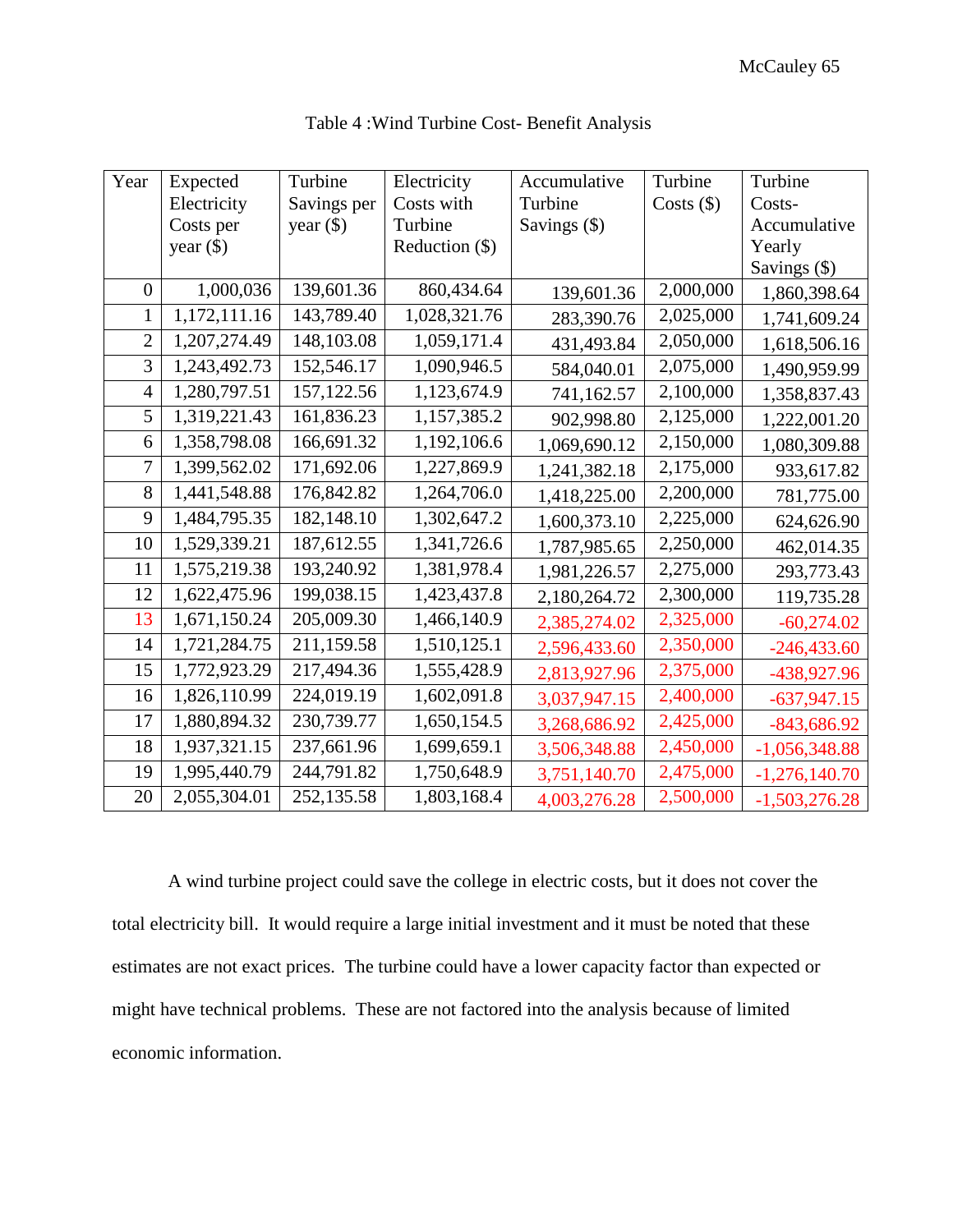#### GEOTHERMAL HEAT PUMP COMPARATIVE COST ANALYSIS:

Mr. Nowak from Coneco Energy, a division of Coneco Engineers & Scientists, Inc. created a preliminary design for a closed loop heat pump for Assumption College. The proposed building has a vague layout, consisting of 14 classrooms, an auditorium, rehearsal space, 1500 square foot atrium, 39 offices, and 2 conference rooms. According to Todd Derderian, the Director of Building and Grounds at Assumption College, the plan is to heat the 58,000 square foot building with high efficiency condensing gas fired hot water boilers. To cool most of the building, high efficiency air cooled packaged equipment has been proposed. According to Mr. Derderian, the school is planning to install energy efficient systems in the building. However, he did not specify as to the type of energy efficient systems. Also, according to Mr. Derderian, the Director of Building & Grounds, Assumption is not planning to invest in LEED certification. While the building would qualify for LEED credits, the school feels the cost of LEED certification is not worth the investment.

Based upon this information, Mr. Nowak used general design software to determine a block base heating and cooling load for the building based upon the school's geographic location and the general labelling as "School Classroom." The estimated cooling load is expected to be 240,000 Btuh. The peak heating load is expected to be 190,000 Btuh. This would require 60 boreholes at a depth of 450 feet. The layout can be seen in Figure 8 on page 71. Large hydronic water-to-water heat pump units would be installed to provide hot and cold water to the building. Based upon the information provided of the current proposed heating and cooling system, Mr. Nowak expects that the interior installation costs of a geothermal system and conventional system would be similar in price. They would use the same interior distribution system, but geothermal heat pump units would probably be more expensive than boiler units. Both systems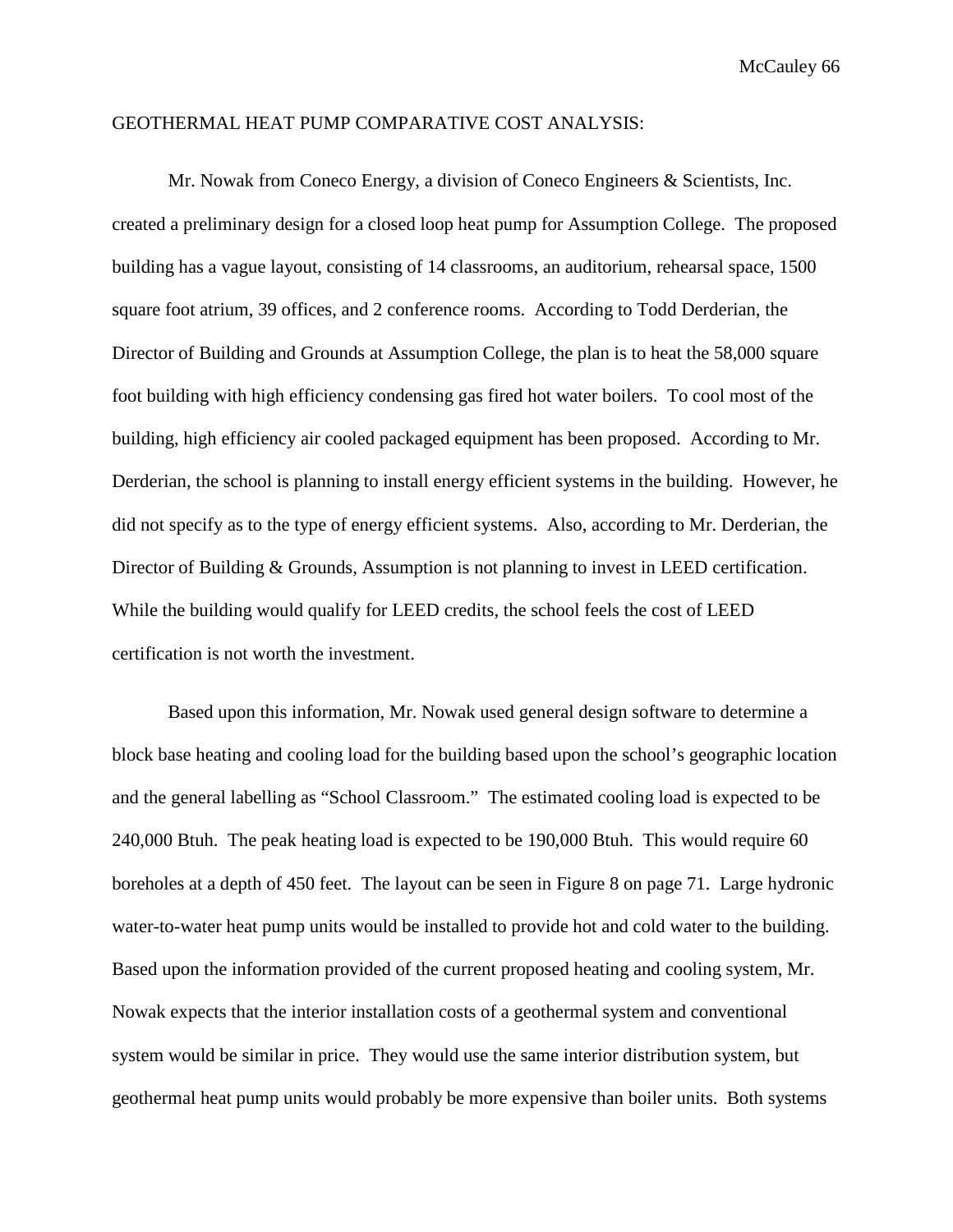heat and cool, so there is no additional cost of cooling equipment to factor in either system. The interior installation costs are expected to be similar, but the exterior ground loop installation is the main additional cost which would make the geothermal heat pump system initially more expensive.

The system, or peak loads are used to "calculate the total amount of heating and cooling capacity required for a space based on the set points and the climate data…" (Nowak). Peak loads are calculated based on several factors, including, "assumed occupancy levels, the number of appliances operating, the number of doors & windows and the tightness of the construction all contribute to the amount of energy required to maintain the thermostat set points given the historical extreme weather conditions in the area" (Nowak). The peak heating load for Assumption College was determined to be 190,000 Btu/hr with a heating set point at 70°F. The peak cooling point is 240,000 Btu/hr and cooling set point is 75°F. Normally, the design would separate different sections of the building into zones and determine the heating and cooling low capacity and high capacity for both heating and cooling in a zone. The zones would be based upon the architectural design, the layout of the building, and the use of the each zone. However, this information is currently unavailable at this point of the design process. Thus, as a majority of the building is going to be offices and classrooms, Mr. Nowak created a zone for a generic classroom to use for the entire building. Thus, the low and high heating capacity for the entire building is between 126,600 and 233,607 Btu/hr. The low and high cooling capacity for the building is between 137,267 and 259,538 Btu/hr. It was estimated that high capacity heating hours would be 414 hours, low capacity heating would be 1,979 hours, high capacity cooling would be 372 hours, and low capacity cooling would be 739 hours per year. Based upon the annual power consumption of the geothermal heat pump system and price per kilowatt hour, the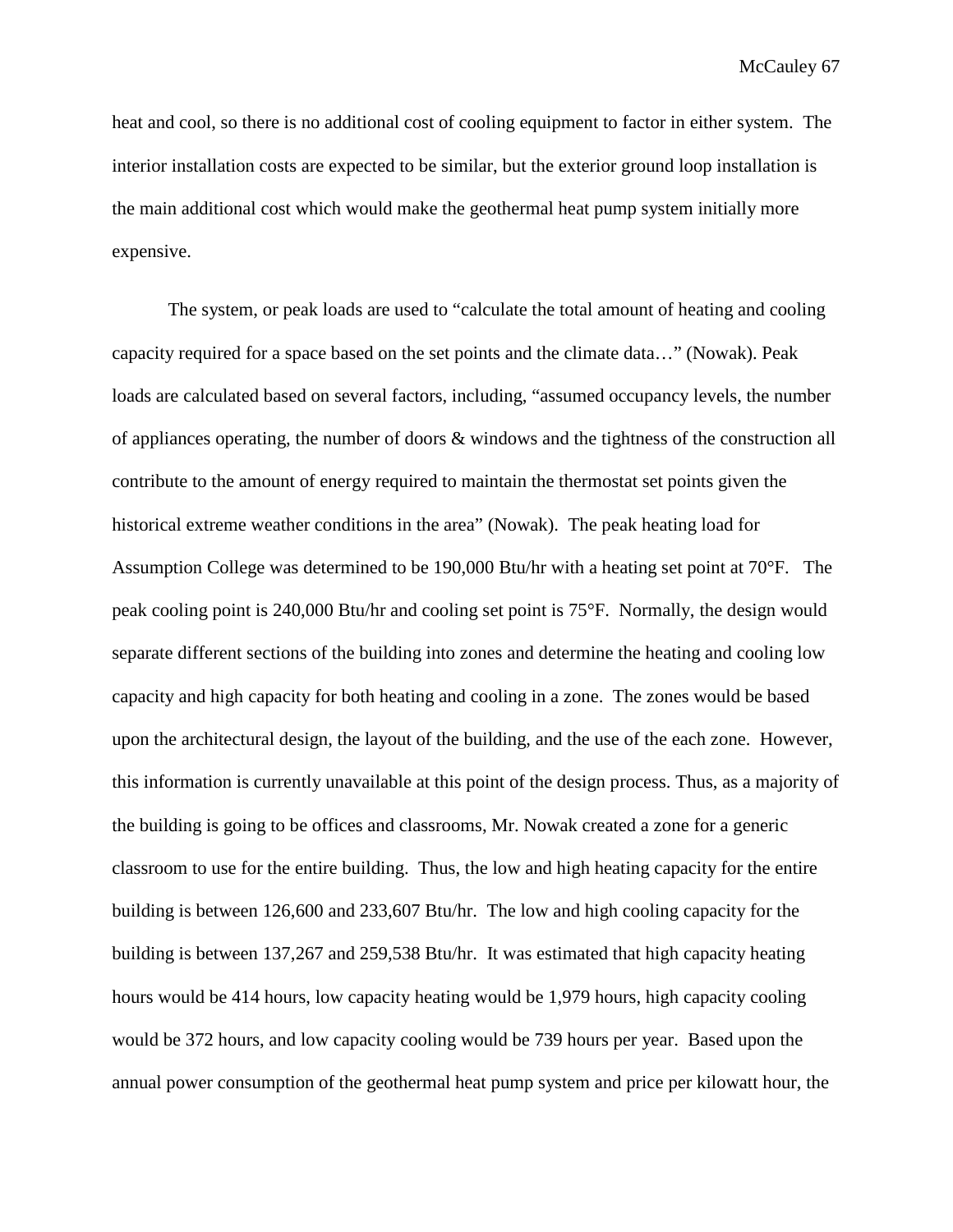heating cost totaled to \$3,583.68 and the cooling cost totaled to \$1,181.16. This can be seen in Figure 6 below. The supplemental cost refers to back up systems that run when the space load is greater than the system capacity. In other words, the load required to heat or cool the building is too high or low for the GSHP system to handle alone. It requires a backup system in these cases. This was not taken into account for this project because this cost ranges based upon the back-up system and its prices. The temperature 20 feet below the ground is expected to be 52°F based upon Assumption College's location.



Figure 6: Heating and Cooling Costs of Geothermal Heat Pump System

(Nowak).

The costs of heating and cooling by different mediums can be seen in Figure 7 on the following page. The average annual cost of heating and cooling can be seen in the bar graph. Geothermal heat pumps provide the cheapest heating and cooling option, followed by natural gas. The annual cost of natural gas is \$14,525.34 more expensive than a geothermal heat pump system. The cheapest option after natural gas is an air source heat pump (ASHP), which relies on the temperature of the outdoor air to cool and heat indoors. However, this costs \$17,868.71 more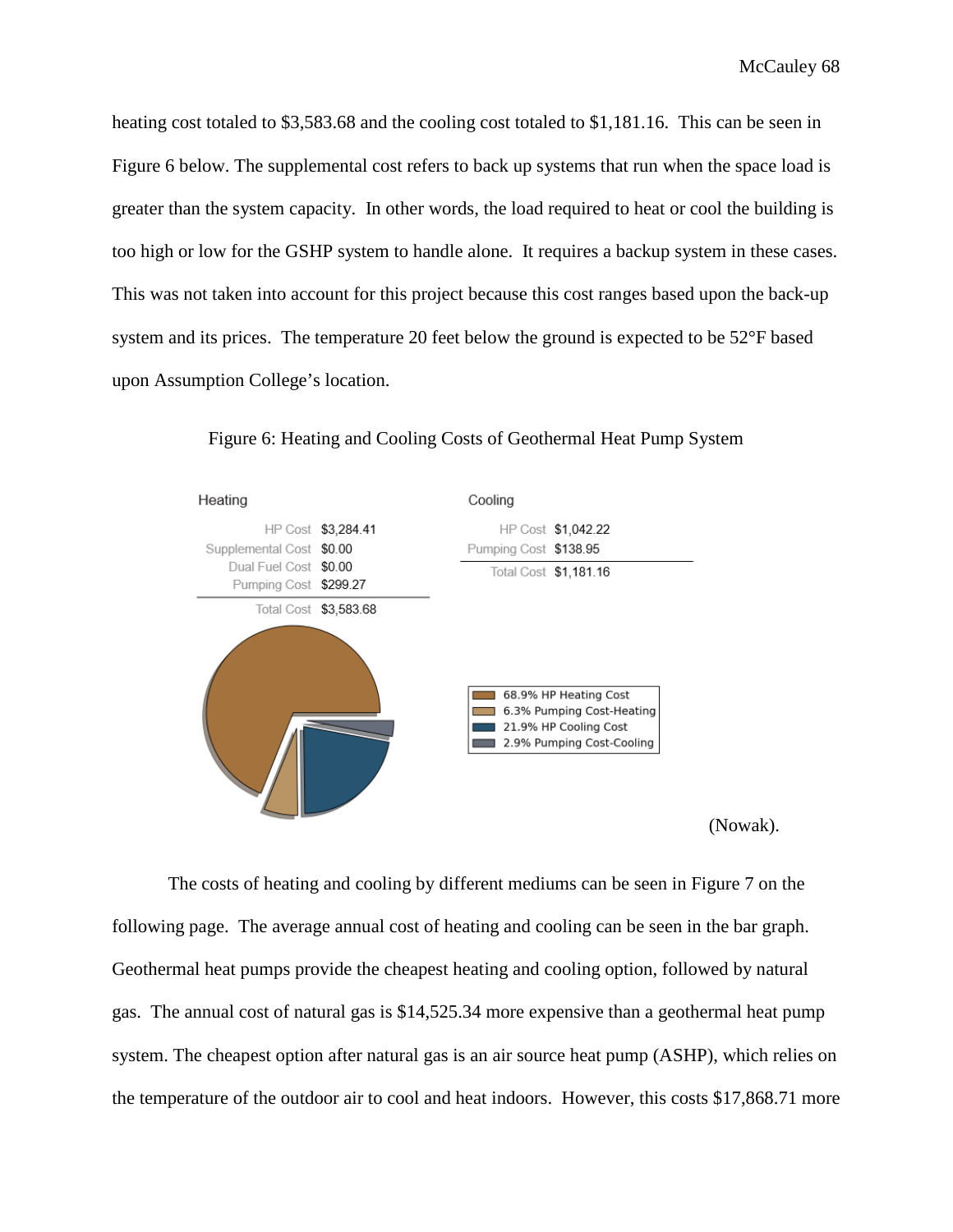on average than a geothermal heat pump system and is more suited for moderate climates. Fuel oil, propane, and electric (RH) are all between \$50,000 and \$114,000 more expensive than the geothermal heat pump design. It should also be noted that, as a non-profit organization, Assumption College is ineligible for federal tax credit available for help in geothermal heat pump projects.





The total estimated installed cost of the geothermal heat pump system is \$2,425,000. This includes the exterior ground loop design and installation of \$425,000 and the interior GSHP distribution system design and installation would require \$2,000,000. The exterior costs include many factors such as site visits, reviews of existing site conditions and local geology, location and study of well sites, and permitting work by the city/ town (legal approval by zoning board). Once preliminary design and planning is finished, construction of the boreholes begins. Haybale/silt fencing and berming are provided for site protection. These act as temporary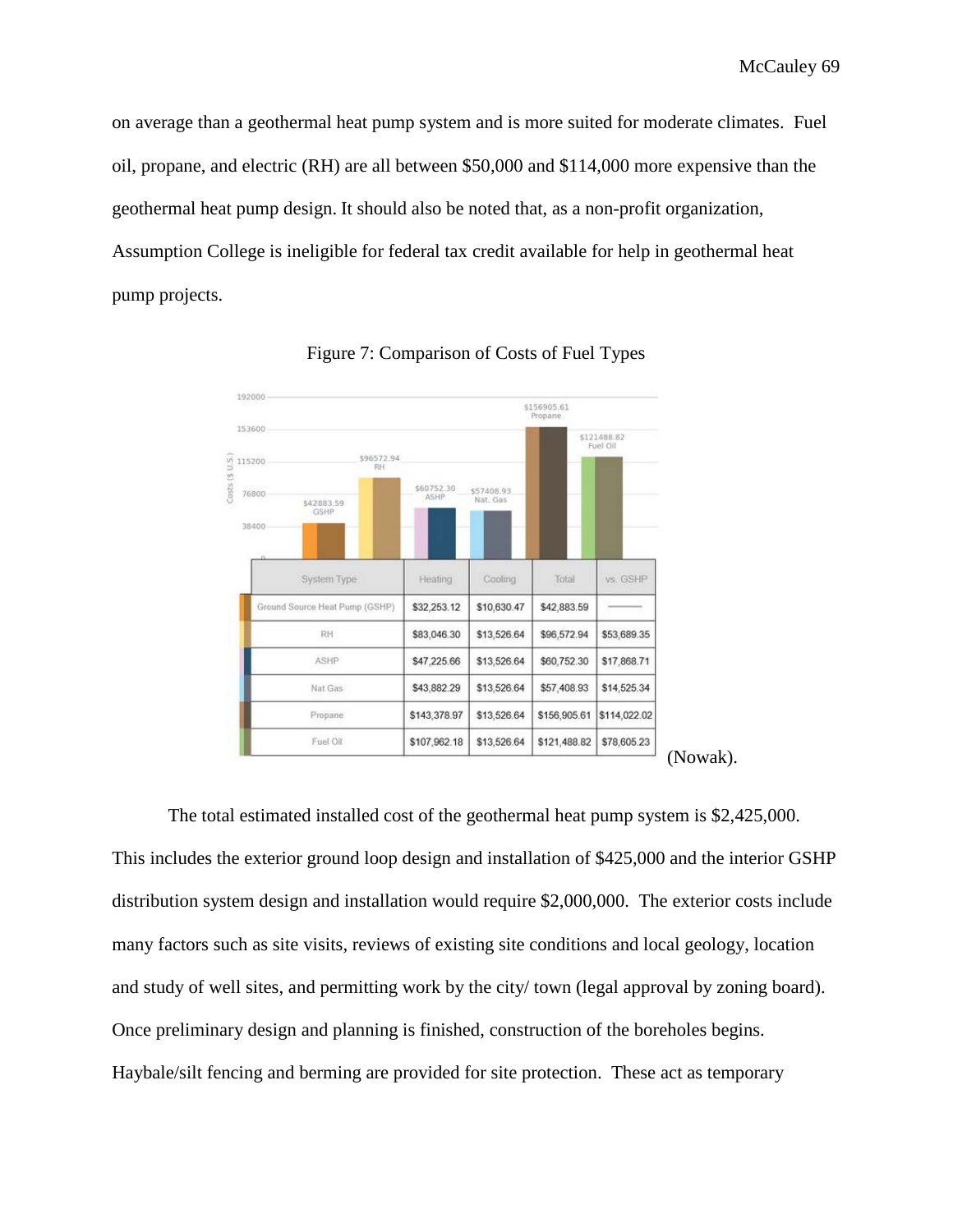sediment barriers and "consist of filter fence, straw or hay bales, a berm of erosion control mix, or other filter materials" (Maine). Sediment barriers intercept and retain small amounts of sediment from disturbed or unprotected areas. They are used when "sedimentation can pollute or degrade adjacent wetland and/or watercourses, sedimentation will reduce the capacity of storm drainage systems or adversely affect adjacent areas…" (Maine). Next, sixty 6 inch closed loop geothermal bores would be drilled to a depth of 450 feet with 15 feet separation between each one. Each bore would have 1 ¼ inch piping with approved thermally enhanced bentonite grout. "Grout is used inside of all bores in order to protect the deep earth environment from surface contaminants and to provide a more effective contact surface with GHEX piping that optimizes heat transfer between the fluid pumped through your GSHP and the earth" (Nowak). The boreholes would be piped and connected to a HDPE vault, installed with clean sand fill as pipe protection. A layout of the wells can be seen in Figure 8 below. The system would then be flushed out of air and debris, and filled with a 20% propylene glycol/water mix and pressure test. The interior installation would include the installation of 9 separate reversible water-to-water heat pump units, the distribution system from construction plans, and full system installation.



Figure 8: Geothermal Heat Pump Design for Assumption College

\*Adj. Bore Depth is the adjusted bore depth. This is the depth of bore that shoulds over time. uld be used to accommodate unbalanced ground

(Nowak).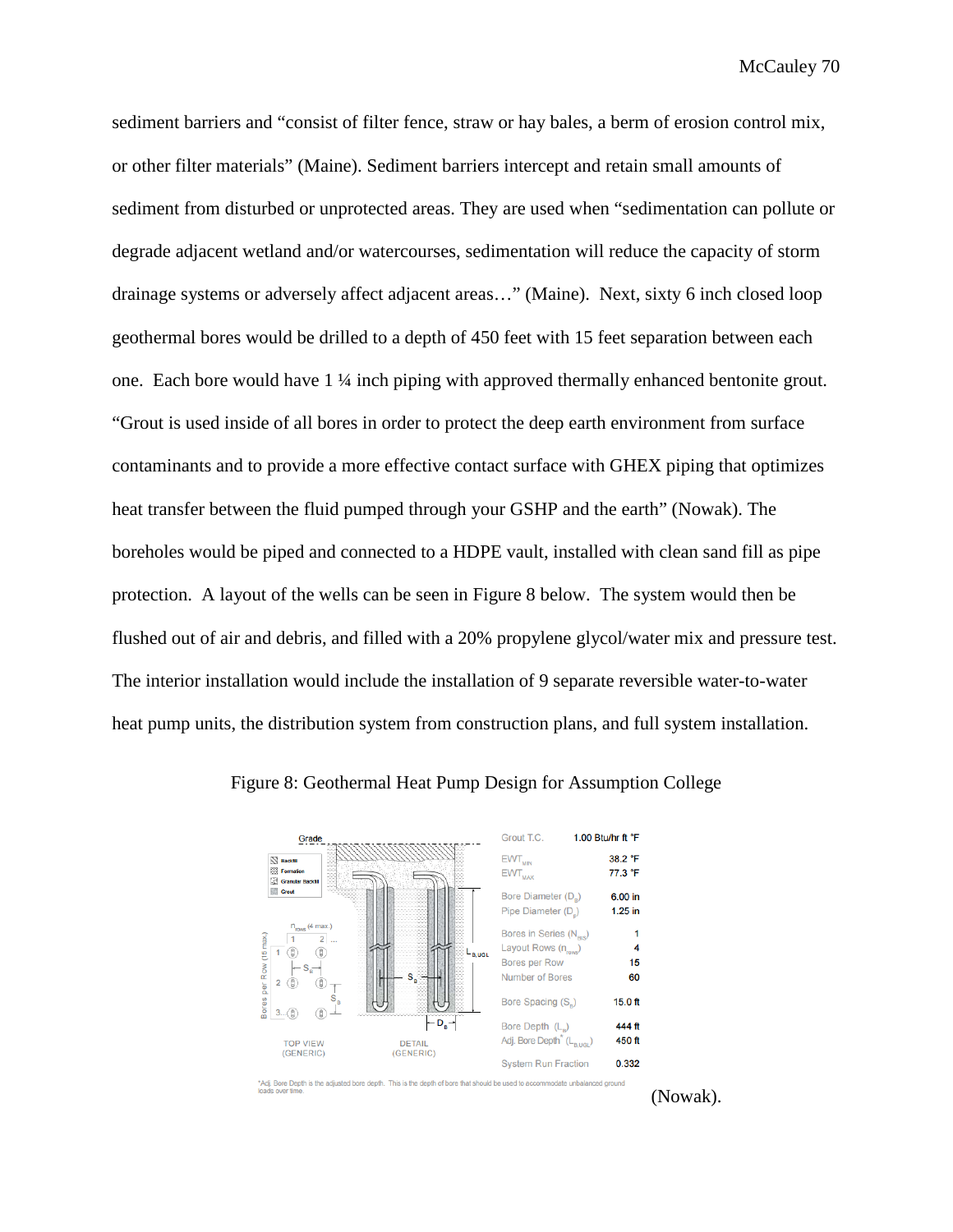The installation of the conventional distribution system includes planning and design of the system, providing the natural gas and A/C units. Following the design, the interior distribution system would be installed. The interior installation of both the conventional system and geothermal heat pump system would each cost approximately \$2,000,000. Thus, the geothermal heat pump system would cost approximately \$425,000 more than the conventional heating and cooling system. Table 5 on the following page shows the cost analysis for this project in comparison with a conventional gas heating system, assuming an inflation rate of 3% for electricity and 4% for natural gas prices. Electric rates and gas prices are based upon Assumption's current rates of supply. The energy savings of the geothermal heat pump system yearly exceed the additional cost after 18 years of use, allowing the college to save on heating and cooling costs for the next several years. Geothermal heat pump systems have a typical life span of 25 years until they need to be replaced. By the  $20<sup>th</sup>$  year, it is estimated that Assumption College will have saved \$65,000 from energy costs.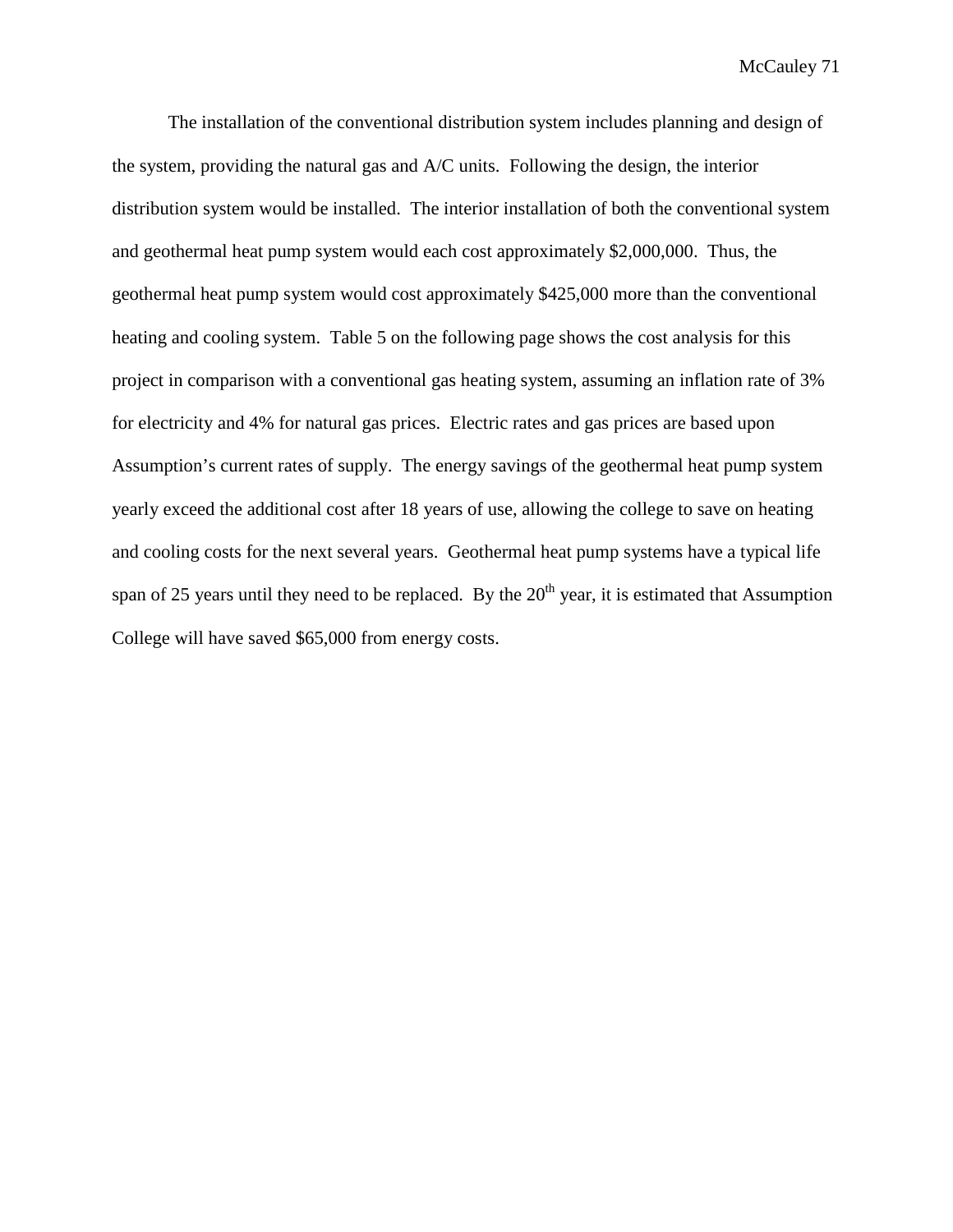| <b>System Cost</b>                                                                                                                          |                          | <b>Marginal Capital</b>  | Energy                   | Cumulative     |                  |
|---------------------------------------------------------------------------------------------------------------------------------------------|--------------------------|--------------------------|--------------------------|----------------|------------------|
| Year                                                                                                                                        | Conventional             | Geothermal               | <b>Cost Difference</b>   | <b>Savings</b> | <b>Cash Flow</b> |
| 1                                                                                                                                           | \$2,000,000              | \$2,450,000              | \$450,000                | \$14,456       | S435.544         |
| $\overline{2}$                                                                                                                              | ٠                        | ۷                        |                          | \$15,328       | S420.216         |
| 3                                                                                                                                           |                          |                          |                          | \$16,244       | S403.972         |
| $\overline{4}$                                                                                                                              | ۰                        | é                        | ÷                        | \$17,205       | \$386.767        |
| 5                                                                                                                                           | ٠                        | ×.                       | ٠                        | \$18,214       | \$368.553        |
| 6                                                                                                                                           | ٠                        | ۰                        | ۰                        | \$19,273       | \$349,280        |
| 7                                                                                                                                           | ۰                        | ٠                        | ٠                        | \$20.384       | \$328.895        |
| 8                                                                                                                                           | ×                        | ٠                        | $\alpha$                 | \$21.550       | \$307,345        |
| $\overline{9}$                                                                                                                              | ٠                        | ۰                        | ٠                        | \$22,774       | \$284,571        |
| 10                                                                                                                                          | ÷                        | ۰                        |                          | \$24,057       | \$260.514        |
| 11                                                                                                                                          | ä,                       | $\overline{\phantom{a}}$ | ÷                        | \$25.402       | \$235.112        |
| 12                                                                                                                                          | ٠                        | ۰                        | ÷                        | \$26,813       | \$208,300        |
| 13                                                                                                                                          | $\overline{\phantom{a}}$ | ÷                        | ٠                        | \$28,292       | \$180,008        |
| 14                                                                                                                                          | ٠                        | ۰                        | ¥                        | \$29.842       | \$150,166        |
| 15                                                                                                                                          | ٠                        | ۰                        | ۰                        | \$31,467       | \$118,699        |
| 16                                                                                                                                          | $\overline{\phantom{a}}$ | ÷                        | $\overline{\phantom{a}}$ | \$33.170       | \$85,529         |
| 17                                                                                                                                          | ٠                        | ٠                        | s,                       | \$34.954       | \$50,575         |
| 18                                                                                                                                          | $\sim$                   | ٠                        | ٠                        | \$36,823       | \$13,752         |
| 19                                                                                                                                          | ٠                        |                          |                          | \$38,782       | \$25,030         |
| 20                                                                                                                                          |                          |                          |                          | S40.833        | \$65,862         |
| Totals                                                                                                                                      | \$2,000,000              | \$2,450,000              | \$450,000                | \$515,862      | \$65,862         |
|                                                                                                                                             | <b>Model Assumptions</b> |                          |                          |                |                  |
| <b>Electricity Cost</b>                                                                                                                     |                          | \$0.093/kWh              | Increases 3% every year  |                |                  |
| Heating Oil Cost                                                                                                                            |                          | <b>\$1.218/THERM</b>     | Increases 4% every year  |                |                  |
| Geothermal Unit Efficiency (Seasonal Average)                                                                                               |                          |                          | 2.69 COP                 |                |                  |
| Conventional Furnace/Boiler Efficiency<br>NOTE: Efficiencies Are Average Estimates For Entire System (Circulators, Fans, Zone Valves, Etc.) |                          |                          | 88% Efficient            |                |                  |

## Table 5: GSHP Cost Comparison with Conventional Gas Heating System

(Nowak).

## CONCLUSIONS:

With all large scale renewable energy projects, there are many factors to consider. There are moral, ethical, social, economic, and political effects that the projects can have. This paper has shown that successful renewable energy projects have benefitted schools and influenced campuses positively in multiple ways. The institutions in this paper have taken it upon themselves to explore the possibilities of green energy. While not all have been successful, most have benefitted either financially and ethically. For many of these schools, the project was the school's first attempt at renewable energy. Its success led Bowdoin College to other conservation projects and investment in other renewable energy designs on campus.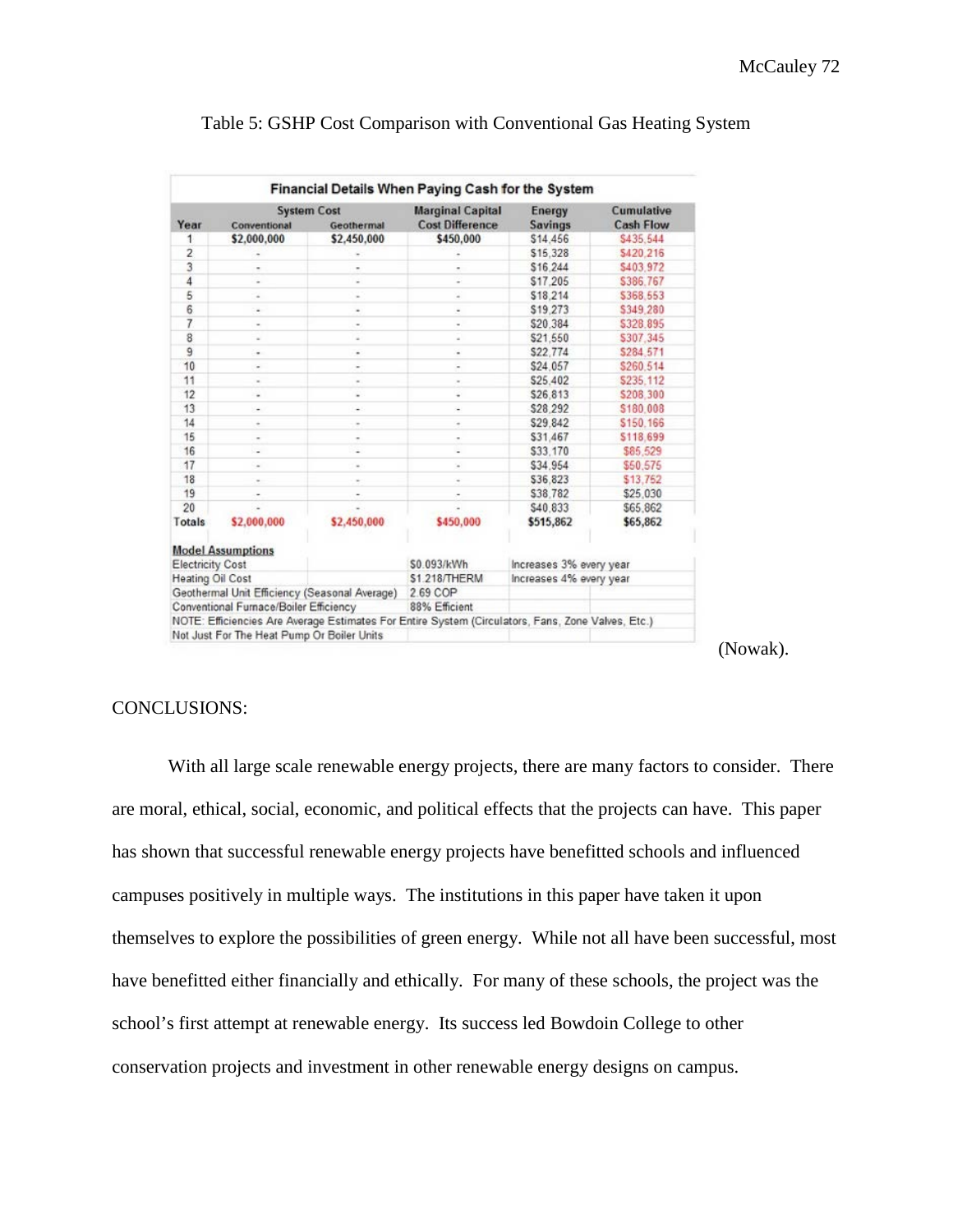McCauley 73

Renewable energy projects are positive publicity for the schools, demonstrating their forward-thinking ideals and social awareness. Both public and private institutions have taken on "green identities" by installing these technologies. The schools have shown their dedication to reducing dependence on fossil fuels and encouraging energy efficiency through their projects. They encourage their green identities by embracing programs such as signing the American College and University Presidents' Climate Commitment, LEED certifying their buildings, and incorporating environmental awareness in their mission statements. The moral and ethical benefits of a wind turbine or geothermal heat pump system have helped schools to stand out, influence current students, and attract new students.

Besides ethical reasons, the technology serves other purposes. It can be used educationally in environmental and natural science, global studies, and economics courses. By introducing students to the technology and providing them with the opportunity to have hands-on experience with the technology, they can be better-prepared for future "green careers." The renewable energy projects could provide students with a unique education that other schools cannot access. Any professor can teach about renewable energy projects, but as the saying goes, "Actions speak louder than words." By installing the technologies and demonstrating their potential, it can influence students to explore renewable energy options in their future.

Last, the economic benefits of the projects are an important factor because these technologies require large initial investments. While these projects can be expensive, this paper demonstrates the possible financial success of renewable energy projects. The cost-benefit analyses explain the payback periods of the projects and their financial potential for the college. Unfortunately, these technologies require extensive planning and construction. Renewable energy projects are an investment, and like any other investment, there is no guarantee that they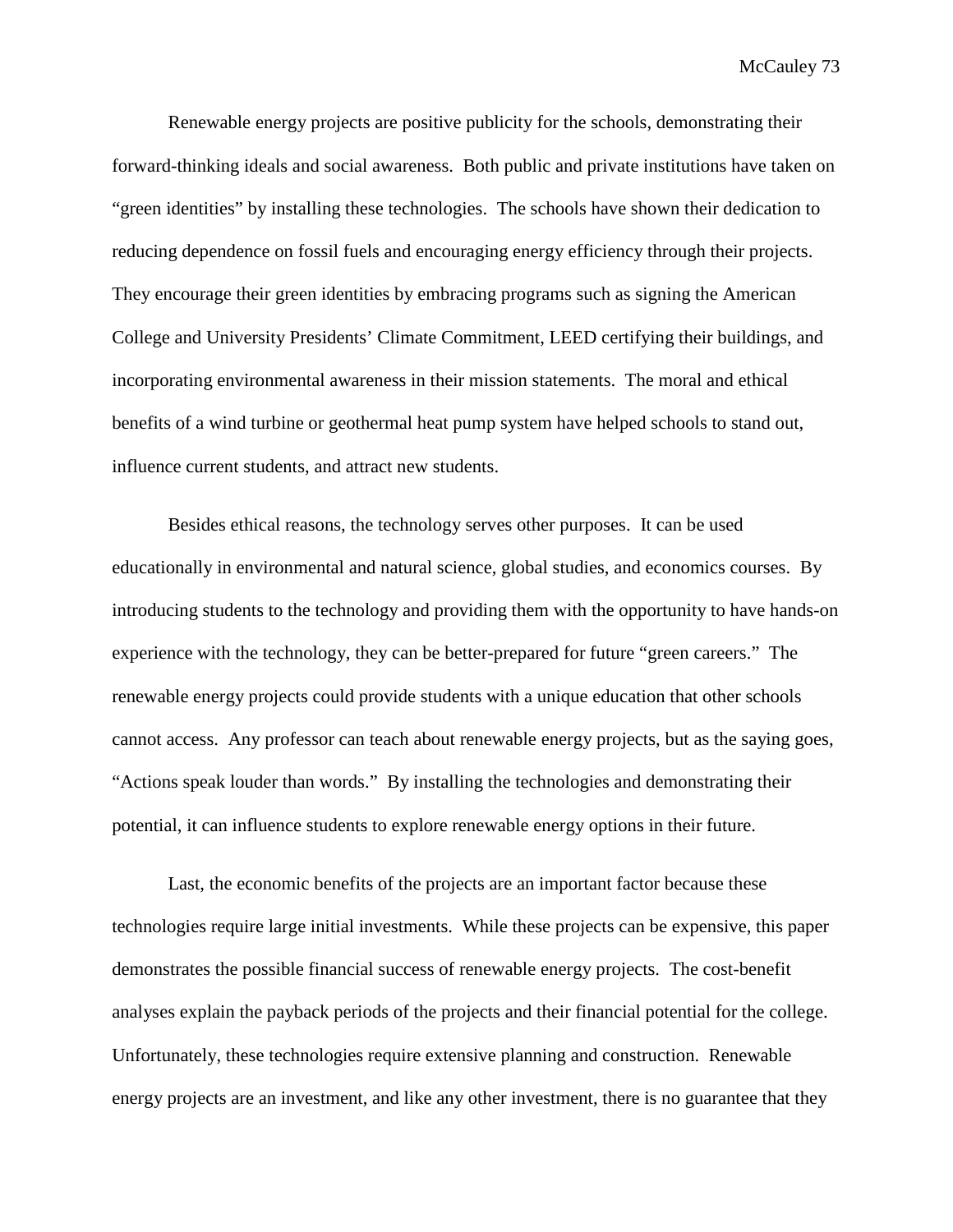McCauley 74

will yield the expected amounts. However, the institutions in the paper have demonstrated their potential and proven that these can be a financially beneficial asset to the school.

In the end, the schools discussed have shown the benefits of either a wind turbine or geothermal heat pump system in more ways than one. At this point, I cannot unequivocally state whether one or the other is best for Assumption College. Personally, if asked, I would install a geothermal heat pump on campus because of its ability to lower heating and cooling costs, reduce carbon dioxide emissions, and its financial potential.

Though following in Holy Name Central Junior Senior High School's footsteps is an intriguing idea, there are some differences to the local high school and Assumption College. As Assumption is located in a thickly settled suburban area of Worcester, MA, it is likely that there would be resistance to a wind turbine project. Holy Name's neighbors are not as close and there was not resistance to the project. Assumption College is in a residential area in which many neighbors would be concerned about flicker and shadow. If they could prove that the turbine would be a nuisance, it is possible that the Zoning Board of Appeal would stop the project before it even begins. The legal implications of zoning would require time and money that might ultimately go to waste if the project is rejected.

Also, the turbine requires an initial \$100,000 investment in pre-construction studies that could then show that a turbine is not feasible at the specified location. While DCAM might be willing to pay for the designs and environmental studies, it is possible that this would not lead to a finished product. There is no guarantee that the wind speeds at Assumption College would yield the same energy production as Holy Name's turbine. While using wind power is a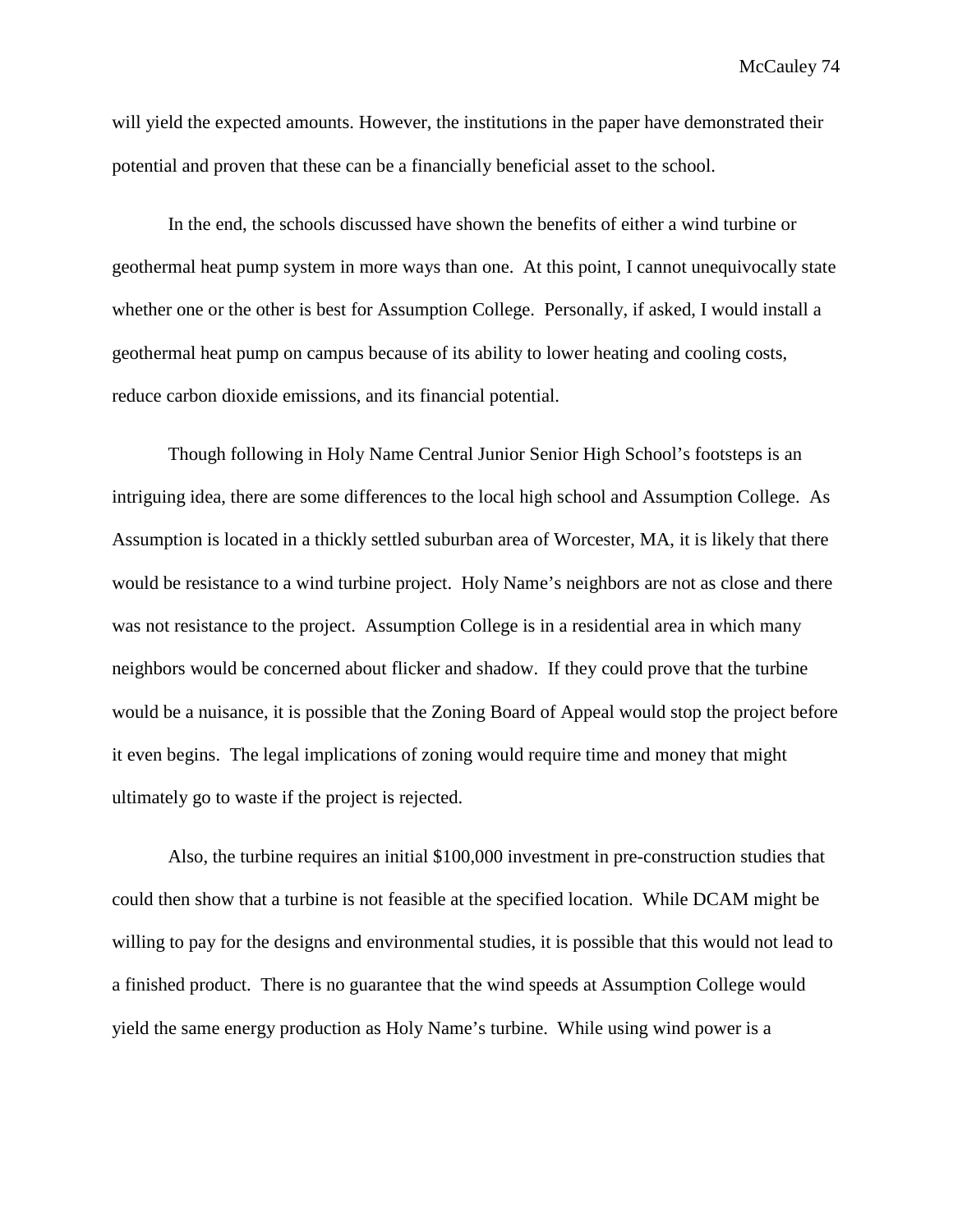McCauley 75

wonderfully innovative idea, it may not prove useful at Assumption College if we do not have high enough and consistent enough wind speeds throughout the year.

Geothermal heat pump systems offer year-round heating and cooling and is contained in a building on campus. It is unlikely that a neighbor would complain about a nuisance because construction would take place during daytime hours and would not disturb nearby residences. Also, as the proposed building is in the design stages, now is the ideal time to explore geothermal heat pump technology. The technology is efficient and can be applied in all seasons, from the cold Worcester winters to its scalding summers. While a backup system will be necessary when the heating and cooling loads are beyond the geothermal heat pump's capabilities, the costs will be significantly reduced. The cost-benefit analysis shows the potential of significant economic benefit of such as system in the proposed building.

Assumption College has the opportunity to make a difference. Taking the first step towards renewable energy may be seen as a risky investment, or it can be seen as an opportunity to demonstrate the ideals of the college. While finances are important, a liberal arts education encourages moral and ethical decisions. As a Catholic institution, Assumption College strives to create well-rounded individuals that strive to better the world today through thoughtful citizenship and compassionate service. Climate change is not a problem the world can wait to address. Renewable energy technology on our campus is a step towards a solution. The technology is available, other institutions have successfully installed renewable energy projects with success, and the opportunity is now. What more is there to discuss?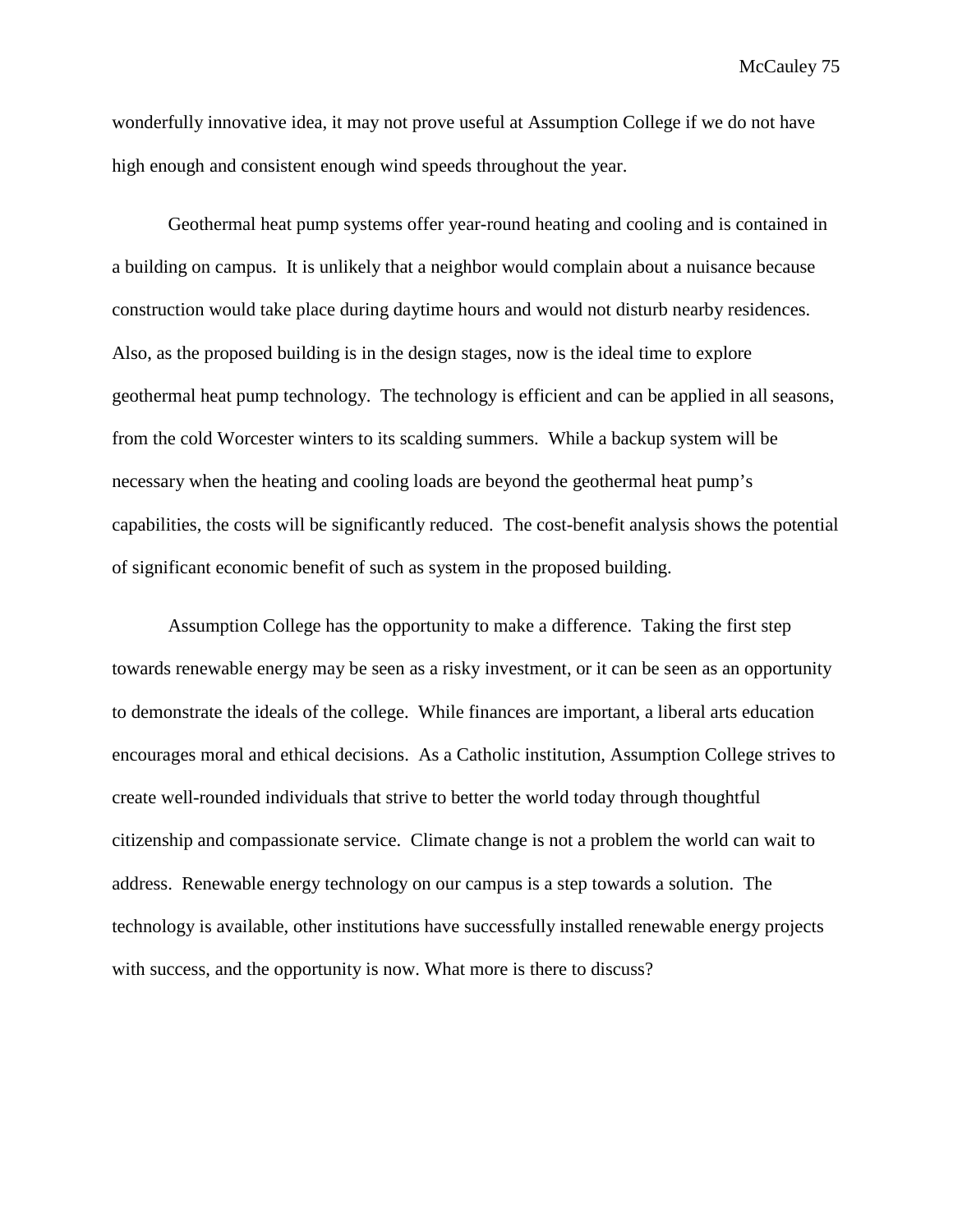## References:

"2011 Annual Report." Holy Name Central Catholic Junior Senior High School.

"About MassCEC." Massachusetts Clean Energy Center. Web. February 2015.

- "Annulus." Occupational Safety and Health Administration. U.S. Department of Labor. Web. March 2015.
- "Bedford's Middlesex Community College Launches New Geothermal Project." Wicked Local. Web. February 2015.
- Beem, Edgar Allen. "The (Invisible) Greening of Bowdoin." Bowdoin Magazine. Web. 26 March 2015.

Booth, Phyllis. "Something's in the wind in Princeton – New windmills will recall historic event."

"Bowdoin College." Barr & Barr Inc,. Web. 26 March 2015.

"Building & Grounds." Worcester Polytechnic Institute. Web. 17 April 2015.

- Collins, Andrew P., Orio, Carl D. Smiriglio, Sergio. "Geothermal Heat Pump Manual." August 2002. City of New York Department of Design and Construction.
- "Drilling, the Manual of Methods, Applications, and Management." Australian Drilling Industry Training Limited. CRC Press LLC. 1997. 4<sup>th</sup> edition. 176.
- "Frequently Asked Questions." U.S. Energy Information Administration. 30 March 2015. Web. February 2015.

"Geothermal Heat Pumps." B&B Heating and Cooling. 2012. Web. March 2015.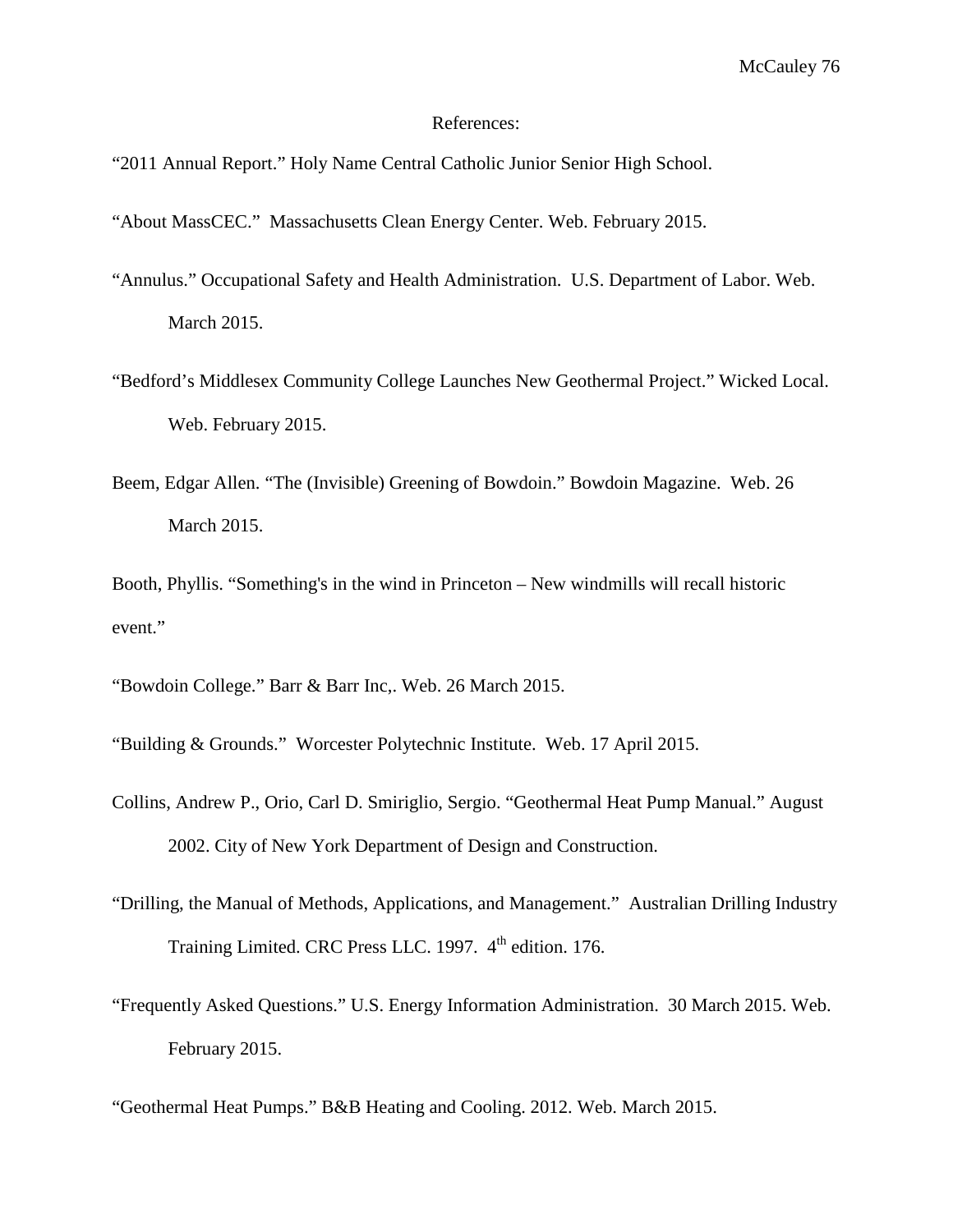"Geothermal Integration." Mass.gov. Commonwealth of Massachusetts. Web. February 2015.

- Graham, Jessica B. Janet R. Stephenson, and Inga J. Smith. "Public Perceptions of Wind Energy Developments: Case Studies from New Zealand." *Energy Policy* 37.9 (2009): 3348- 3357. GreenFILE. Web. 5 Mar. 2015.
- Greim, Clif. Reinheimer, David."Geothermal Heat and Graywater Storage Systems Enable Bowdoin College to Build Residence Halls Bowdoin College." College Planning and Management. April 2006.
- "The Instrumental Record of Past Global Temperatures." National Climate Data Center. National Oceanic and Atmospheric Administration. 4 October 2010. Web. February 2015.
- "Maine Erosion and Sediment Control BMP." October 2012. Maine.gov. Web. 14 April 2015.
- "Middlesex Community College Geothermal Energy and Water System." Commonwealth of Massachusetts. Executive Office for Administration and Finance. Web. February 2015.
- "Middlesex Community College Geothermal Project." U.S. Department of Energy. NEPA Determination. 14 June 2012. Web. February 2015.
- Orio, C.D., C.N. Johnson, S.J. Rees, A. Chiasson, Z. Deng, J.D. Spitler. 2005. "A Survey of Standing Column Well Installations in North America." *ASHRAE Transactions* 111(2):109-121.

"Osher and West Halls." Bowdoin College. 2015. Web. 26 March 2015.

"Projected Annual Inflation Rate in the United States from 2014 to 2019." Statista. Web. 20 April 2015.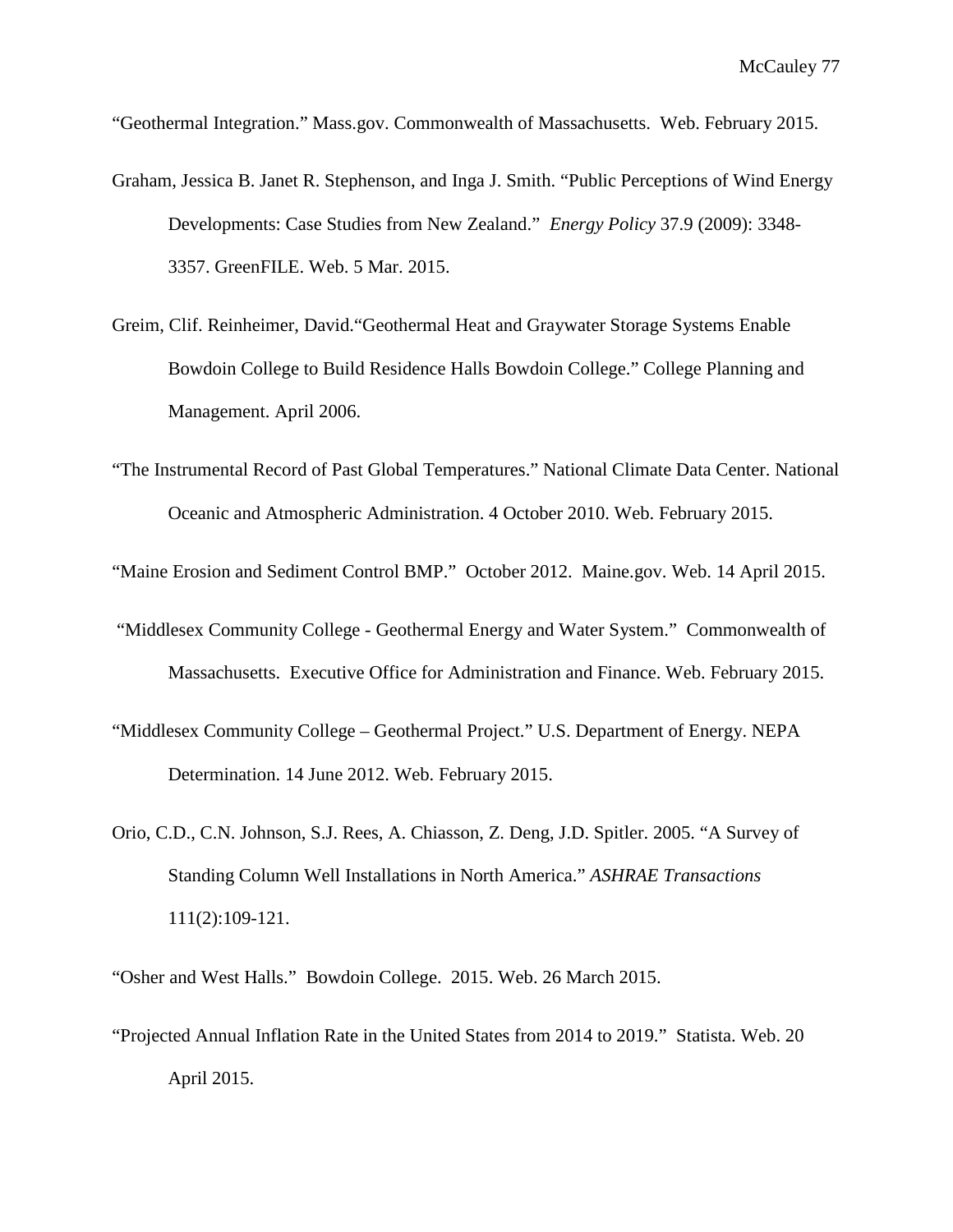Ragheb, Magdi. "Economics of Wind Energy." University of Illinois at Urbana-Champaign. 27 April 2014. Web. 19 April 2015.

Ross, Jill. "Bringing Geothermal to the City." Water Well Journal. Dec 2010. 27-31.

Sato, Hiroko. "MCC Heating from the Ground Up." Lowell Sun (2010). Web. March 15 2015.

Semon, Craig A. "Worcester colleges earn gold, silver in environmental certification." *Telegram*. 14 February 2015. Web. 17 April 2015.

- "Signatory List by Institution Name." American College and University President's Climate Commitment. 2015. Web. 17 April 2015.
- "Siting Of Renewable Energy Facilities Within the Montachusett and Northern Middlesex Regions." Montachusett Regional Planning Commission (MRPC) and the Northern Middlesex Council of Governments (NMCOG). US EDA. October 2014. Web. 10 March 2015.
- "Sustainability at Mount Wachusett Community College." Mount Wachusett Community College. 2015. Web. February 2015.
- Thien, Rick. ""What's the Difference between R-22 and R-410A?" Emerson Electric Company. 11 October 2012. Web. 9 April 2015.

"This is LEED." U.S. Green Building Council. 2015. Web. April 2015.

"Trustees' House on Middlesex Community College's Bedford Campus gets Geothermal Technology." *The Lowell Sun*. 2 September 2012. Web. February 2015.